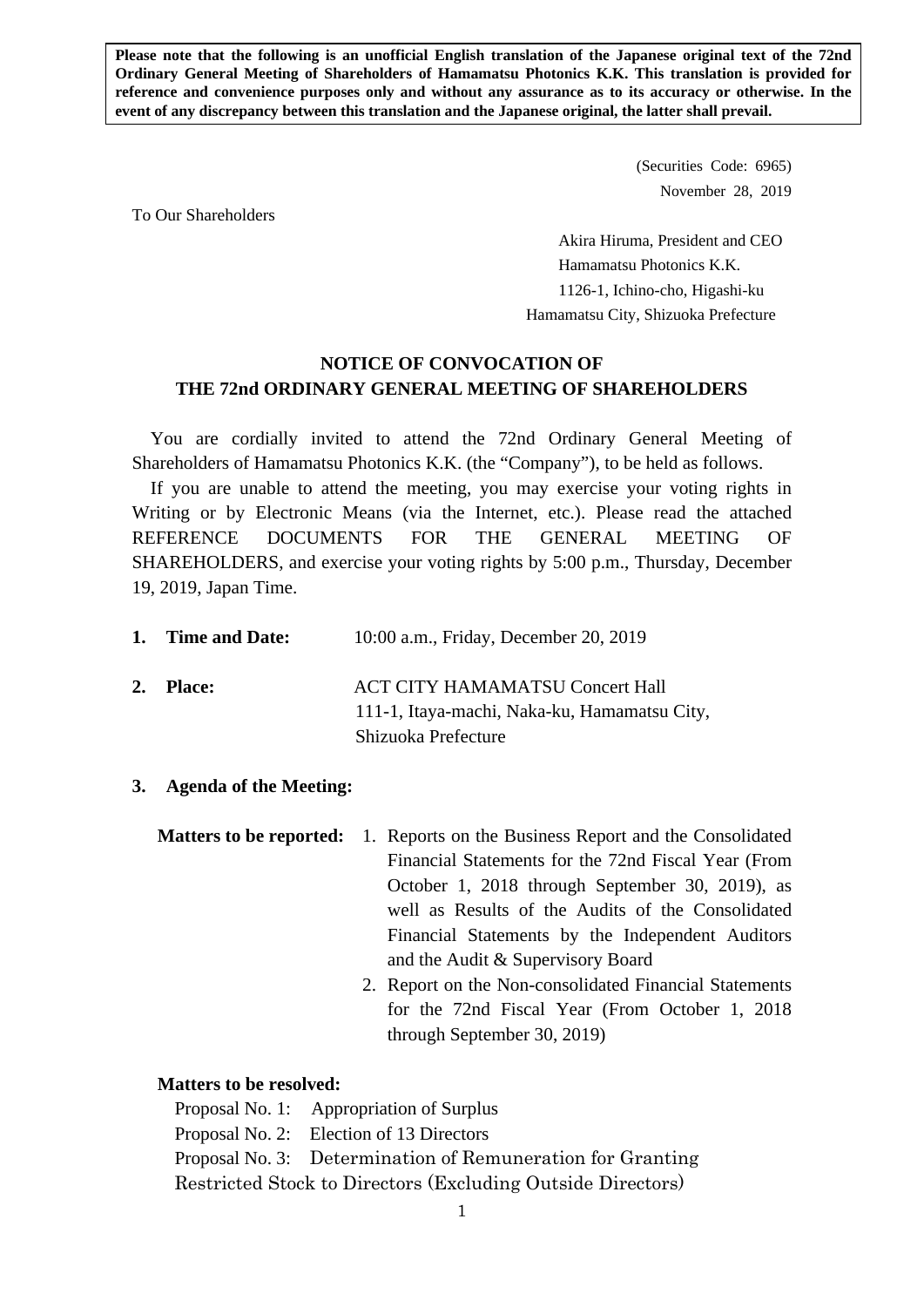- 1. Please note that "Consolidated Statements of Changes in Net Assets and Notes to the Consolidated Financial Statements" of the Consolidated Financial Statements and "Non-consolidated Statements of Changes in Net Assets and Notes to the Non-consolidated Financial Statements" of the Non-consolidated Financial Statements, which are generally provided with this Notice of Convocation of the Ordinary General Meeting of Shareholders, are not attached herein. Instead, these are published on our website (https://www.hamamatsu.com/jp/ja/our-company/investor-relations/index.html) in accordance with the applicable laws and regulations and Article 15 of the Articles of Incorporation (Japanese only).
- 2. If any amendment is made to the REFERENCE DOCUMENTS FOR THE GENERAL MEETING OF SHAREHOLDERS or any attachments, the amended information will be posted on the Company's Website (https://www.hamamatsu.com/jp/ja/our-company/investor-relations/index.html).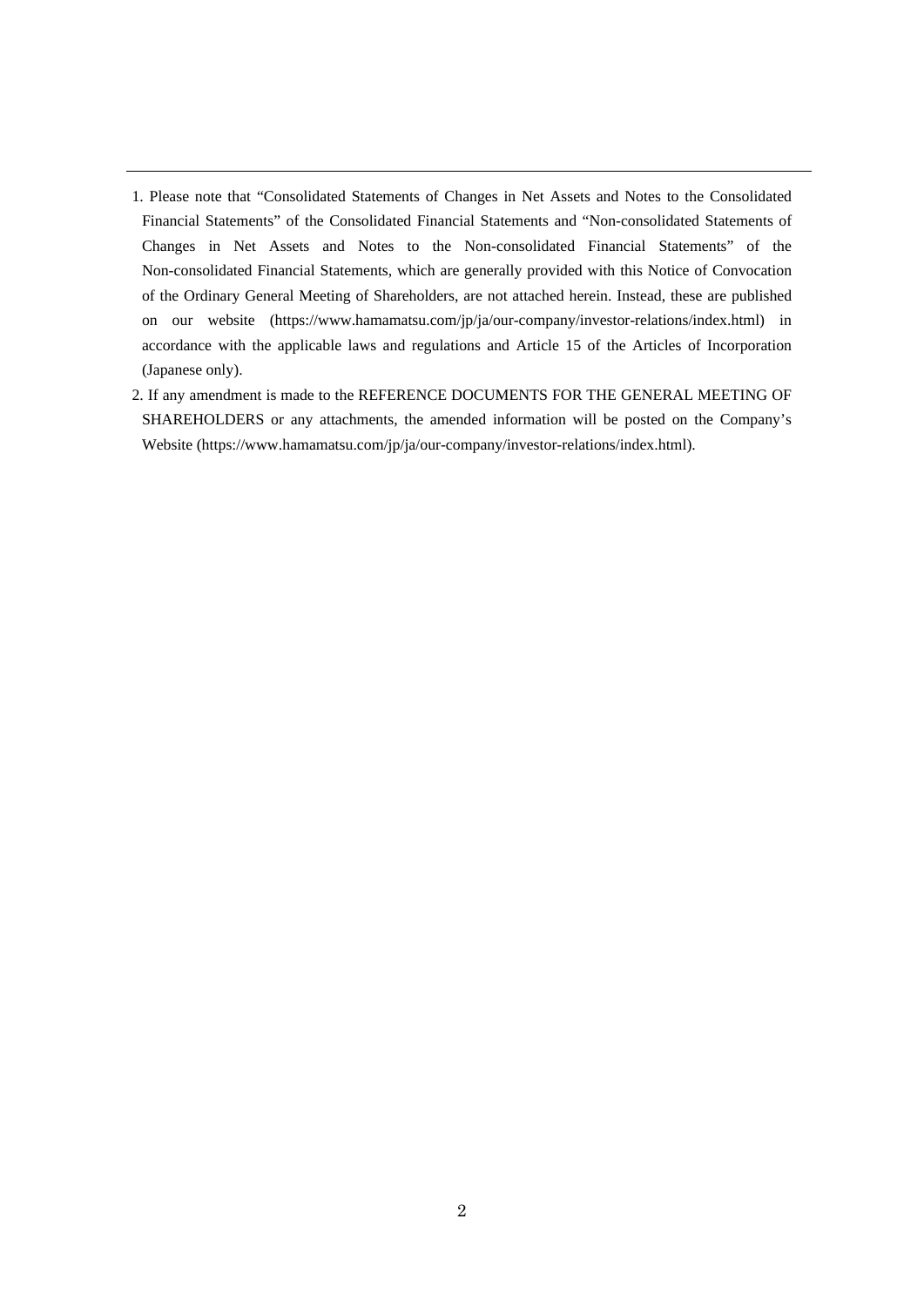### **Guide to the Exercise of Voting Rights**



#### **For those attending the meeting in person**

**Please present the enclosed Voting Rights Exercise Form at the reception desk upon arrival at the meeting. (Reception starts at 9:00 a.m.)**  For the purpose of resource-saving, please bring this notice with you.



#### **Please indicate your approval or disapproval on the enclosed Voting Rights Exercise Form, and return it.**



If there is no indication of approval or disapproval of the proposal, the Company shall deem that you have indicated your approval of the proposal. **[Voting Rights Exercise Form must reach us by 5:00 p.m., Thursday, December 19, 2019, Japan Time]** 



**For those exercising voting rights via the Internet, etc. Please access the Website for the Exercise of Voting Rights** 

**(https://www.web54.net) and exercise voting rights.** 

You will need the Voting Rights Exercise Code and Password, both of which are indicated on the Voting Rights Exercise Form, to indicate your approval or disapproval by following the instructions displayed on the screen. **[Exercise your voting rights by 5:00 p.m., Thursday, December 19, 2019, Japan Time]** 

- 1. If you wish to exercise your voting rights by proxy on the day of the general meeting of shareholders, you may entrust its exercise to a single shareholder other than you who is also a shareholder of the Company with voting rights. In this case, a document certifying the relevant power of representation shall be presented together with your Voting Rights Exercise Form.
- 2. If you have exercised your voting rights more than once via the Internet, etc., only the final exercise of the voting rights shall be deemed effective.
- 3. If you have exercised your voting rights both in writing and via the Internet, etc., only the exercise of the voting rights via the Internet, etc. shall be deemed effective.

#### You may use a personal computer or smartphone. Please be aware that, depending on your Internet connection environment, you may not be able to use the voting website (e.g. if you connect to the Internet via a firewall, etc., have anti-virus software installed or use a proxy server, etc.).

- The website is inaccessible from mobile phones.
- You will need the Voting Rights Exercise Code and Password, both of which are indicated on the right-hand side of the enclosed Voting Rights Exercise Form, to exercise your voting rights via the Internet, etc. The code and password are applicable only for this General Meeting of Shareholders. Your password will be locked and rendered invalid after certain incorrect password attempts. If you wish to create a new one, please follow the guidance on the screen appearing on the Website for the Exercise of Voting Rights.
- Please be noted that any fees incurred by Internet access (access fees to Internet service providers, telecommunications fees, etc.) are the responsibility of shareholders.

**If you have any questions, please feel free to contact the Stock Transfer Agency Web Support. Sumitomo Mitsui Trust Bank, Limited Stock Transfer Agency Web Support Telephone: 0120-652-031 Business hours: 9:00 – 21:00 (toll free within Japan)** 

#### **To Institutional Investors:**

With a preliminary application, you can use the platform for electronic exercise of voting rights for institutional investors managed by Investor Communications Japan, Inc.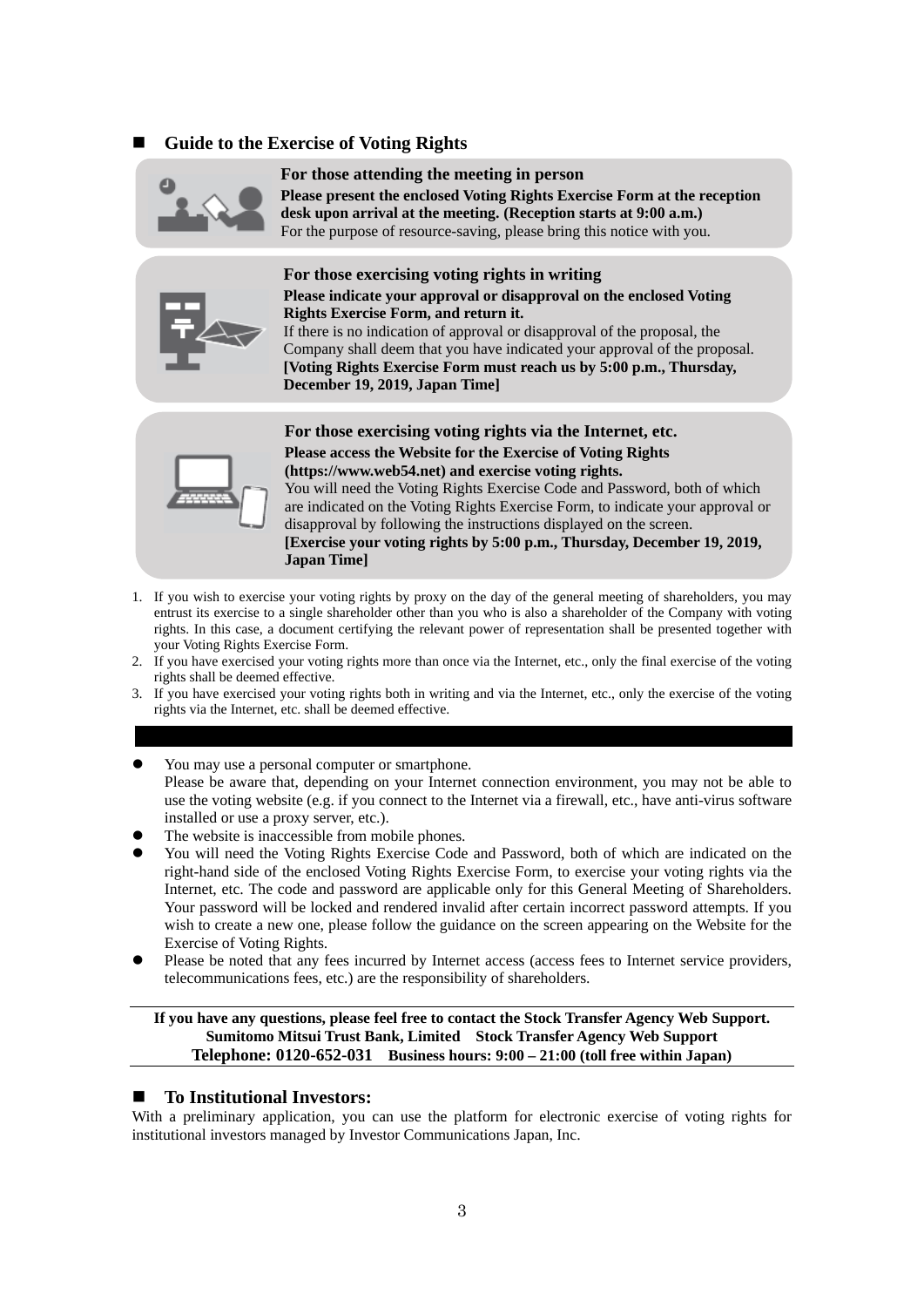# **REFERENCE DOCUMENTS FOR THE GENERAL MEETING OF SHAREHOLDERS**

### **Proposals and References**

### **Proposal No. 1: Appropriation of Surplus**

The Company hereby proposes to appropriate the surplus as described below.

1. Matters Regarding Fiscal Year-end Dividend

The Company places the highest priority on distribution of results through dividends as a measure of returning profits to shareholders. Our basic dividend strategy outlines steadily increasing dividends through continuous growth in earnings per share by enhancing and strengthening its corporate earning capacity based on a long-term perspective. Furthermore, its policy is to achieve the stable increase of dividends, with dividend payout ratio of around 30% of profit attributable to owners of parent.

On the other hand, to maintain its competitiveness based on advanced technical capabilities as the leading company in photonics, the Company believes long-term investment will be essential for the research and development necessary to achieve long-term growth of our corporate value and creation of the photon-based industries. To accomplish this, the Company also recognizes the importance of ensuring a certain level of funds on hand to provide for research and development investment and for capital investment. In addition, while the Company also regards funds on hand as a bulwark against earthquakes and other natural disasters and maintains a high level of retained earnings, it recognizes such funds contribute to the further enhancement of corporate value through business investment for the development of highly competitive future products.

Based on the above policy and a comprehensive review of various factors including its financial results, the Company proposes a year-end dividend of 20 yen per share. The amount of annual dividend will be 40 yen per share including an interim dividend of 20 yen we have already paid, which is 3 yen more than that for the previous fiscal year.

- (1) Type of property for dividends: Cash
- (2) Allotment of property for dividends and total amount thereof: 20 yen per share of common stock of the Company for a total of 3,101,324,100 yen
- (3) Effective date for distribution of dividends from surplus: December 23, 2019
- 2. Other Matters Regarding Appropriation of Surplus

To reinforce its management base to prepare for business developments in the future, the Company proposes to make an account transfer as follows.

- (1) Item of surplus to be increased and amount thereof: General reserve: 11,000,000,000 yen
- (2) Item of surplus to be decreased and amount thereof: Retained earnings brought forward: 11,000,000,000 yen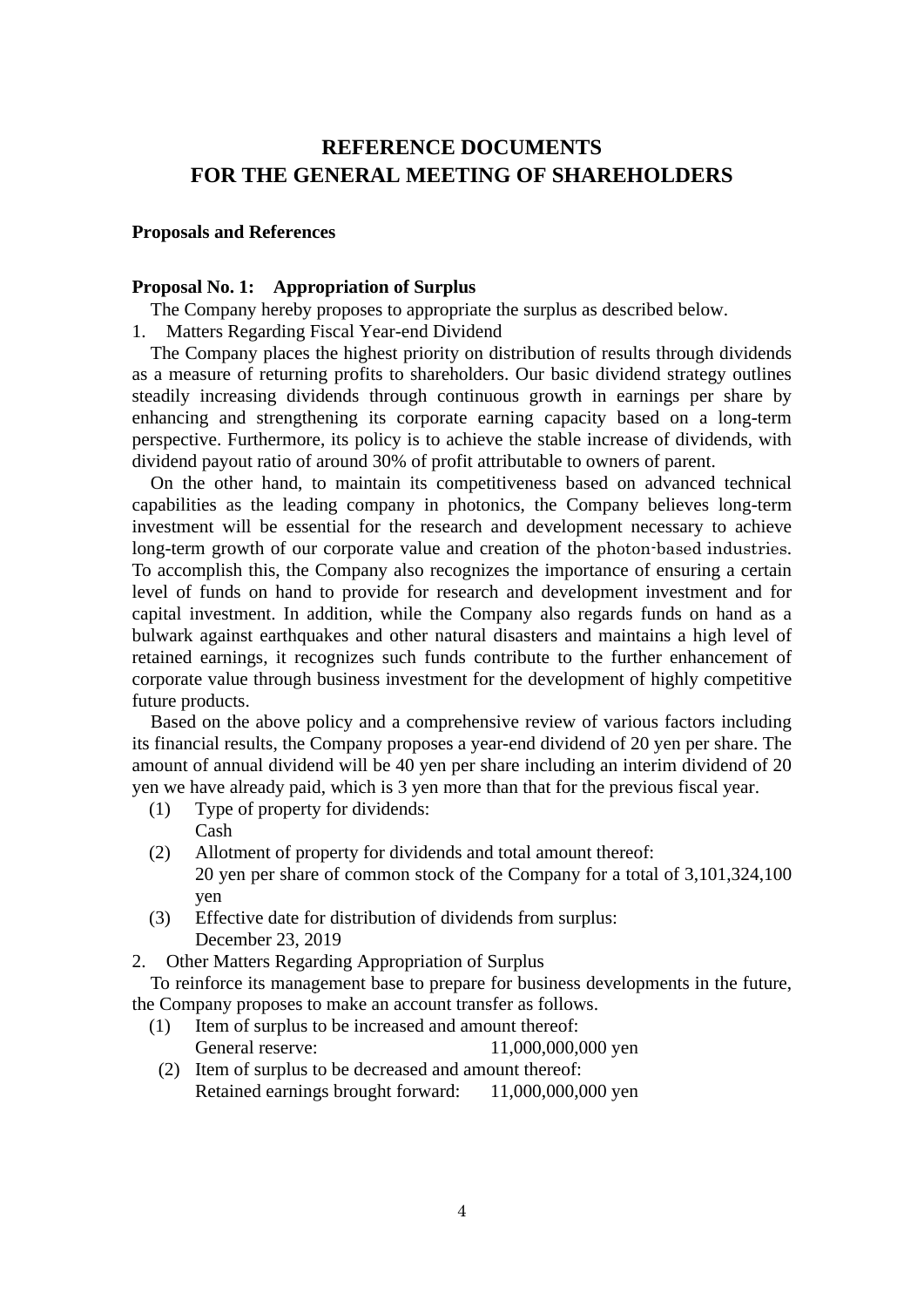### **Proposal No. 2: Election of 13 Directors**

Director Junichi Takeuchi passed away on May 23, 2019, and thus retired. In addition, the terms of office of all 12 current Directors will expire at the conclusion of this Ordinary General Meeting of Shareholders. Accordingly, it is proposed that 13 Directors be elected.

| N <sub>0</sub> | Name            |                  |                            | Positions and Responsibilities in the<br>Company                                                                                          | Attendance<br>at Board of<br>Directors<br>meetings |
|----------------|-----------------|------------------|----------------------------|-------------------------------------------------------------------------------------------------------------------------------------------|----------------------------------------------------|
| 1              | Reelection      | Akira Hiruma     |                            | Representative Director and President                                                                                                     | 16/16<br>$(100\%)$                                 |
| $\overline{2}$ | Reelection      | Kenji Suzuki     |                            | Representative Director and Vice<br>President<br>Division Director, Electron Tube<br>Division                                             | 16/16<br>$(100\%)$                                 |
| 3              | Reelection      | Koei Yamamoto    |                            | Representative Director and Senior<br><b>Managing Director</b><br>Division Director, Solid State Division<br>and Laser Promotion Division | 13/16<br>(81%)                                     |
| $\overline{4}$ | Reelection      | Tsutomu Hara     |                            | Managing Director<br>Director, Central Research Laboratory                                                                                | 16/16<br>$(100\%)$                                 |
| 5              | Reelection      | Kenji Yoshida    |                            | <b>Managing Director</b><br>Division Director, Administration<br>Headquarters                                                             | 16/16<br>$(100\%)$                                 |
| 6              | Reelection      | Naofumi Toriyama |                            | Director<br>Division Director, Business<br>Headquarters                                                                                   | 16/16<br>$(100\%)$                                 |
| $\overline{7}$ | Reelection      | Kazuhiko Mori    |                            | Director<br>General Manager, Accounting Division                                                                                          | 16/16<br>$(100\%)$                                 |
| 8              | Reelection      | Tadashi Maruno   |                            | Director<br>Division Director, System Division                                                                                            | 16/16<br>$(100\%)$                                 |
| 9              | Reelection      | Takayuki Suzuki  |                            | Director<br>Deputy Division Director, Solid State<br>Division                                                                             | 16/16<br>$(100\%)$                                 |
| 10             | Reelection      | Hisaki Kato      |                            | Director<br>Deputy Division Director, Electron<br><b>Tube Division</b>                                                                    | 11/13<br>(85%)                                     |
| 11             | New<br>election | Minoru Saito     |                            | <b>Executive Manager</b><br>General Manager, Compound<br>semiconductor Fabrication Center                                                 |                                                    |
| 12             | Reelection      | Kashiko Kodate   | [Outside]<br>[Independent] | Director                                                                                                                                  | 14/16<br>(88%)                                     |
| 13             | Reelection      | Ken Koibuchi     | [Outside]<br>[Independent] | Director                                                                                                                                  | 14/16<br>(88%)                                     |

The candidates for Director are as follows.

Note: The attendance record for Hisaki Kato is his attendance after he assumed office as Director on December 20, 2018.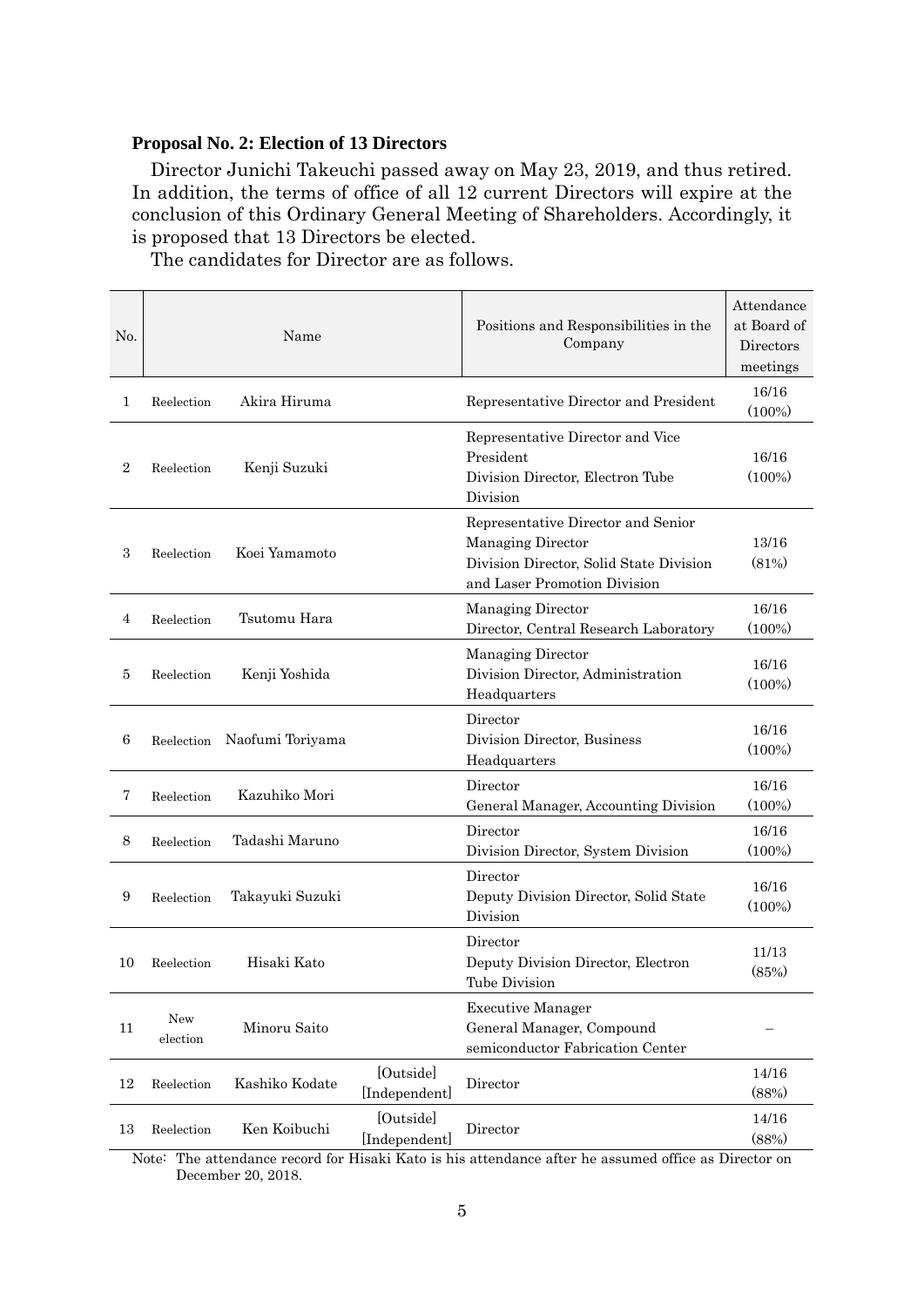No. 1 Akira Hiruma (November 10, 1956)

[Reelection]

#### Brief History, Positions and Responsibilities in the Company

Number of Shares of the Company Held 152,784

Oct. 1984 Joined the Company Oct. 2005 President, Hamamatsu Corporation Dec. 2009 Representative Director and President of the Company (present)

Attendance at Board of Directors meetings 16/16 (100%)

#### Significant Positions Concurrently Held

Director and President, Photonics Management Corp. Director, Hamamatsu Corporation Chairman, Beijing Hamamatsu Photon Techniques, Inc. Chairman, Hamamatsu Photonics (China) Co., Ltd. Director and President, Research Foundation for Opto-Science and Technology President, Hamamatsu Medical Photonics Foundation President, The Graduate School for the Creation of New Photonics Industries

#### Reason for nomination as a candidate for Director

The Company proposes the reelection of Akira Hiruma as a Director. He has accumulated extensive business experience cultivated through operations in overseas subsidiaries over many years. In addition, he has appropriately made decisions on important matters in management, supervised business execution and performed other roles as Representative Director and President since December 2009, and he has been contributing to the stable and sustainable development of the Group.

The Company is convinced he is a suitable candidate to carry out management trusted by stakeholders that will contribute to improving our corporate value based on his experience and knowledge.

#### Special interest relationship between the Company and the candidate for **Director**

Akira Hiruma concurrently serves as

- 1) Chairman, Beijing Hamamatsu Photon Techniques, Inc., which has transactional relationships with the Company such as sales and purchase of electronic components.
- 2) Director and President, Research Foundation for Opto-Science and Technology, which has transactional relationships with the Company such as monetary contributions.
- 3) President, Hamamatsu Medical Photonics Foundation, which has transactional relationships with the Company such as monetary contributions and building rental.
- 4) President, The Graduate School for the Creation of New Photonics Industries, which has transactional relationships with the Company such as monetary contributions and sales of electronic components.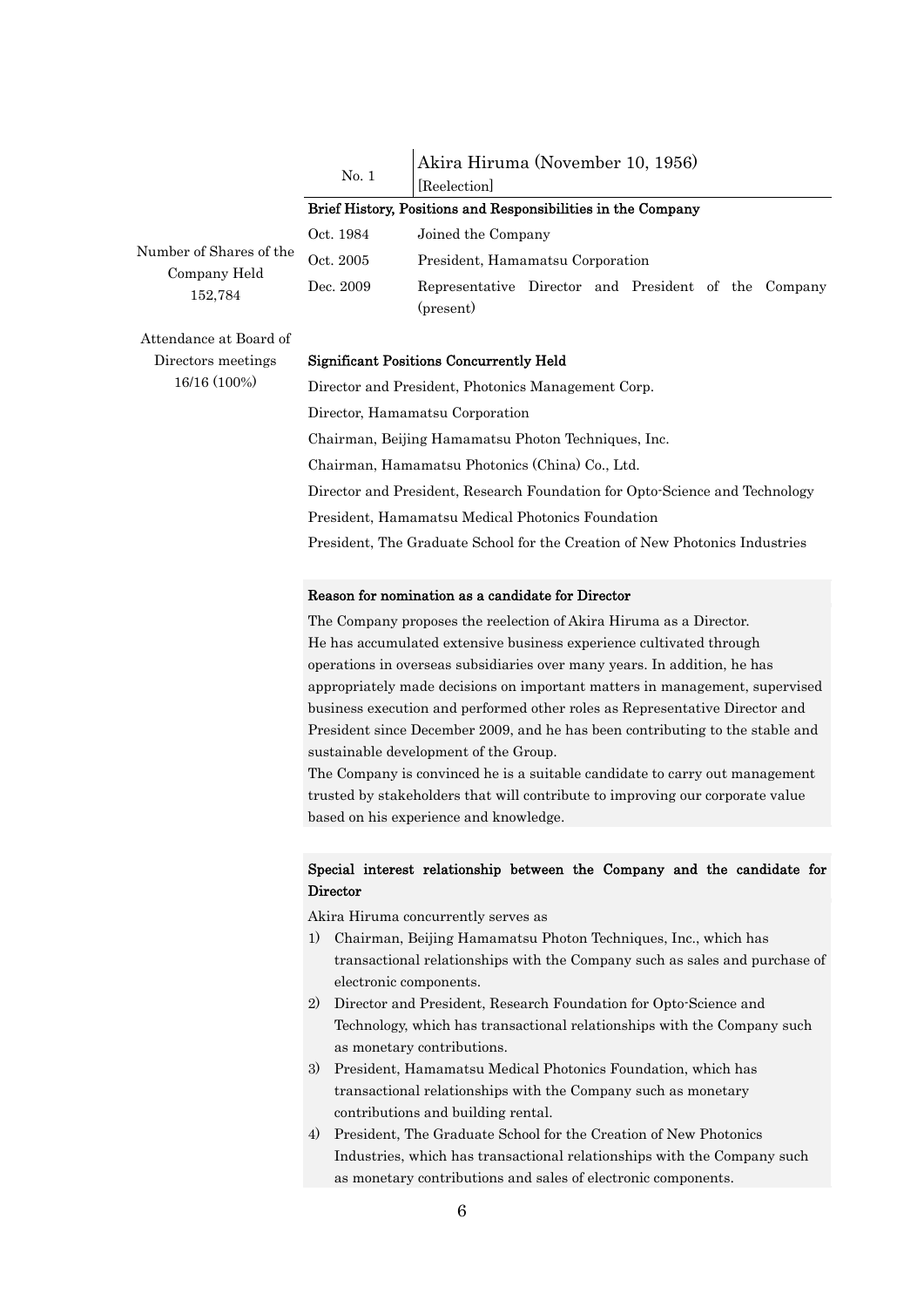No. 2 Kenji Suzuki (March 22, 1948)

Dec. 2017 Division Director, Electron Tube Division (present) Jun. 2019 Representative Director and Vice President (present)

|                         |           | Brief History, Positions and Responsibilities in the Company |
|-------------------------|-----------|--------------------------------------------------------------|
| Number of Shares of the | Mar. 1966 | Joined the Company                                           |
| Company Held            | Dec. 2009 | Director                                                     |
| 81,000                  | Dec. 2012 | Managing Director                                            |

[Reelection]

Attendance at Board of Directors meetings 16/16 (100%)

#### Reason for nomination as a candidate for Director

The Company proposes the reelection of Kenji Suzuki as a Director. He has accumulated a wealth of business experience and expertise mainly in the Electron Tube business. Currently, he is responsible for management of the Group and oversees the Electron Tube business as Representative Director and Vice President.

The Company is convinced he is a suitable candidate to carry out management trusted by stakeholders that will contribute to improving our corporate value based on his experience and knowledge.

|                                                             | No. 3     | Koei Yamamoto (October 20, 1945)<br>Reelection                          |
|-------------------------------------------------------------|-----------|-------------------------------------------------------------------------|
|                                                             |           | Brief History, Positions and Responsibilities in the Company            |
|                                                             | Mar. 1970 | Joined the Company                                                      |
| Number of Shares of the                                     | Jan. 1985 | Division Director, Solid State Division (present)                       |
| Company Held                                                | Dec. 1985 | Director                                                                |
| 95,900                                                      | Dec. 1987 | Managing Director                                                       |
|                                                             | Dec. 2004 | Senior Managing Director                                                |
| Attendance at Board of<br>Directors meetings<br>13/16 (81%) | Jul. 2005 | Representative Director and Senior<br>Managing<br>Director<br>(present) |
|                                                             | Dec. 2017 | Division Director, Laser Promotion Division (present)                   |
|                                                             |           |                                                                         |

#### Reason for nomination as a candidate for Director

The Company proposes the reelection of Koei Yamamoto as a Director. He has accumulated a wealth of business experience and expertise mainly in the Opto-semiconductor business. Currently, he is responsible for management of the Group and oversees the Opto-semiconductor business and the semiconductor laser business as Representative Director and Senior Managing Director, and Division Director, Solid State Division and Laser Promotion Division.

The Company is convinced he is a suitable candidate to carry out management trusted by stakeholders that will contribute to improving our corporate value based on his experience and knowledge.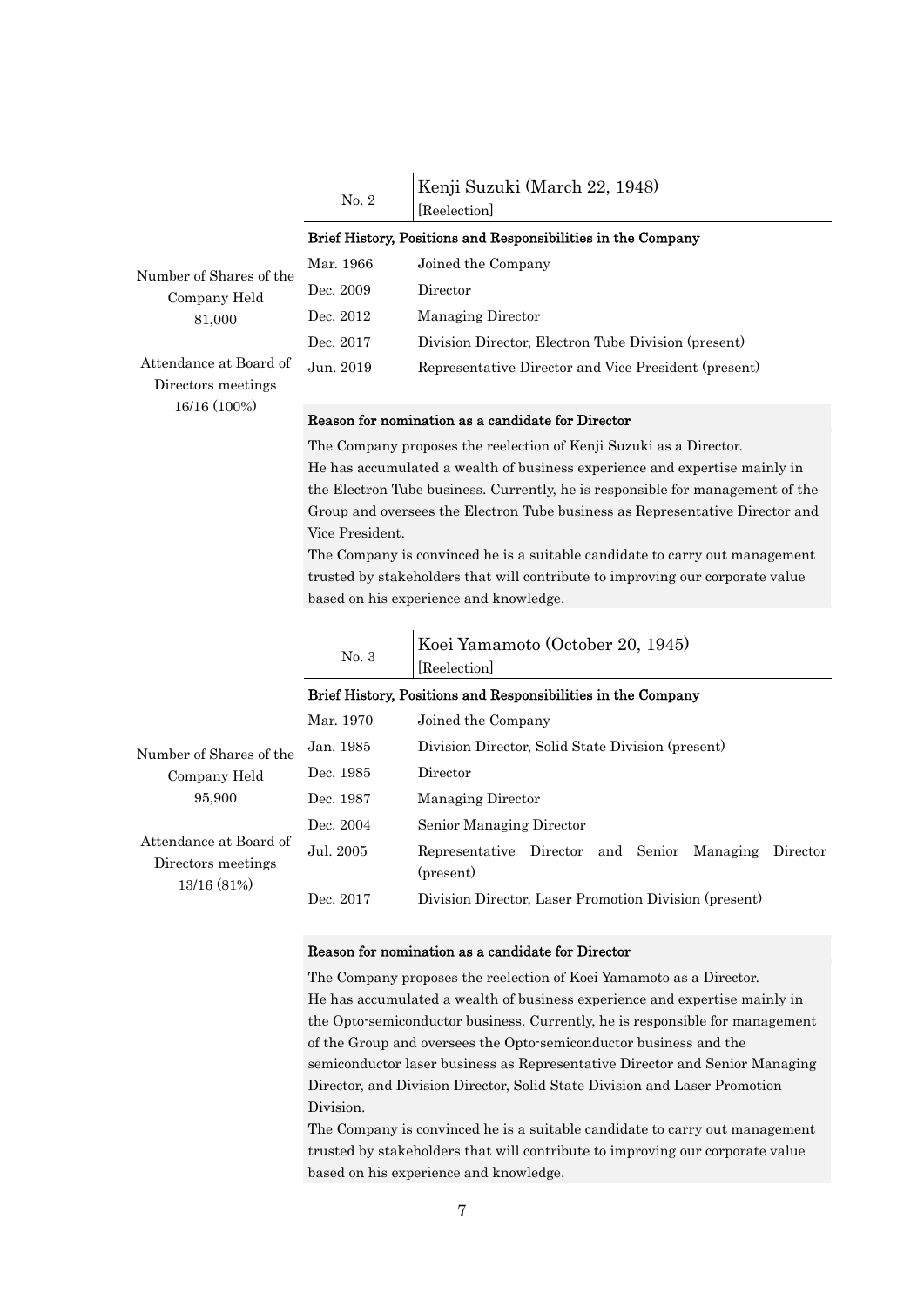No. 4 Tsutomu Hara (March 22, 1952) [Reelection]

|                                                                         |                                                                    | Reelection                                                                |  |
|-------------------------------------------------------------------------|--------------------------------------------------------------------|---------------------------------------------------------------------------|--|
|                                                                         |                                                                    | Brief History, Positions and Responsibilities in the Company              |  |
| Number of Shares of the                                                 | Jun. 1979                                                          | Joined the Company                                                        |  |
| Company Held                                                            | Dec. 2009                                                          | Director                                                                  |  |
| 11,200                                                                  | Nov. 2010                                                          | Director, Central Research Laboratory (present)                           |  |
|                                                                         | Dec. 2012                                                          | Managing Director (present)                                               |  |
| Attendance at Board of                                                  |                                                                    |                                                                           |  |
| Directors meetings<br>16/16 (100%)                                      |                                                                    | Reason for nomination as a candidate for Director                         |  |
|                                                                         | The Company proposes the reelection of Tsutomu Hara as a Director. |                                                                           |  |
| He has accumulated a wealth of business experience and expertise mainly |                                                                    |                                                                           |  |
|                                                                         |                                                                    | basic and applied research in photonics. Currently, he is responsible for |  |

He has accumulated a wealth of business experience and expertise mainly in management of the Group and oversees Basic Research Sector as Managing Director, and Director, Central Research Laboratory. The Company is convinced he is a suitable candidate to carry out management

trusted by stakeholders that will contribute to improving our corporate value based on his experience and knowledge.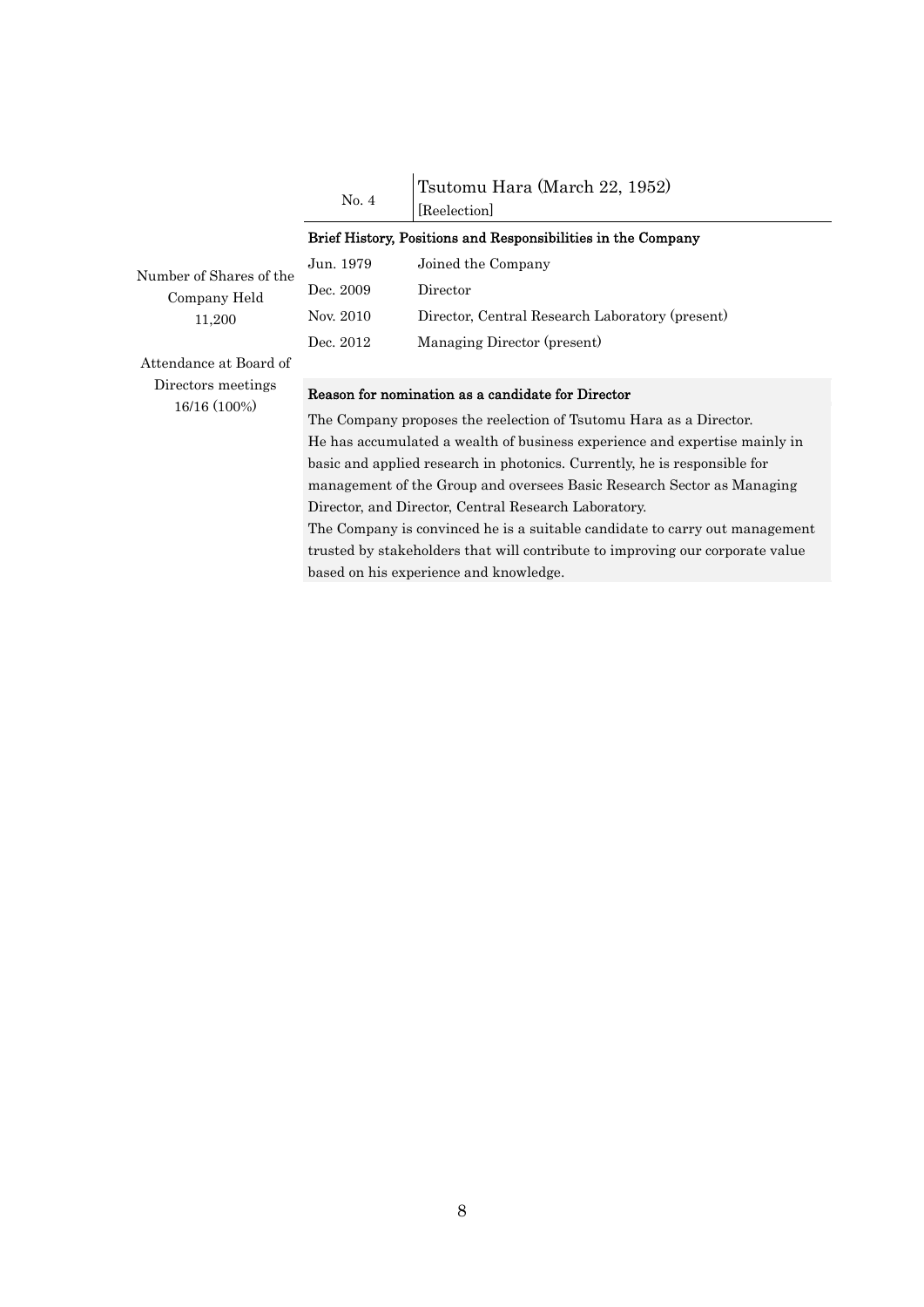| No. 5 | Kenji Yoshida (December 15, 1948) |
|-------|-----------------------------------|
|       | [Reelection]                      |

#### Brief History, Positions and Responsibilities in the Company

|                                              | Mar. 1971 | Joined the Company                                       |
|----------------------------------------------|-----------|----------------------------------------------------------|
| Number of Shares of the                      | Jun. 1997 | General Manager, President Office                        |
| Company Held                                 | Dec. 2010 | Director                                                 |
| 96,900                                       | Dec. 2012 | Managing Director (present)                              |
|                                              | Dec. 2013 | Director, Administrative Division                        |
| Attendance at Board of<br>Directors meetings | Oct. 2017 | Division Director, Administration Headquarters (present) |
| 16/16 (100%)                                 |           |                                                          |

#### Reason for nomination as a candidate for Director

The Company proposes the reelection of Kenji Yoshida as a Director. He has accumulated a wealth of business experience and expertise mainly in administration in addition to extensive business experience cultivated through operations in overseas subsidiaries. Currently, he is responsible for management of the Group and oversees administrative divisions as Managing Director, and Division Director, Administration Headquarters. The Company is convinced he is a suitable candidate to carry out management trusted by stakeholders that will contribute to improving our corporate value based on his experience and knowledge.

### Special interest relationship between the Company and the candidate for **Director**

Kenji Yoshida concurrently serves as President, Photonics Group Health Insurance Association, which has transactional relationships with the Company such as building rental.

|                                              | No. 6     | Naofumi Toriyama (March 11, 1958)<br>Reelection              |
|----------------------------------------------|-----------|--------------------------------------------------------------|
|                                              |           | Brief History, Positions and Responsibilities in the Company |
| Number of Shares of the                      | Mar. 1981 | Joined the Company                                           |
| Company Held                                 | Oct. 2012 | General Manager, Sales, Electron Tube Division               |
| 9.068                                        | Feb. 2014 | General Manager, Domestic Sales Management                   |
|                                              | Dec. 2015 | Director (present)                                           |
| Attendance at Board of<br>Directors meetings | Oct. 2018 | Division Director, Business Headquarters (present)           |
| 16/16 (100%)                                 |           | Reason for nomination as a candidate for Director            |

The Company proposes the reelection of Naofumi Toriyama as a Director. He has accumulated a wealth of business experience and expertise mainly in sales. Currently, he is responsible for management of the Group and oversees all areas of sales as Director, and Division Director, Business Headquarters. The Company is convinced he is a suitable candidate to carry out management trusted by stakeholders that will contribute to improving our corporate value based on his experience and knowledge.

#### 9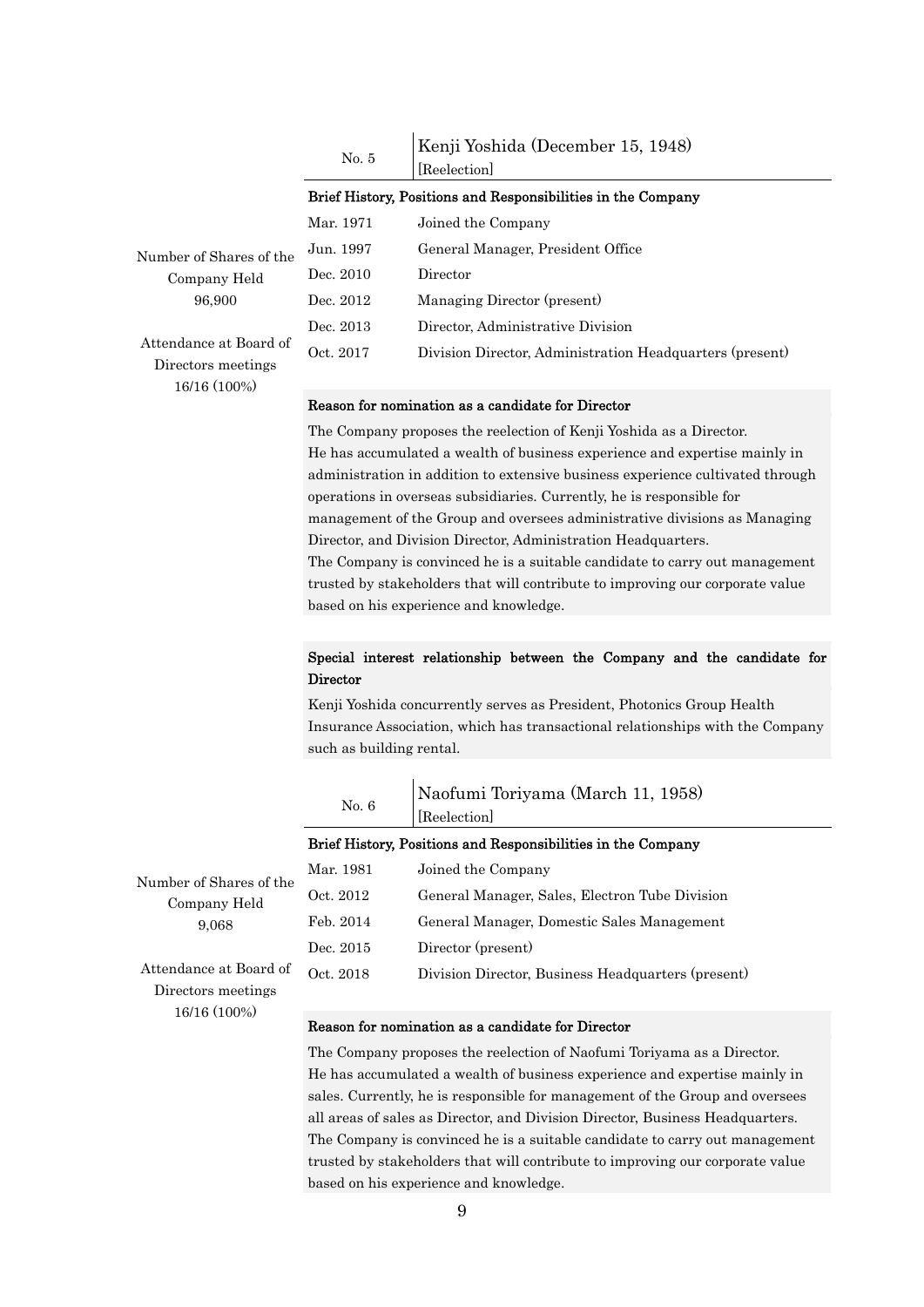|                                         | No. 7     | Kazuhiko Mori (December 11, 1956)<br>Reelection                    |
|-----------------------------------------|-----------|--------------------------------------------------------------------|
|                                         |           | Brief History, Positions and Responsibilities in the Company       |
| Number of Shares of the<br>Company Held | Apr. 1979 | Joined The Kyowa Bank, Ltd. (currently Resona<br>Bank.<br>Limited) |
| 2,200                                   | Jul. 2009 | General Manager, Shibuya Branch, Resona Bank, Limited              |
|                                         | Jul. 2011 | Transferred to the Company                                         |
| Attendance at Board of                  |           | General Manager, Finance Division                                  |
| Directors meetings                      | Dec. 2012 | Audit & Supervisory Board Member (Standing)                        |
| 16/16 (100%)                            | Dec. 2017 | Director (present)                                                 |
|                                         |           | General Manager, Accounting Division (present)                     |

#### Significant Positions Concurrently Held

Outside Director (Audit & Supervisory Committee Member), ENSHU Limited

#### Reason for nomination as a candidate for Director

The Company proposes the reelection of Kazuhiko Mori as a Director. He has accumulated a wealth of business experience mainly in financial institutions and expertise in finance and accounting. Currently, he is responsible for management of the Group and oversees finance and accounting divisions as Director, and General Manager, Accounting Division. The Company is convinced he is a suitable candidate to carry out management trusted by stakeholders that will contribute to improving our corporate value based on his experience and knowledge.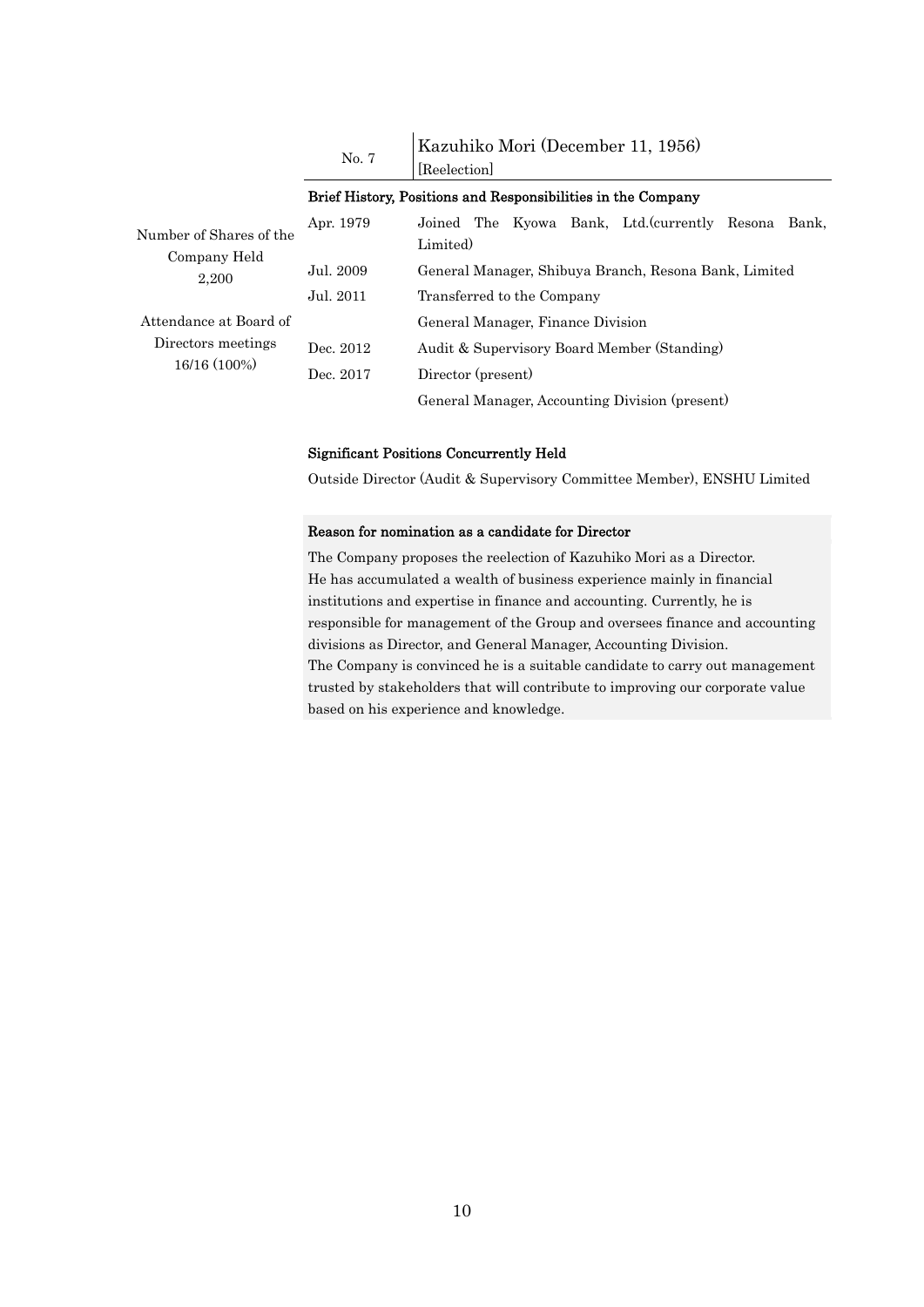|       | Tadashi Maruno (October 6, 1960) |
|-------|----------------------------------|
| No. 8 | [Reelection]                     |

#### Brief History, Positions and Responsibilities in the Company

Number of Shares of the Company Held 5,689

Apr. 1983 Joined the Company Oct. 2014 General Manager, System Designing Division Dec. 2017 Director (present) Division Director, System Division (present)

Attendance at Board of Directors meetings 16/16 (100%)

16/16 (100%)

#### Significant Positions Concurrently Held

Director, Hamamatsu Corporation

#### Reason for nomination as a candidate for Director

The Company proposes the reelection of Tadashi Maruno as a Director. He has accumulated a wealth of business experience and expertise mainly in the Imaging and Measurement Instruments business. Currently, he is responsible for management of the Group and oversees the Imaging and Measurement Instruments business as Director, and Division Director, System Division.

The Company is convinced he is a suitable candidate to carry out management trusted by stakeholders that will contribute to improving our corporate value based on his experience and knowledge.

|                         | No. 9     | Takayuki Suzuki (October 8, 1961)<br>[Reelection]            |
|-------------------------|-----------|--------------------------------------------------------------|
|                         |           | Brief History, Positions and Responsibilities in the Company |
| Number of Shares of the | Jul. 1989 | Joined the Company                                           |
| Company Held            | Oct. 2016 | General Manager, The 3rd Mfg., Solid State Division          |
| 1,447                   | Oct. 2017 | Deputy Division Director, Solid State Division (present)     |
|                         | Dec. 2017 | Director (present)                                           |
| Attendance at Board of  |           |                                                              |
| Directors meetings      |           | Reason for nomination as a candidate for Director            |

The Company proposes the reelection of Takayuki Suzuki as a Director. He has accumulated a wealth of business experience and expertise mainly in the Opto-semiconductor business. Currently, he is responsible for management of the Group and oversees the Opto-semiconductor business as Director, and Deputy Division Director, Solid State Division.

The Company is convinced he is a suitable candidate to carry out management trusted by stakeholders that will contribute to improving our corporate value based on his experience and knowledge.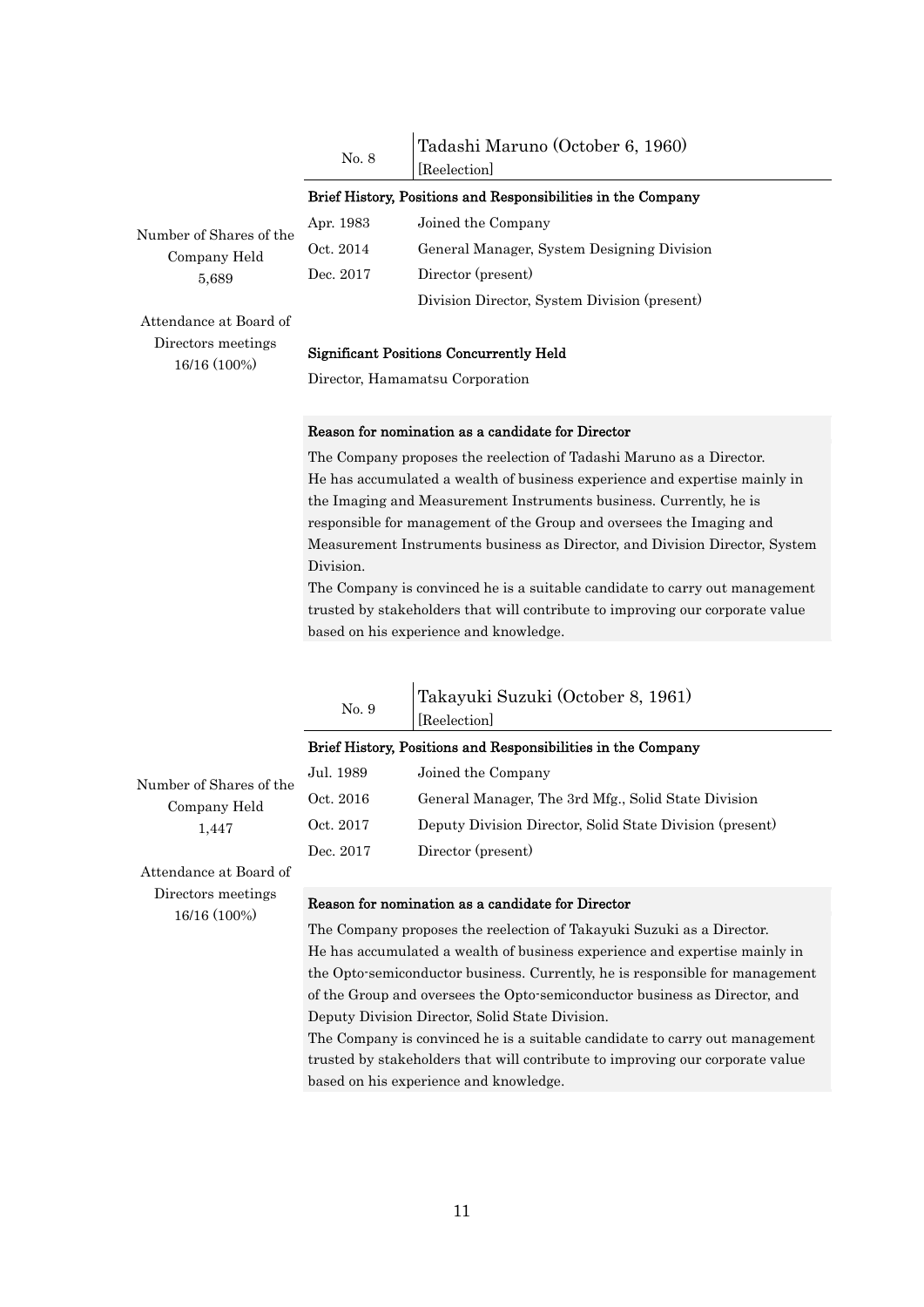|        | Hisaki Kato (May 7, 1957) |
|--------|---------------------------|
| No. 10 | [Reelection]              |

#### Brief History, Positions and Responsibilities in the Company

| Mar. 1981 | Joined the Company                                         |
|-----------|------------------------------------------------------------|
| Oct. 2012 | General Manager, The 1st Mfg., Electron Tube Division      |
| Jan. 2018 | Deputy Division Director, Electron Tube Division (present) |
| Dec. 2018 | Director (present)                                         |

Attendance at Board of Directors meetings 11/13 (85%) (Note) The attendance record is the attendance after he assumed office as Director on December 20, 2018.

Number of Shares of the Company Held 5,288

#### Reason for nomination as a candidate for Director

The Company proposes the reelection of Hisaki Kato as a Director. He has accumulated a wealth of business experience and expertise mainly in the Electron Tube business. Currently, he is responsible for management of the Group and oversees the Electron Tube business as Director, and Deputy Division Director, Electron Tube Division.

The Company is convinced he is a suitable candidate to carry out management trusted by stakeholders that will contribute to improving our corporate value based on his experience and knowledge.

No. 11 Minoru Saito (February 28, 1955)

|                                                  |           | Brief History, Positions and Responsibilities in the Company     |
|--------------------------------------------------|-----------|------------------------------------------------------------------|
| Number of Shares of the<br>Company Held<br>5,200 | Mar. 1978 | Joined the Company                                               |
|                                                  | Oct. 2009 | Manager, Material Research Group, Central Research<br>Laboratory |
|                                                  | Dec. 2011 | Executive Manager (present)                                      |
| Attendance at Board of                           | Oct. 2012 | General Manager, Central Research Laboratory                     |
| Directors meetings                               | Oct. 2017 | General Manager, Compound semiconductor Fabrication              |
|                                                  |           | Center (present)                                                 |

[New election]

#### Reason for nomination as a candidate for Director

The Company proposes the election of Minoru Saito as a Director. He has accumulated a wealth of business experience and expertise mainly in the field of optical materials and energy. In addition, in the compound semiconductor related business, which is expected to expand in the future, he was responsible for launching a project to consolidate the material processing processes that had been so far decentralized to multiple bases into the Compound semiconductor Fabrication Center. Currently, he is in charge of the Compound semiconductor Fabrication Center as General Manager. The Company is convinced he is a suitable candidate to carry out management trusted by stakeholders that will contribute to improving our corporate value based on his experience and knowledge.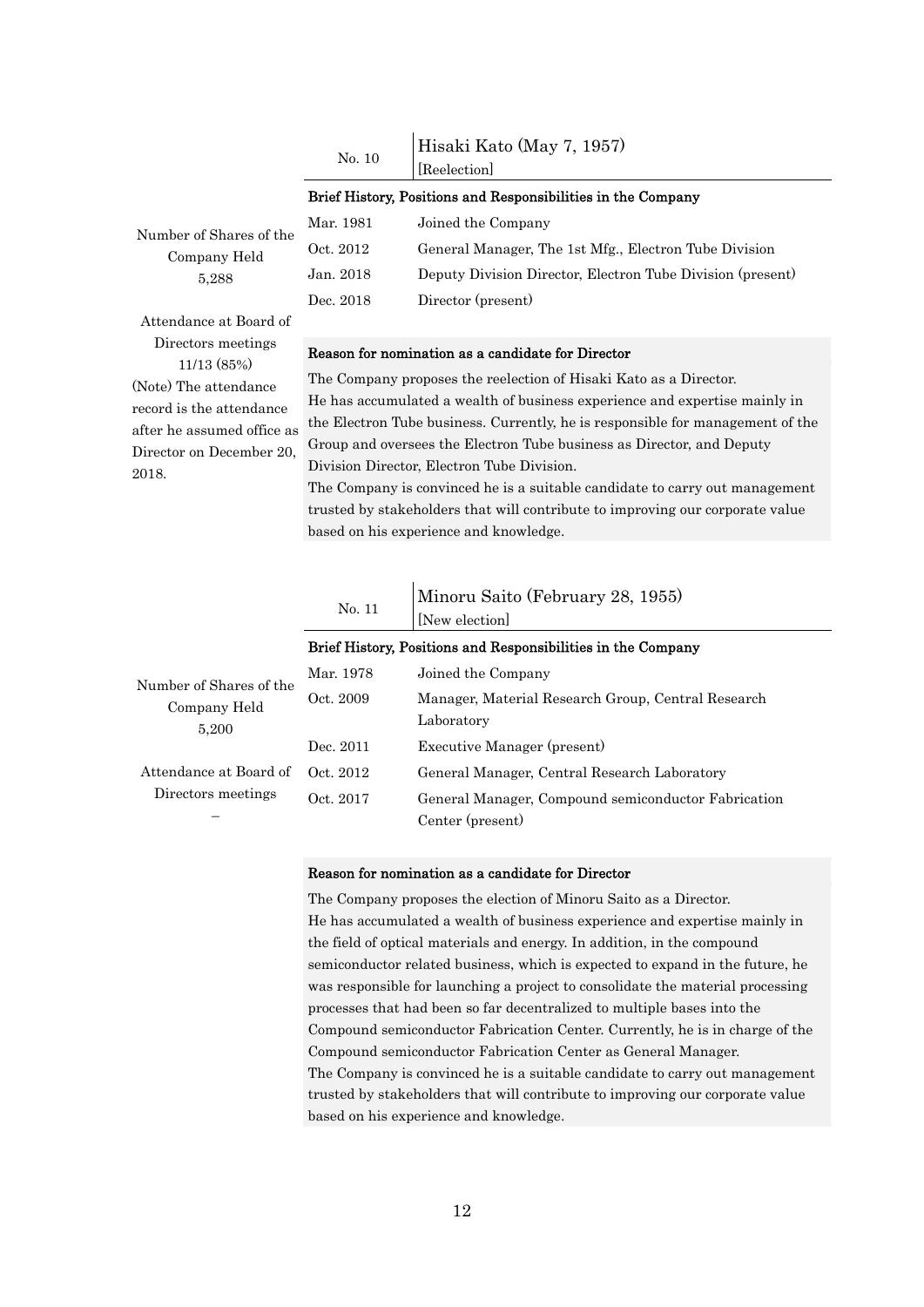|                         |           | Kashiko Kodate (January 18, 1941)                            |           |                                                        |
|-------------------------|-----------|--------------------------------------------------------------|-----------|--------------------------------------------------------|
|                         | No. 12    | Reelection                                                   | [Outside] | [Independent]                                          |
|                         |           | Brief History, Positions and Responsibilities in the Company |           |                                                        |
| Number of Shares of the | Apr. 1992 |                                                              |           | Professor, Japan Women's University Faculty of Science |
| Company Held            | Jan. 2008 |                                                              |           | President and CEO, Photonic System Solutions Inc.      |
| 600                     | Apr. 2009 |                                                              |           | Professor Emeritus, Japan Women's University (present) |
|                         | Sep. 2009 |                                                              |           | Director, Gender Equality Programs, Independent        |
| Attendance at Board of  |           |                                                              |           | Administrative Agency (then the National Research and  |
| Directors meetings      |           |                                                              |           | Development Agency) Japan Science and Technology       |
| 14/16 (88%)             |           | Agency                                                       |           |                                                        |
|                         | Apr. 2012 | Specially Appointed Professor, The University of             |           |                                                        |
|                         |           | Electro-Communications (present)                             |           |                                                        |
|                         | Dec. 2015 | Outside Director of the Company (present)                    |           |                                                        |
|                         | Apr. 2017 | (present)                                                    |           | Director and Chairman, Photonic System Solutions Inc.  |

#### Significant Positions Concurrently Held

Professor Emeritus, Japan Women's University

#### Reason for nomination as a candidate for Outside Director

In addition to her experience over many years as a university professor and her extensive expertise in sectors such as information photonics, Kashiko Kodate also possesses experience as a business manager. The Company judges she will be able to further enhance the Company's management organization by utilizing her broad experience and various discernments to provide well-informed advice from an independent standpoint, and is requesting her appointment as an Outside Director.

#### Service period as an Outside Director of the Company

Kashiko Kodate's service period as an Outside Director will be four (4) years at the conclusion of this General Meeting of Shareholders.

#### Matters concerning independence

The Company had filed Kashiko Kodate as an independent director/auditor with the Tokyo Stock Exchange, in accordance with the rules of the Exchange. If she is reappointed as proposed, the Company intends to continuously appoint her as an independent director/auditor. The Company has no transactional relationships with Japan Women's University. Therefore, the Company is sufficiently convinced of her independent status.

#### Summary of contents of agreements to limit liability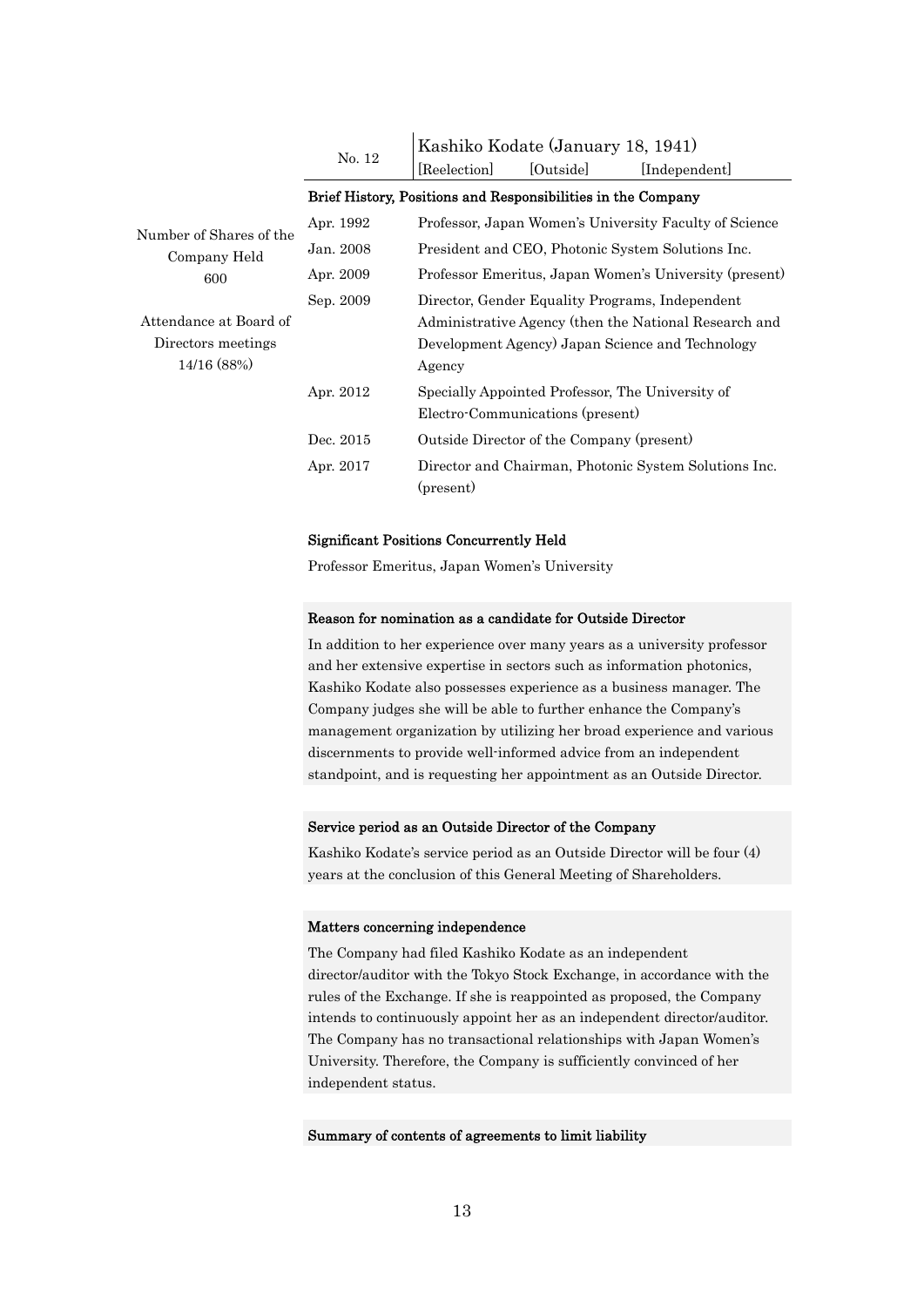Based on the Articles of Incorporation, the Company has entered Agreement Limiting Liability with Kashiko Kodate regarding the obligations set in Article 423 paragraph (1) of the Companies Act, to limit her obligation to the minimum allowance set by Article 425 paragraph (1) of the Companies Act. The Company plans to continue this agreement with Kashiko Kodate if the reappointment of Kashiko Kodate is approved.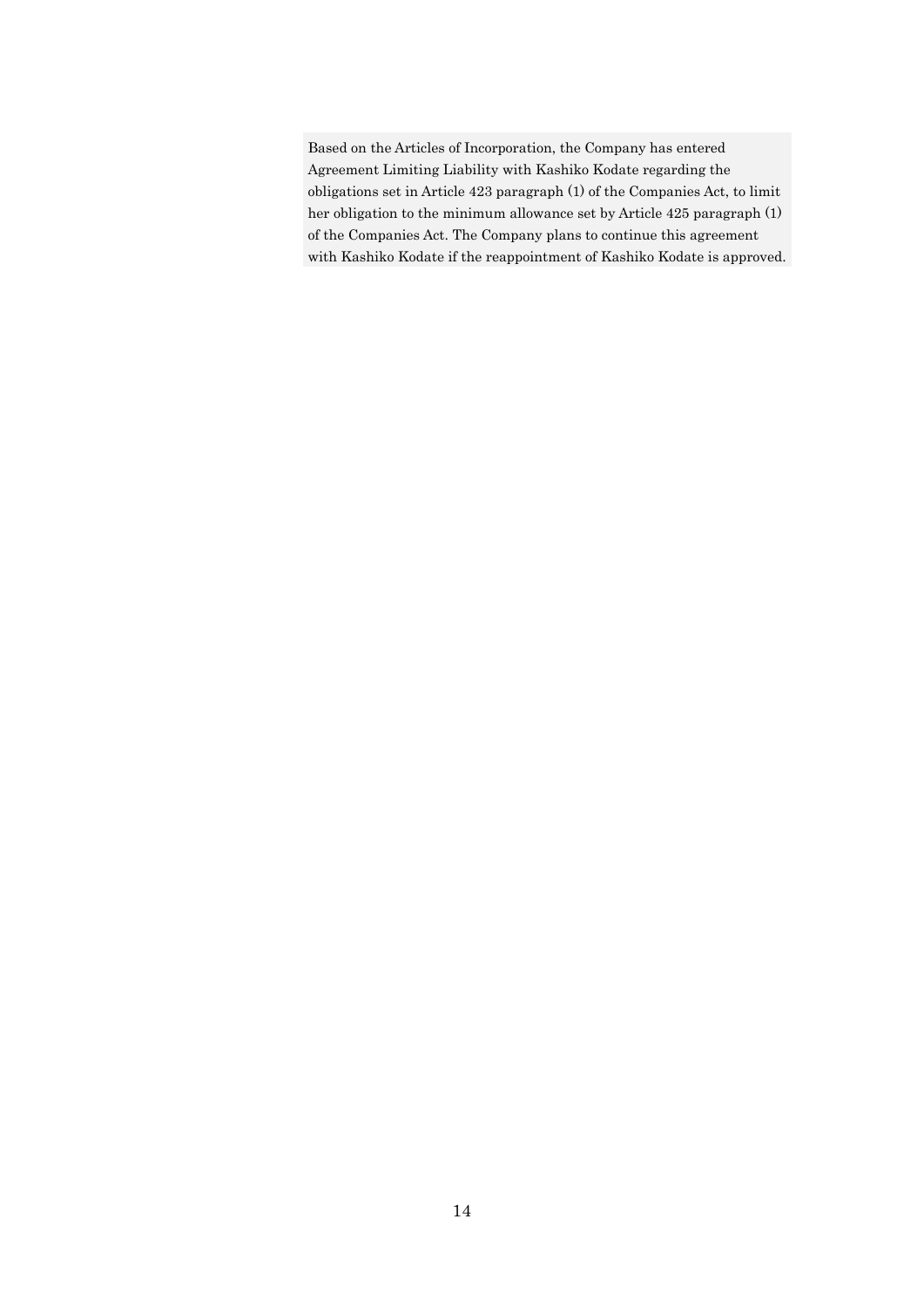|                                                | No. 13    | Ken Koibuchi (November 26, 1966)<br>[Outside]<br>Reelection<br>[Independent]                                                        |  |  |
|------------------------------------------------|-----------|-------------------------------------------------------------------------------------------------------------------------------------|--|--|
|                                                |           | Brief History, Positions and Responsibilities in the Company                                                                        |  |  |
|                                                | Apr. 1993 | Joined Toyota Motor Corporation                                                                                                     |  |  |
| Number of Shares of the<br>Company Held<br>200 | Jan. 2016 | General Manager/Advanced Safety System Research and<br>Development Div.                                                             |  |  |
| Attendance at Board of                         | Apr. 2017 | Executive General Manager/Advanced R&D and Engineering<br>Company                                                                   |  |  |
| Directors meetings                             | Dec. 2017 | Outside Director of the Company (present)                                                                                           |  |  |
| 14/16 (88%)                                    | Jan. 2019 | Field General Manager, Advanced Safety System Field,<br>Advanced R&D and Engineering Company, Toyota Motor<br>Corporation (present) |  |  |

#### Significant Positions Concurrently Held

Field General Manager, Advanced Safety System Field, Advanced R&D and Engineering Company, Toyota Motor Corporation

#### Reason for nomination as a candidate for Outside Director

The Company propose the reelection of Ken Koibuchi as an Outside Director. Ken Koibuchi is Field General Manager, Advanced Safety System Field, Advanced R&D and Engineering Company, Toyota Motor Corporation. Based on his ample knowledge and experience, the Company expects him to provide well-informed advice, which will contribute to further reinforcing the Company's management structure.

#### Service period as an Outside Director of the Company

Ken Koibuchi's service period as an Outside Director will be two (2) years at the conclusion of this General Meeting of Shareholders.

#### Matters concerning independence

The Company had filed Ken Koibuchi as an independent director/auditor with the Tokyo Stock Exchange, in accordance with the rules of the Exchange. If he is reappointed as proposed, the Company intends to continuously appoint him as an independent director/auditor. The Company has transactional relationships with Toyota Motor Corporation including sales of electronic devices. The scale of such transactions with Toyota Motor Corporation is no more than roughly 48 million yen on an annual basis (equivalent to 0.03% of the Company's consolidated net sales). Therefore, the Company is sufficiently convinced of his independent status.

#### Summary of contents of agreements to limit liability

Based on the Articles of Incorporation, the Company has entered Agreement Limiting Liability with Ken Koibuchi regarding the obligations set in Article 423 paragraph (1) of the Companies Act, to limit his obligation to the minimum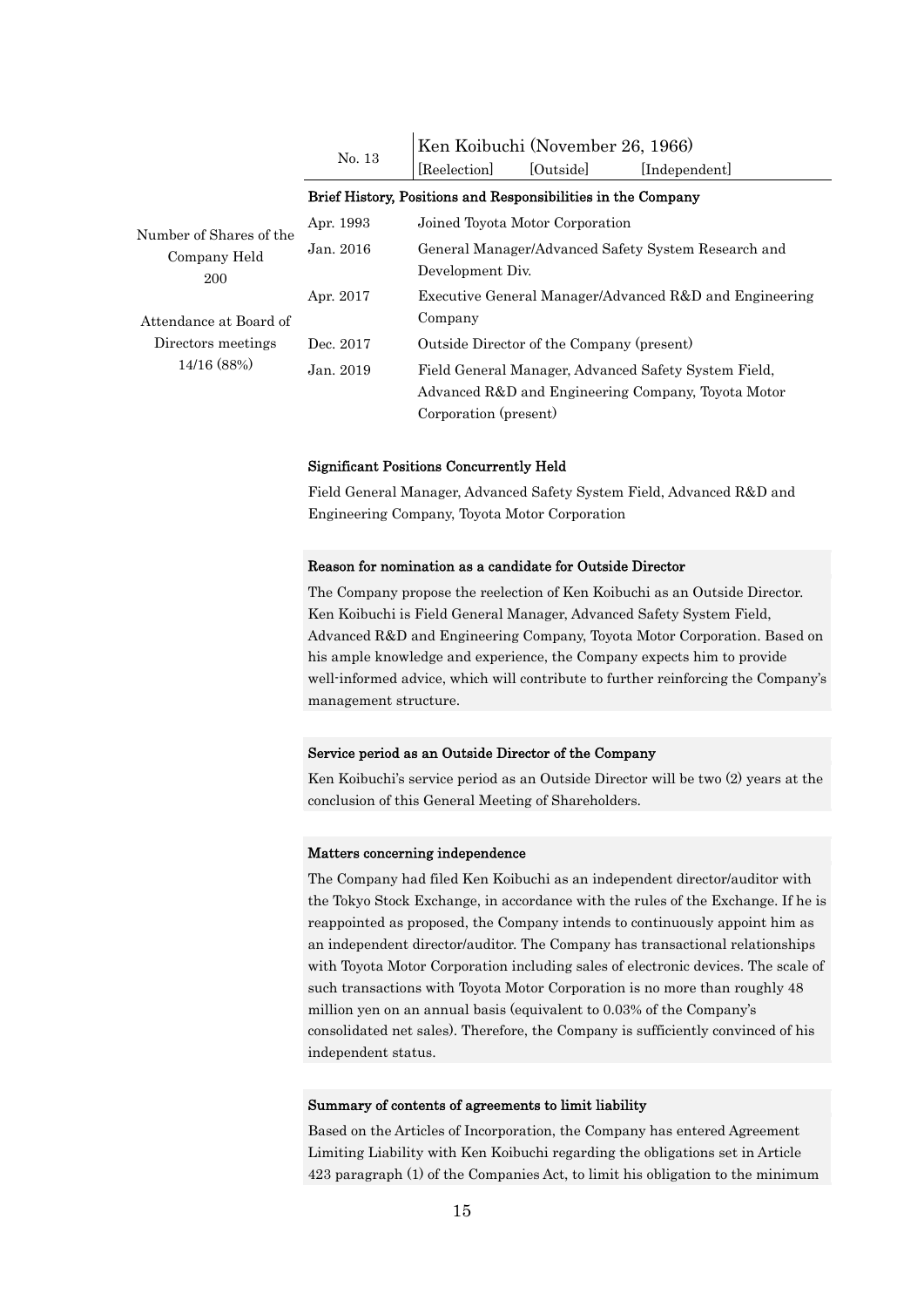allowance set by Article 425 paragraph (1) of the Companies Act. The Company plans to continue this agreement with Ken Koibuchi if the reappointment of Ken Koibuchi is approved.

- Notes: 1. There are no special interest relationships between the Company and the candidates for Directors other than Akira Hiruma and Kenji Yoshida.
	- 2. Kashiko Kodate and Ken Koibuchi, candidates for Director, are the candidates for Outside Director.
	- 3. Separately from the number of shares indicated on page 12, candidate for Director Minoru Saito held 10,009 shares as of September 30, 2019 as an interest of Hamamatsu Photonics K.K. employees stock ownership plan.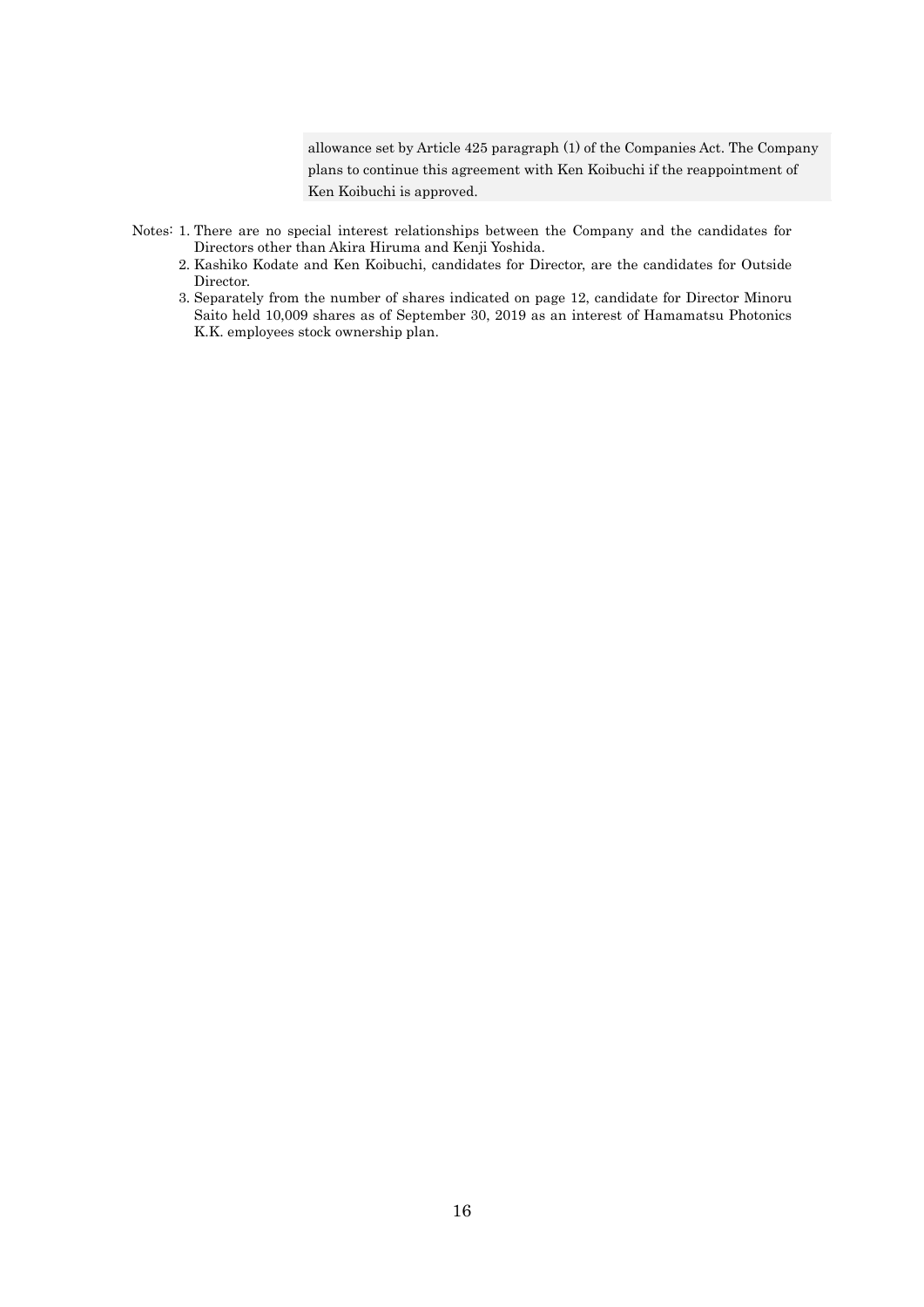## Proposal No. 3: Determination of Remuneration for Granting Restricted Stock to Directors (Excluding Outside Directors)

The amount of remuneration for Directors of the Company was approved at a monthly amount of up to 55 million yen (including a monthly amount of up to 3 million yen for Outside Directors), excluding the employee salary portions paid to Directors serving concurrently as employees, by a resolution of the 70th Ordinary General Meeting of Shareholders convened on December 22, 2017.

The Company hereby proposes that restricted stock remuneration be granted to Directors (excluding Outside Directors) of the Company ("Eligible Directors") in order to provide them an incentive to sustainably increase the Company's corporate value and to further promote shared value between shareholders and them, as part of the revision to its remuneration package for Directors, separately from the remuneration described above.

Based on this proposal, the remuneration to be paid to Eligible Directors for the purpose of granting them restricted stock shall be monetary remuneration claims, and its total amount shall be up to 200 million yen per year, as deemed reasonable in light of the aforementioned purposes. The Company also proposes that the total amount of this remuneration does not include the employee salary portions paid to Directors serving concurrently as employees.

The Eligible Directors shall pay in the form of property contributed in kind all monetary remuneration claims to be provided in accordance with this proposal and based on the resolution of the Board of Directors, and shall, in return, receive common shares of the Company that shall be issued or disposed of by the Company. The total number of common shares of the Company to be issued or disposed of thereby shall be not more than 200,000 shares per year, (however, if, on or after the day on which this proposal is approved and adopted, the Company performs a share split (including allotment of shares without contribution) or a reverse share split of its common shares, or any other reason arises necessitating an adjustment to the total number of the Company's common shares issued or disposed of as restricted stock, the relevant total number may be adjusted within a reasonable range).

The amount to be paid in per share shall be determined by the Board of Directors based on the closing price of the Company's common shares on the Tokyo Stock Exchange on the business day immediately before each date of resolution by the Board of Directors (if there is no closing price on such date, the closing price on the closest preceding trading day), which will be within the range not particularly advantageous to Eligible Directors who subscribe the Company's common shares under the closing price.

The specific timing for providing thereof and the allocation to each Eligible Director shall be determined by the Board of Directors. However, the remuneration for granting the restricted stock shall not be provided to Outside Directors.

The number of Directors is currently 12 (including 2 Outside Directors). Subject to the approval and adoption of Proposal 2, "Election of 13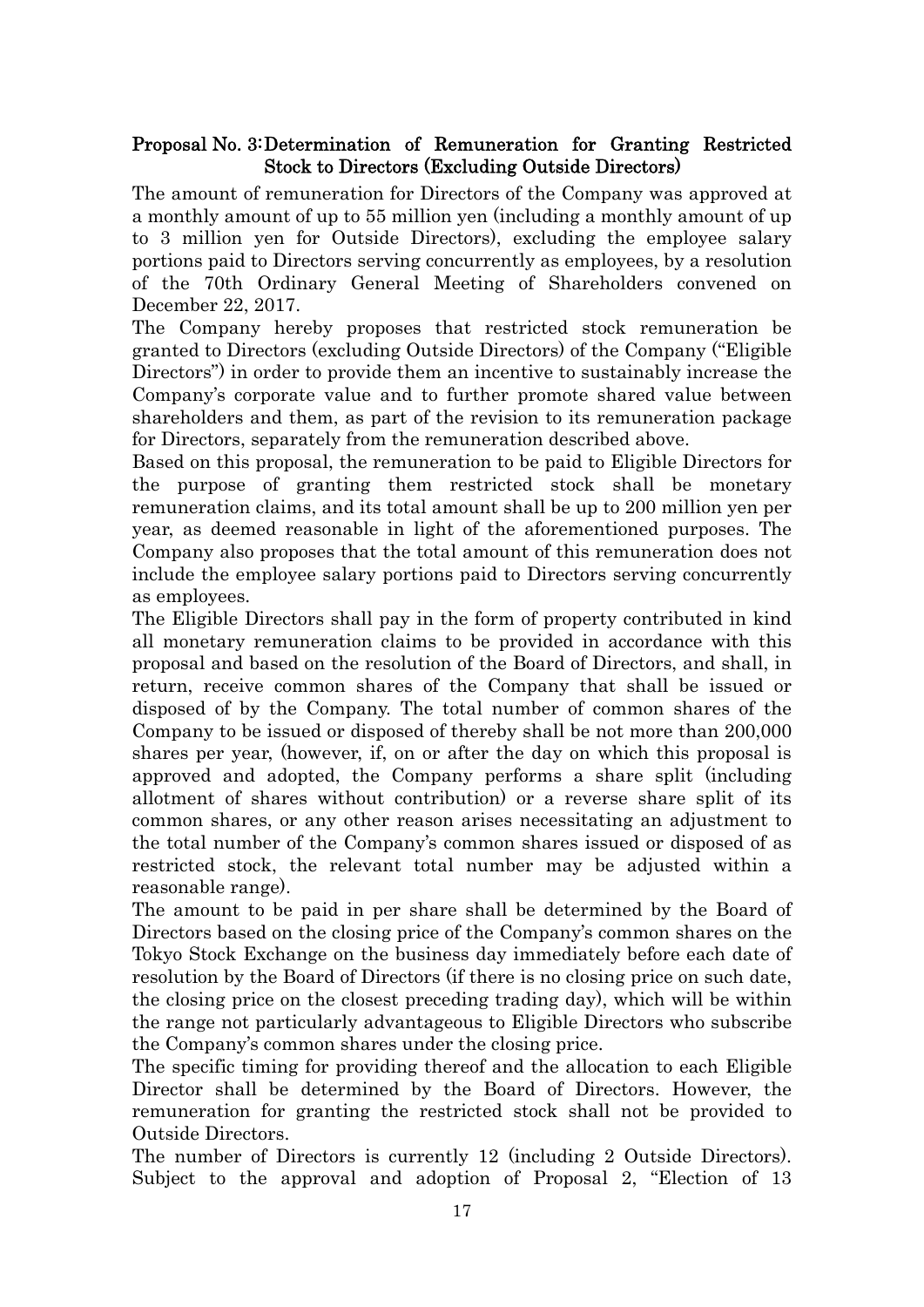Directors" as originally proposed, the number of Directors will be 13 (including 2 Outside Directors).

For such issuance or disposal of the common shares of the Company, an agreement on allotment of shares with transfer restrictions (the "Allotment Agreement"), including the following provisions, shall be entered into between the Company and each Eligible Director:

(1) Restriction Period

Eligible Directors shall not transfer, create a security interest on, or otherwise dispose of (the "Transfer Restrictions") shares of common share of the Company received by allocation under the Allocation Agreement (the "Allotted Shares") within 30 years of the day allocation is received under the Allocation Agreement (the "Restriction Period").

(2) Treatment on retirement from the position

If an Eligible Director retires from the position specified in advance by the Board of Directors of the Company before the Restriction Period expires, the Company shall automatically acquire such Allotted Shares without contribution, unless the reason for his/her retirement from office is the expiration of the term of his/her office, death, or other justifiable reasons.

(3) Lifting of Transfer Restrictions

Notwithstanding the provision of (1) above, the Company shall lift the Transfer Restrictions of all of the Allotted Shares upon expiration of the Restriction Period, on the condition that the Eligible Director has continuously remained in the position specified in advance by the Board of Directors of the Company throughout the Restriction Period. However, if the Eligible Director retires from the position specified in (2) above before the expiration of the Restriction Period due to the expiration of the term of his/her office, death, or other justifiable reasons, as stated in (2) above, the Company shall rationally adjust the number of the Allotted Shares on which the Transfer Restrictions are to be lifted, and the timing of lifting as needed. The Company shall automatically acquire without contribution the Allotted Shares on which the Transfer Restrictions have not been lifted as of the time immediately after the Transfer Restrictions were lifted as specified above.

(4) Treatment during reorganization, etc.

Notwithstanding the provision of (1) above, if, during the Restriction Period, matters relating to a merger agreement in which the Company is the disappearing company, a share exchange agreement or share transfer plan in which the Company becomes a wholly owned subsidiary, or other reorganization, etc. are approved at the Company's General Meeting of Shareholders (or at a meeting of its Board of Directors in cases where approval at the Company's General Meeting of Shareholders is not required in relation to the reorganization, etc.), the Company shall lift the Transfer Restrictions on the Allotted Shares with the number of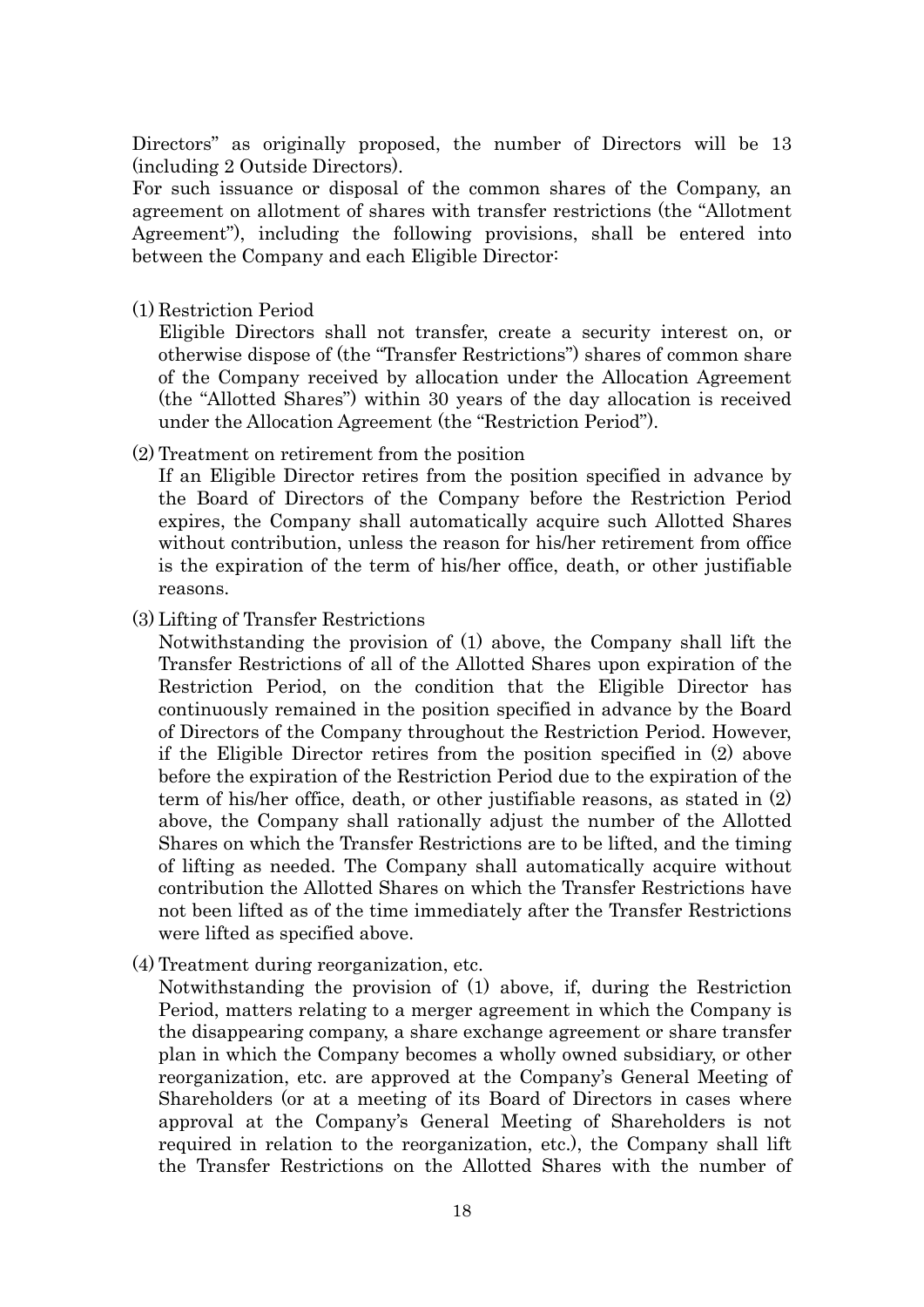shares that is reasonably determined considering the period from the start date of the Restriction Period to the date of approval of the reorganization, etc. prior to the date on which the reorganization, etc. becomes effective, by resolution of the Board of Directors of the Company. In cases specified above, the Company shall automatically acquire without contribution the Allotted Shares on which the Transfer Restrictions have not been lifted as of the time immediately after the Transfer Restrictions were lifted.

### (5) Other matters

Other matters regarding the Allotment Agreement shall be determined by the Board of Directors of the Company.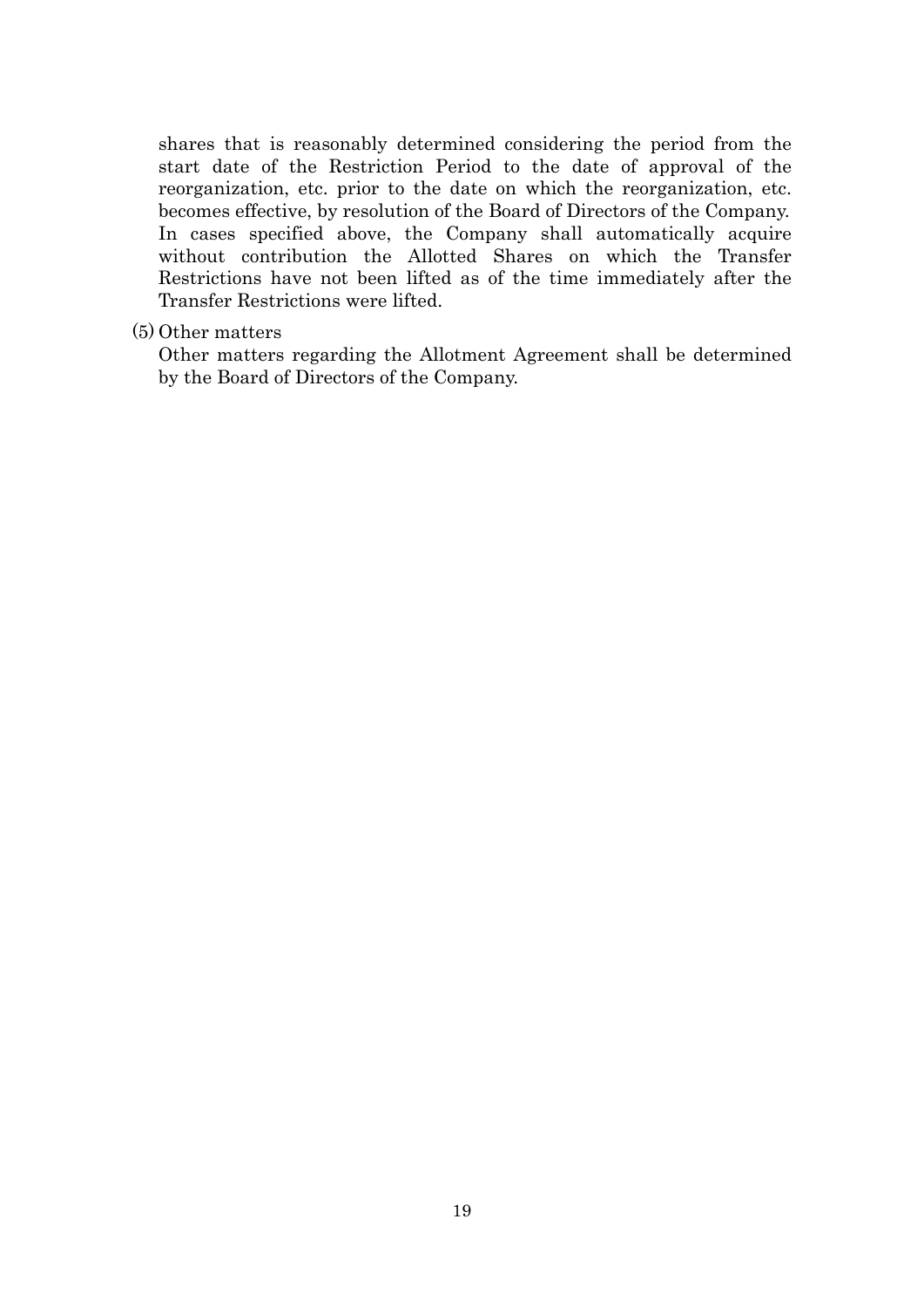### **(Attachments)**

#### **Business Report**

(From October 1, 2018 through September 30, 2019)

#### 1. Matters Concerning the Corporate Group

(1) Business Operations and Results

During the fiscal year ended September 30, 2019 (from October 1, 2018 through September 30, 2019), Japan's economy was affected by a slowdown overseas in the economies of China and other countries, in addition to the prolonged trade friction between the U.S. and China, and faced difficult conditions, such as signs of weakness in exports and production mainly in the manufacturing industry and postponed capital investment.

Given these circumstances, our Group strove to secure net sales and earnings by continuing to make capital investments aimed at boosting production capacity and strengthening our development capabilities, as well as improving the Company's proprietary photonics technologies and continuing to move forward with development of high-value-added products that addressed customers' needs.

As a result, we closed the fiscal year 2019 with net sales of JPY 145,912 million, up by JPY 1,574 million (1.1%), thanks to higher overseas sales despite lower domestic sales. From an earnings perspective, ordinary profit was JPY 26,277 million, down by JPY 1,810 million (6.4%), and profit attributable to owners of parent was JPY 19,918 million, down by JPY 1,303 million (6.1%) from the previous year. Accordingly, revenue increased while profits regrettably decreased.

|                                         | FY2019              | Year-on-year changes |
|-----------------------------------------|---------------------|----------------------|
| Net sales                               | JPY 145,912 million | Up $1.1\%$           |
| Operating profit                        | JPY 25,403 million  | Down 6.8%            |
| Ordinary profit                         | JPY 26,277 million  | Down $6.4\%$         |
| Profit attributable to owners of parent | JPY 19,918 million  | Down 6.1%            |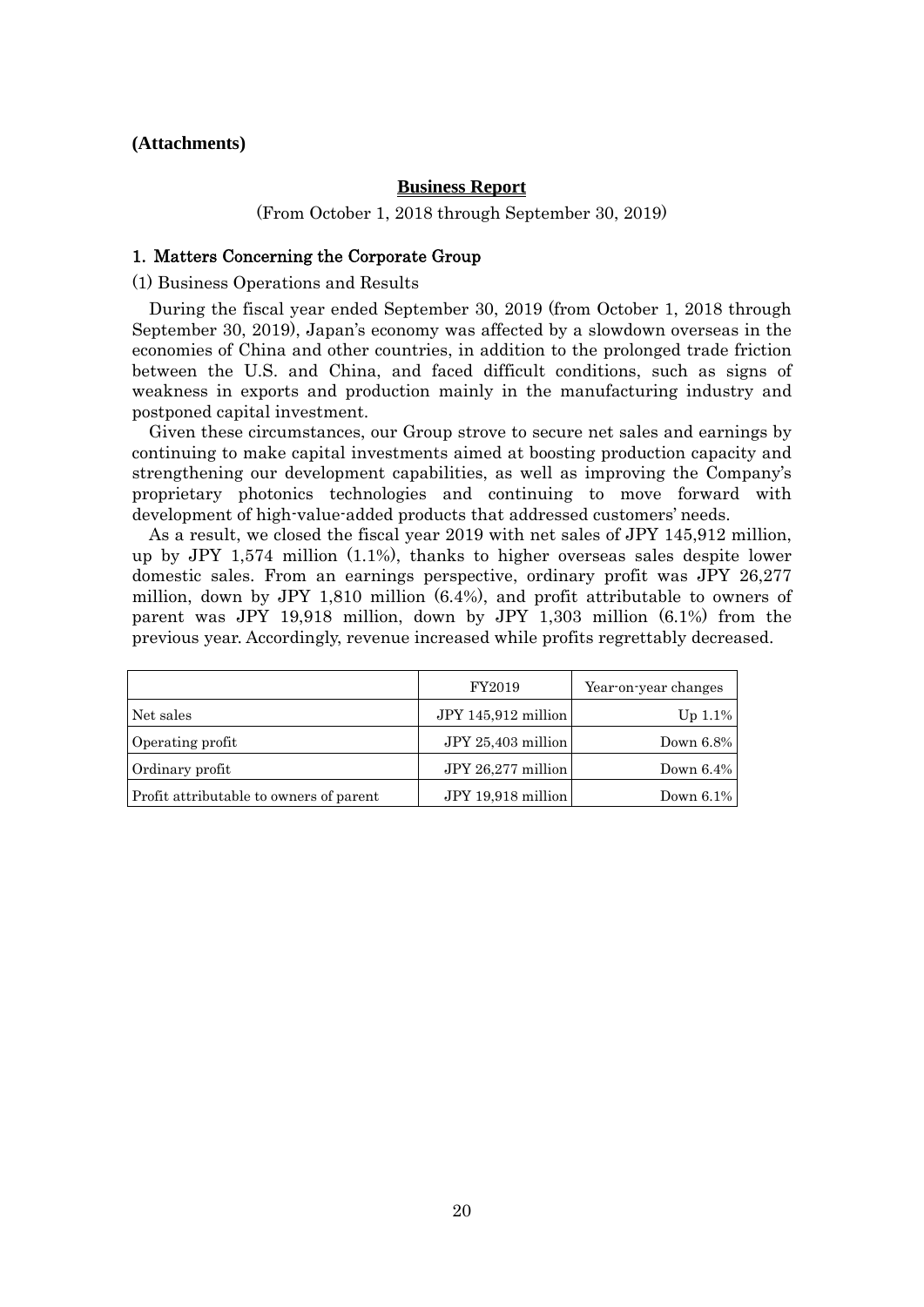A summary of business performance by business segment and product is reported below.

| Electron tube           | <main businesses=""></main>                                    |
|-------------------------|----------------------------------------------------------------|
| [Photomultiplier tubes] | Development, manufacture and sale of photomultiplier tubes and |
| (PMT)]                  | other vacuum tube optical sensors, applied products, etc.      |

Sales of photomultiplier tubes (PMT) for academic applications such as high-energy physics experiments decreased due to factors such as delivery to large-scale international projects being finished. However, in the medical field, sales of products for inspection and monitoring systems for analyzing blood, living cells, etc. increased, thanks to their strong reputation for their high sensitivity, low-noise, and high-speed operations. In addition, sales for oil-well logging devices that offer superior ruggedness to withstand harsh work conditions such as high temperatures, shocks and vibrations continued to be strong, thanks to the recovery in oilfield investment. As a result, net sales of photomultiplier tubes (PMT) increased.

| Electron tube | <main businesses=""></main>                                                              |  |  |
|---------------|------------------------------------------------------------------------------------------|--|--|
|               | [Imaging devices and light Development, manufacture and sale of light sources, radiation |  |  |
| sources       | sources, imaging devices, applied products, etc.                                         |  |  |

In imaging devices and light sources, while sales in the industrial field began to be affected by the economic slowdown in China, restrained capital investment, sales of microfocus X-ray sources for non-destructive testing devices increased primarily for battery testing. Sales of Stealth Dicing Engine for high-speed, high-quality silicon wafer dicing also increased. Further, sales of light sources for environmental analysis such as deuterium lamps were strong overseas, and as a result, net sales of imaging devices and light sources increased.

In total, the Electron tube business comprised of photomultiplier tubes (PMT) and imaging devices and light sources closed the fiscal year 2019 with net sales of JPY 58,005 million, up by 3.2% from the previous year.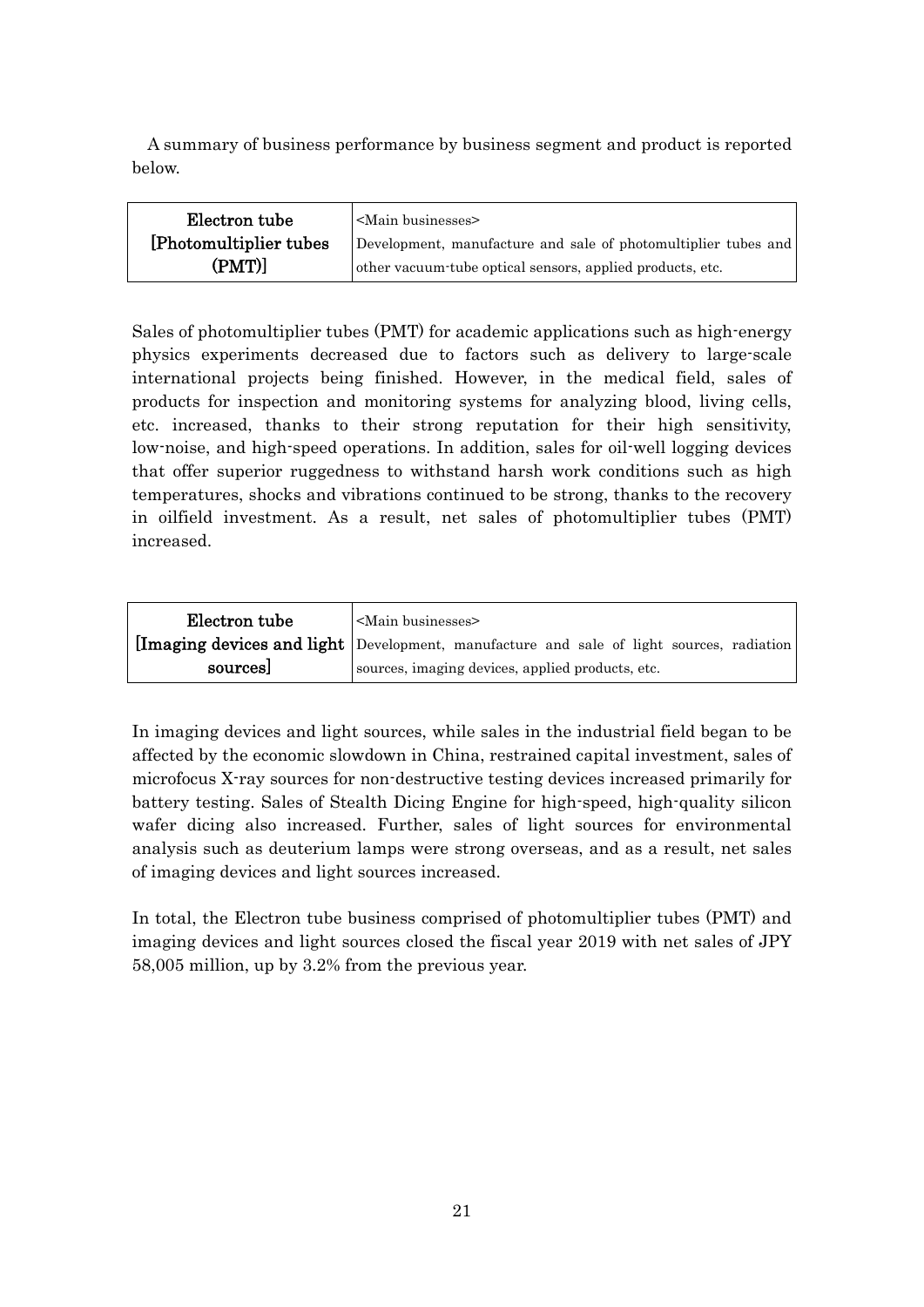| Opto-semiconductor<br>[Opto-semiconductor<br>devices] | $\le$ Main businesses $>$<br>Development, manufacture and sale of opto-semiconductor devices<br>including photodiodes, Photo ICs, image sensors, applied products,<br>etc. |
|-------------------------------------------------------|----------------------------------------------------------------------------------------------------------------------------------------------------------------------------|
|-------------------------------------------------------|----------------------------------------------------------------------------------------------------------------------------------------------------------------------------|

In opto-semiconductor devices, in the medical field, sales of mainstay silicon photodiodes, etc. were strong, and sales of flat panel sensors also increased mainly for dental applications. However, significantly affected by the restrained capital investment worldwide, sales of image sensors for semiconductor fabrication and inspection equipment declined. In addition, for the same reason, sales of photodiodes and LED in the FA (Factory Automation) sector for applications such as controls for industrial-use robots and other equipment declined both inside and outside Japan. As a result, overall sales for opto-semiconductor devices decreased.

In total, net sales for the Opto-semiconductor business were JPY 64,867 million, down by 2.6% from the previous year.

| <b>Imaging and measurement</b> <main businesses=""></main> |                                                             |
|------------------------------------------------------------|-------------------------------------------------------------|
| instruments                                                | Development, manufacture and sale of systems enhanced for   |
| Image processing and                                       | industrial and research applications such as life sciences, |
| measurement systems]                                       | semiconductors and medicine.                                |

In image processing and measurement systems, sales of failure analysis systems for semiconductor devices were affected by restrained capital investment in the semiconductor market and decreased primarily in Asia. However, sales of digital cameras increased due to the increased demand in the life sciences sector and biotechnology sector as well as demand in the industrial field. In addition, sales of X-ray line sensor cameras also increased due to increased sales for inspection applications such as for lithium-ion batteries. As a result, net sales of image processing and measurement systems increased.

In total, net sales for the Imaging and measurement instruments business were JPY 18,315 million, up by 6.8% from the previous year.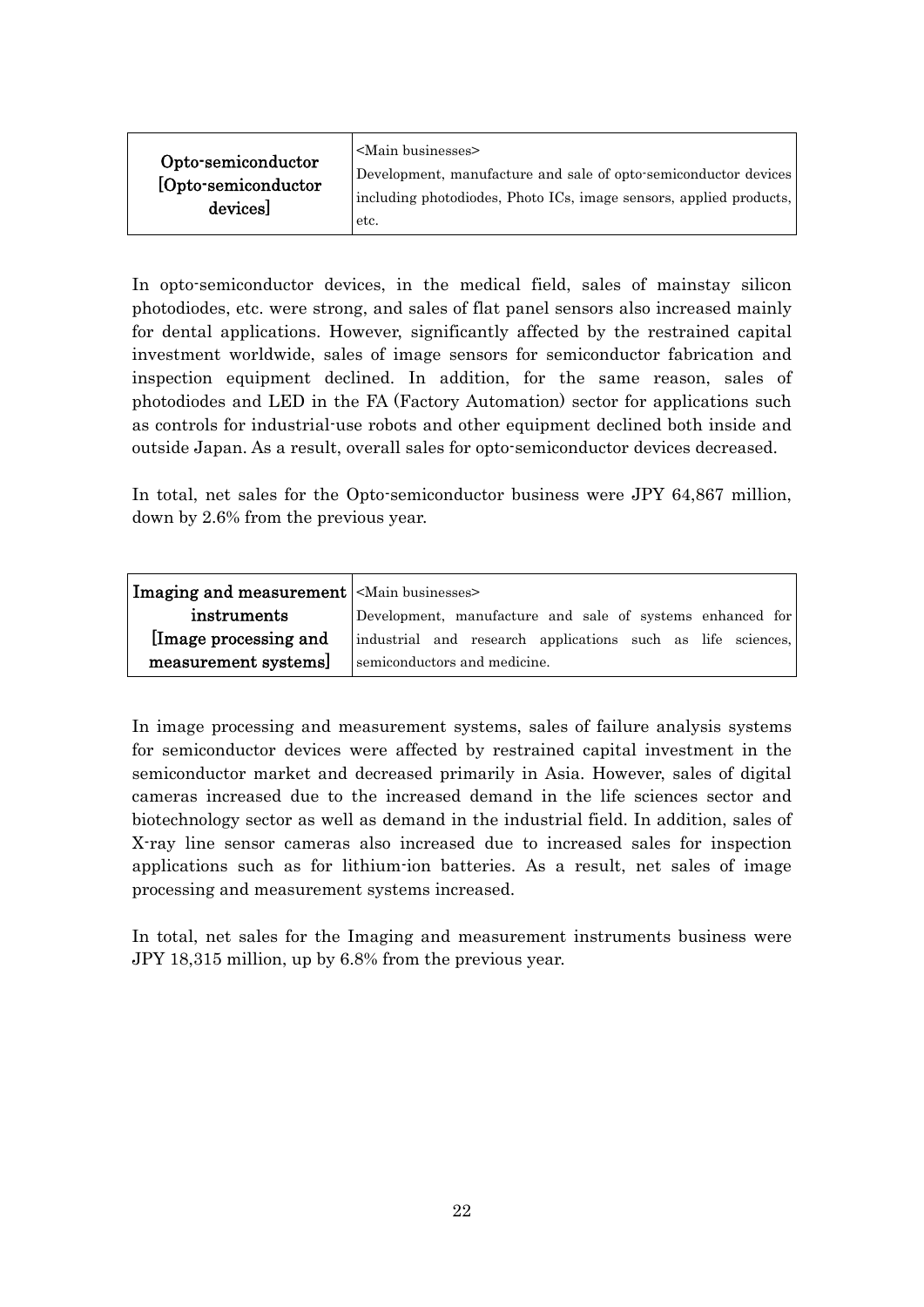The status of our research and development is reported below.

### <Basic Research Sector>

In the optical materials sector, we are pursuing the development of the metalens, a lens capable of controlling the refractive index of light which is unique to each substance. This is made possible by arranging on its surface the nano-fine structures with its size below the light wavelength. The metalens is about one-hundredth times as thick as a normal lens and yet capable, in theory, of providing increased magnification. However, how to arrange the nano-fine structures has been a technical challenge. To overcome this challenge, we have leveraged our proprietary processing technology and succeeded in producing our metalens prototype with arrays of fine silicon pillars on quartz glass. We will seek to put this technology into practical application and apply it to our products.

In the sector of high-power lasers, we have developed a power laser system that emits high-power light pulses of 1 joule<sup>1</sup> at a high repetition rate of 300 hertz<sup>2</sup> despite of its compact size3. We have boosted the optical output power of our pumping laser diodes to the world's highest 300-watt class by improving their structure with our unique crystal growth and processing technology. At the same time, our optimized design techniques have achieved high output power with the performance of its optical amplifier three times as powerful as ever. In addition, reductions in the number of parts have contributed to the achievement of stable output, downsizing of equipment and cost reduction. This new power laser system will likely provide new industrial applications of pulsed lasers such as laser cleaning removing small debris and contaminants adhering to metal surfaces and laser forming that shapes metal materials without using molds.

In the medical care sector, we are pursuing research on detectors for PET device that use special crystals known as Cherenkov radiators<sup>4</sup>, aiming to acquire high-definition images in a shorter time by PET device. In the fiscal year under review, we applied the optical design technology we have cultivated over many years to the integration of the window plate of the light detector and the radiator, achieving the sensitivity about five times that of conventional products. This result will enable the real-time acquisition of high-definition images in PET examinations and reduction of physical burden on patients by reducing exposure to radiation and is expected to be applied to other fields that require highly sensitive detection of radiation in the future.

<sup>1</sup> Joule is a unit of energy, and one joule is equivalent to 0.24 calorie of heat energy.

<sup>2</sup> Hertz is a unit of frequency, and 300 hertz means 300 laser irradiation per second.

<sup>3</sup> Part of this power laser system's development relied on R&D program called "Ubiquitous Power Laser for Achieving a Safe, Secure and Longevity Society" under the Cabinet Office Impulsing Paradigm Change through Disruptive Technologies Program (ImPACT).

<sup>4</sup> Cherenkov radiator is a general term for substances having the properties that emit only Cherenkov photons when radiation passes through. By using this as a detector for PET device instead of a scintillator, acquiring high-definition images in a shorter time can be expected.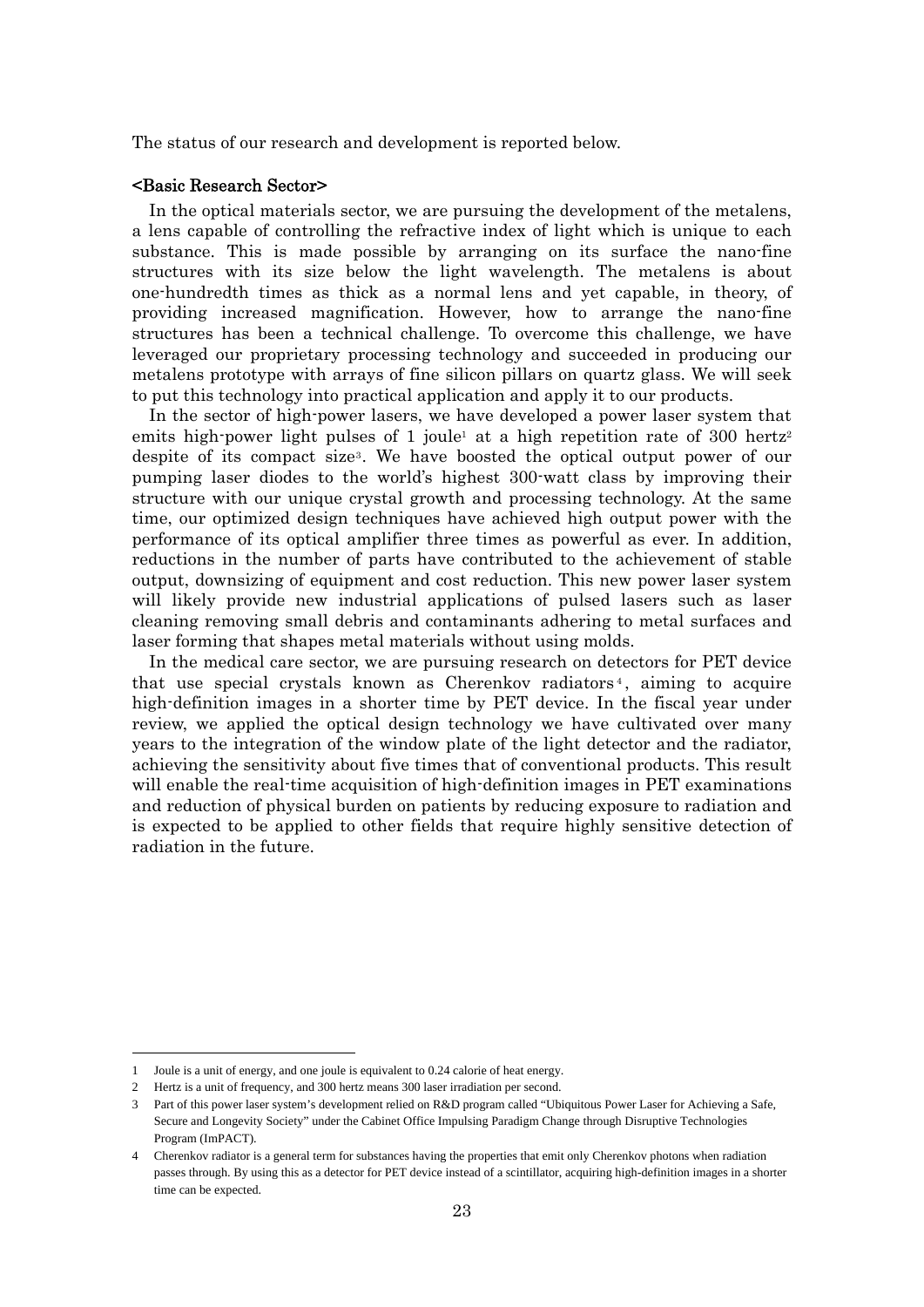### <Development Sector>

#### MCP-Assembly that can be used for explosive trace detectors

Microchannel plates (MCPs) are sensors that, in a vacuum, amplify and detect electrons generated by ions and x-rays, and are widely used in various analyzers such as mass spectrometry<sup>5</sup>. In recent years, small detectors using mass spectrometry technology have been developed to improve the accuracy of explosive trace detectors used at such facilities as airports. However, a noise problem has arisen caused by the decrease in the degree of vacuum inside the detector due to downsizing of the vacuum pumps. We have developed an MCP-Assembly that operates stably without generating noise even in low vacuum conditions by reviewing the detector structure and adopting our proprietary voltage supply method. Going forward, we will contribute to strengthening security at airports and other similar facilities around the world.

### The world's first mass production of a mid-infrared detector that can detect wavelengths up to 14.3  $\mu$ m with low environmental impact

For the analysis of the air, foods, drugs and other materials, analytical instruments utilizing mid-infrared light are commonly used. However, their conventional mid-infrared detectors used for such instruments contain restricted substances under the RoHS directive6. With our intention to help protect the environment, we have developed a mid-infrared detector that does not contain restricted substances. But, for the mid-infrared light with wavelengths longer than 11 micrometers, there has been a challenge in the establishment of mass production technology. Leveraging our semiconductor manufacturing technology we have developed over many years, we have recently established the technology for alternately laminating thin films of compounds not containing the restricted substances on the substrate. As a result, we succeeded in the world's first mass production of a mid-infrared detector capable of detecting mid-infrared light with the wavelength up to 14.3 micrometers. This new product will likely replace currently available mid-infrared detectors containing restricted substances that create adverse impacts on the environment. We will never cease our efforts to achieve even higher sensitivity at longer wavelengths as well as develop module devices incorporating this new product.

#### CMOS camera for scientific measurement ORCA-Fusion

CMOS cameras for scientific measurement are widely used for low-light level observation in the life sciences and industrial fields, but there has been a strong need for the improvement in image quality. We have recently launched ORCA-Fusion, a CMOS camera equipped with a sensor that features extremely low noise characteristics. It achieves high-speed acquisition of high-quality images in the low-light level range, and its wide field of view and high resolution enables detailed observation over a wide area. Furthermore, since it has higher sensitivity in the ultraviolet and near infrared region than conventional products, it can potentially expand its applications not only into life sciences but also industrial fields such as inspection of the inner structure of semiconductors and solar panels.

<sup>5</sup> Mass spectrometry is an analytical technique that provides information on the nature, structure and volume of substances contained in a sample by ionizing the atoms and molecules of the sample and measuring their mass.

<sup>6</sup> The RoHS directive designates certain hazardous substances as restricted substances and prohibits the sale in the EU market of electrical and electronic products containing such restricted substances at higher than a specified concentration.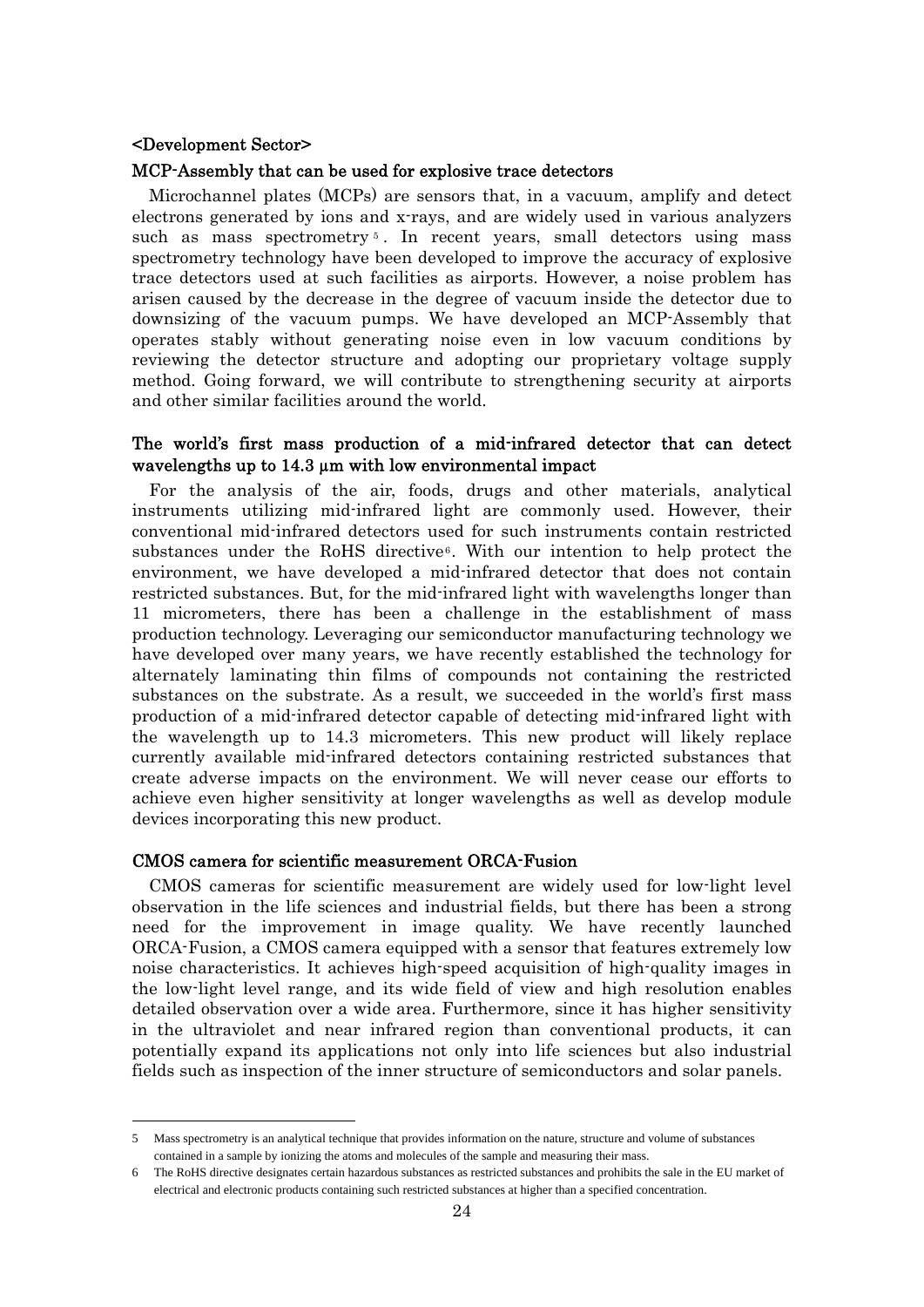As reported above, we are using the proprietary photonics technologies our Group has cultivated over many years to pursue basic research aimed at the creation of new knowledge and new industries and undertake development that seeks to create new products and further enhance the high performance and added value of existing products in sectors such as biotechnology, medical care, information, telecommunications, energy, materials, space and astronomy and agriculture.

For the fiscal year ended September 30, 2019, research and development expenses increased to JPY 13,071 million (up by 1.9%) compared with the previous fiscal year.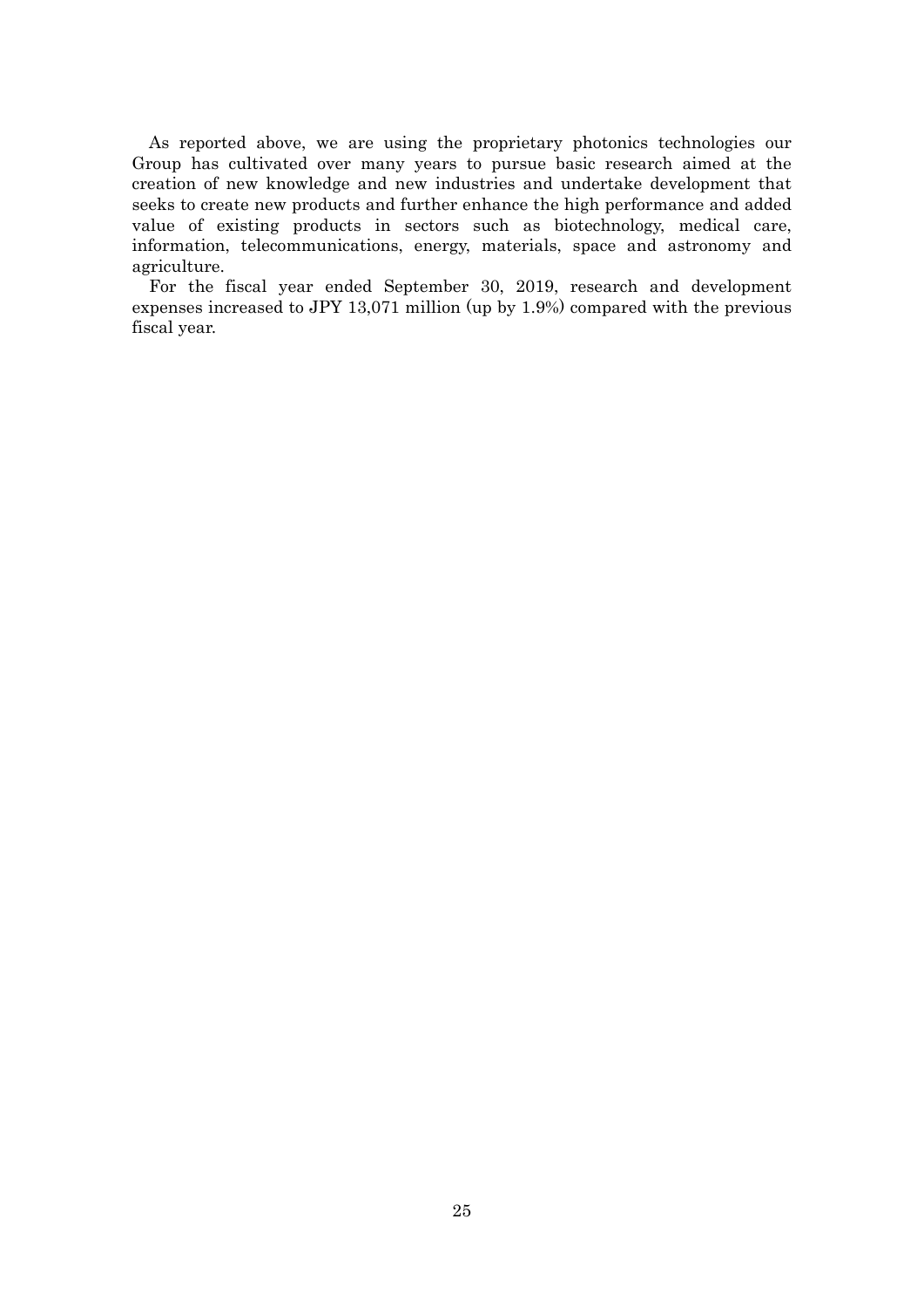### (2) Capital Investment

For the fiscal year ended September 30, 2019, we made total capital investments of JPY 17,412 million for purposes such as expanding production capacity and strengthening our development capabilities. The amounts of capital investment by business segment are as follows:

| ີ                                   | (Millions of Japanese Yen)           |
|-------------------------------------|--------------------------------------|
| Segment                             | The amounts of capital<br>investment |
| Electron tube                       | 5,384                                |
| Opto-semiconductor                  | 8,322                                |
| Imaging and measurement instruments | 474                                  |
| Other                               | 3,230                                |
| Total                               | 17,412                               |

### (3) Fund Procurement

There was no fund procurement during the fiscal year ended September 30, 2019.

### (4) Issues to be Addressed

With regard to the business environment surrounding our Group, we recognize that the economic outlook remains extremely challenging as a result of the effect that the prolonged trade friction between the U.S. and China, etc. is having on corporate interest in capital investment, as well as other factors such as the increasing risk of a global economic downturn amid a slowing economy in China.

Given such circumstances, the demand for the photonics technologies pursued by our Group has been expanding in various fields such as medicine, industry and analysis, and our products have become a key enabling technology in improving the quality of end products of our customers. However, a global competition involving our products is becoming increasingly fierce due to existence of our competitors mainly overseas and price competition in some parts of the market.

As the Group, in order to adapt to such changes in business environment and survive global competition, we will strengthen the organization to respond rapidly and accurately to the needs of our global customers. In addition, we will further enhance core technologies such as photodetectors that drive our business, and explore and develop new sectors in which light can be applied. From a medium to long-term perspective, we will work to expand business domains by such measures as developing human resources with the aim of discovering new needs for photonics technology, with a view to co-creation activities with other companies including domestic and overseas venture companies having unique photonics technologies. Despite experiencing a difficult business environment at the moment, we recognize that demands for photonics technologies will continue to expand in the future. We believe that stepping up investment in capital and human resources—the driving forces for our future growth—is essential for increasing the corporate value of the Group.

As the Group, we will live up to our shareholders' expectations, and contribute to the development of industry and society, by expanding our business domain and creating a sustainable, stable and strong earnings organization through the introduction of competitive, high-value-added products to the market, while never forgetting the venture mentality from the Company's conception.

We look forward to continuing to receive your unwavering support and encouragement in the future.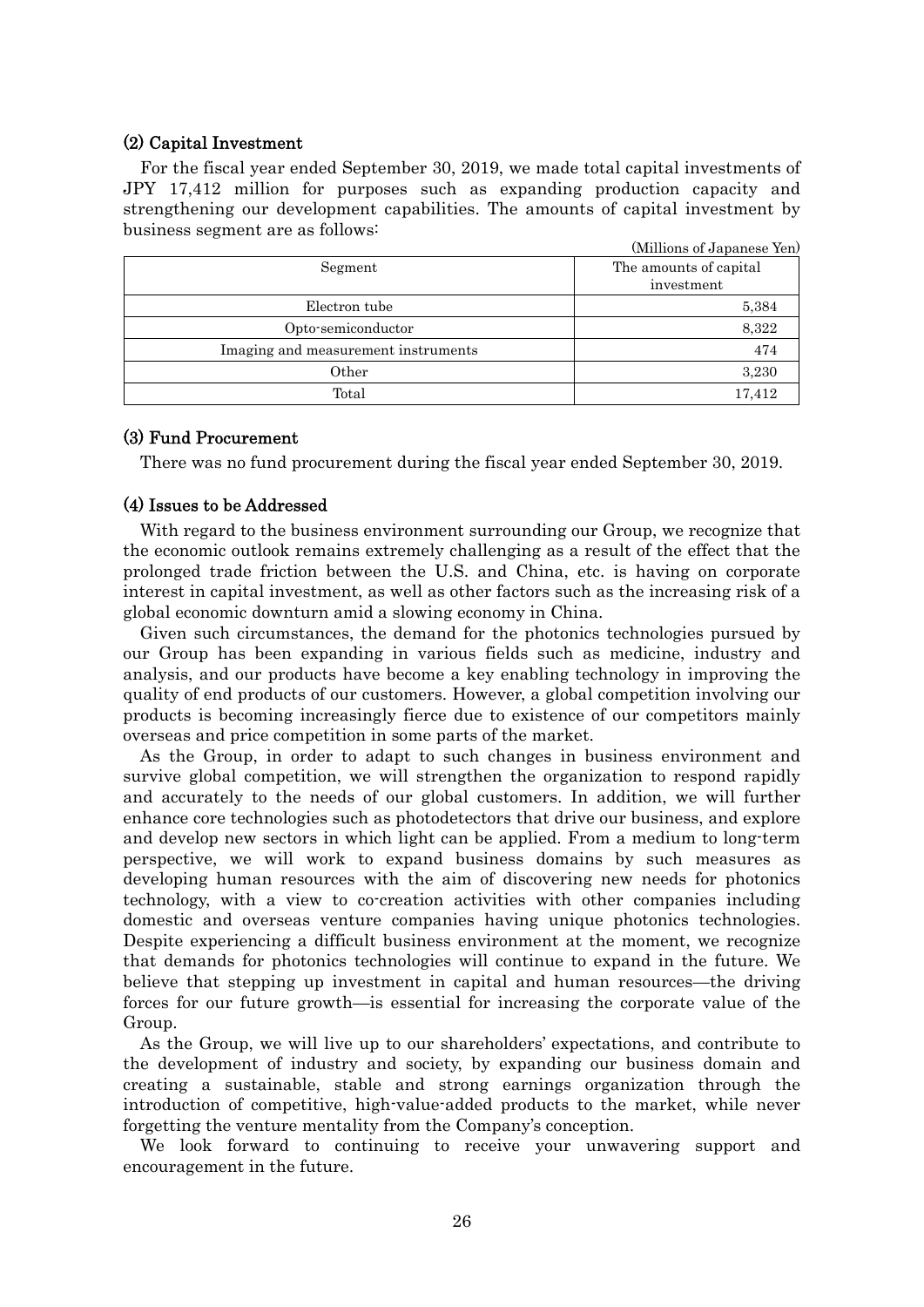### **(5) Change in Business Results and Financial Position for the Three Most Recent Fiscal Years**

| Year<br>Classification                     | FY2016   | FY2017   | FY2018   | FY2019   |
|--------------------------------------------|----------|----------|----------|----------|
| Net sales                                  | 121,852  | 130,495  | 144,338  | 145,912  |
| Ordinary income                            | 20,050   | 24,037   | 28,088   | 26,277   |
| Profit attributable to owners of<br>parent | 14,419   | 17,777   | 21,222   | 19,918   |
| Earnings per share                         | 90.23    | 113.00   | 136.50   | 128.67   |
| Total assets                               | 217,300  | 239,331  | 244,914  | 259,694  |
| Net assets                                 | 169,716  | 187,558  | 193,985  | 203,647  |
| Net assets per share                       | 1,075.31 | 1,188.30 | 1,248.84 | 1,311.11 |

(Millions of Japanese Yen, except for net income per share and net assets per share, which are in Japanese Yen)

Notes: 1. Net income per share is calculated using the number of shares after deducting treasury shares from the average total shares issued during the period. Net assets per share are calculated using the number of shares after deducting treasury shares from the total shares issued at the end of the period.

2. From FY2019 (fiscal year ended September 30, 2019), the Company applied "Partial Amendments to Accounting Standard for Tax Effect Accounting." For FY2018 (fiscal year ended September 30, 2018), the Company used figures for total assets after retroactive adjustment.

3. Amounts less than 0.01 yen are rounded.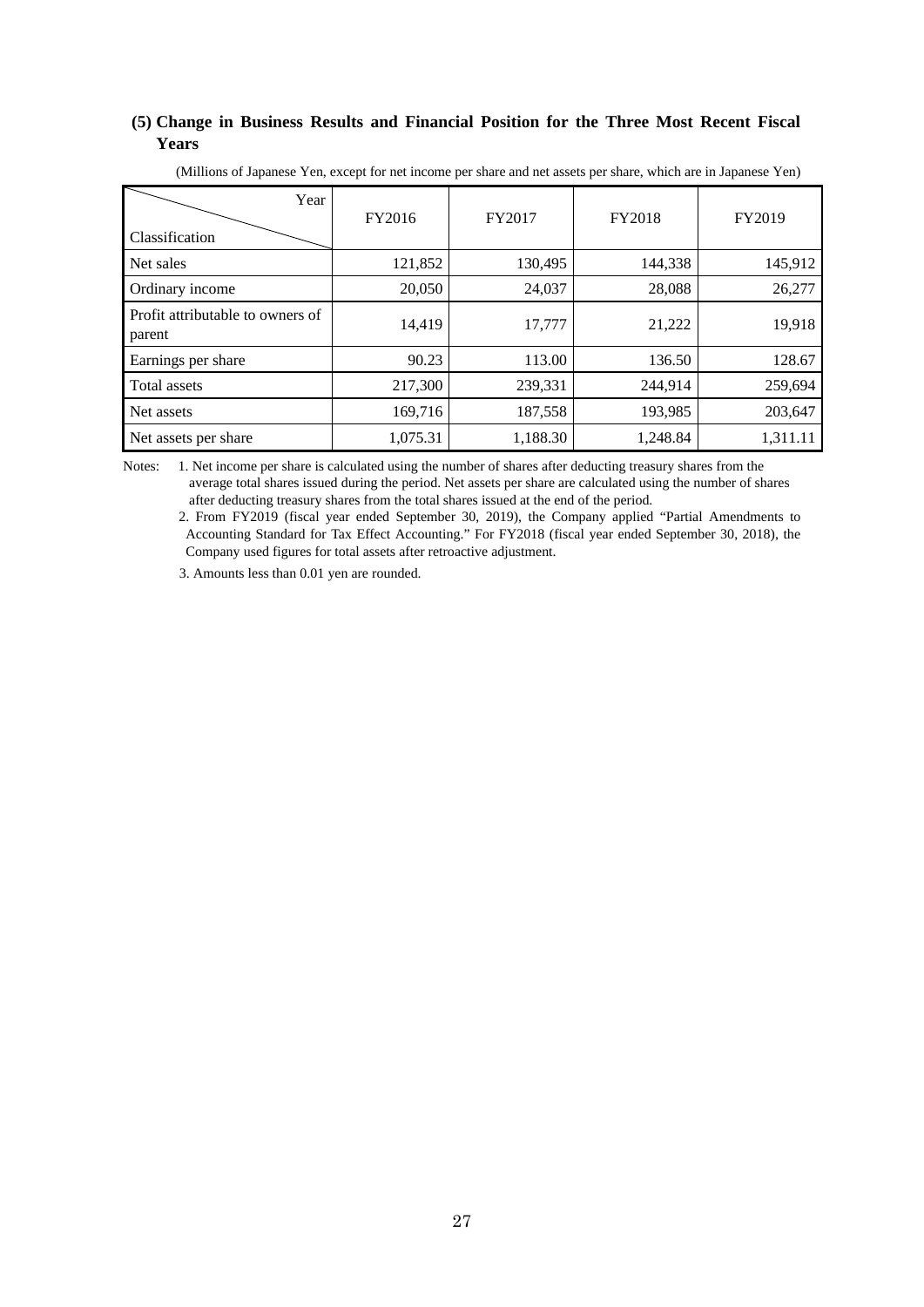# **(6) Key Subsidiaries**

| Company name                                                       | Capital stock                | Percent<br>owned        | Main businesses                                                                                                                                |
|--------------------------------------------------------------------|------------------------------|-------------------------|------------------------------------------------------------------------------------------------------------------------------------------------|
| Photonics Management Corp.                                         | 33,521,000<br>US dollars     | $100.0\,^{\%}$          | Holding company                                                                                                                                |
| Hamamatsu Photonics (China)<br>Co., Ltd.                           | 50,000,000<br>Chinese yuan   | 100.0                   | Sale of photomultiplier tubes (PMT), imaging<br>devices and light sources,<br>opto-semiconductors, image processing and<br>measurement systems |
| Hamamatsu Photonics<br>Deutschland GmbH                            | 2,000,000<br>euros           | 100.0                   | Sale of photomultiplier tubes (PMT), imaging<br>devices and light sources,<br>opto-semiconductors, image processing and<br>measurement systems |
| Hamamatsu Photonics France<br>S.A.R.L.                             | 1,136,000<br>euros           | 100.0                   | Sale of photomultiplier tubes (PMT), imaging<br>devices and light sources,<br>opto-semiconductors, image processing and<br>measurement systems |
| Hamamatsu Photonics Italia S.r.1.                                  | 728,000<br>euros             | 100.0                   | Sale of photomultiplier tubes (PMT), imaging<br>devices and light sources,<br>opto-semiconductors, image processing and<br>measurement systems |
| Hamamatsu Photonics Taiwan<br>Co., Ltd.                            | 30,000,000<br>Taiwan dollars | 100.0                   | Sale of photomultiplier tubes (PMT), imaging<br>devices and light sources,<br>opto-semiconductors, image processing and<br>measurement systems |
| Hamamatsu Photonics UK<br>Limited                                  | 400,000<br>UK pounds         | 100.0                   | Sale of photomultiplier tubes (PMT), imaging<br>devices and light sources,<br>opto-semiconductors, image processing and<br>measurement systems |
| Koso Corporation                                                   | 85,000,000<br>yen            | 100.0                   | Manufacture of light sources                                                                                                                   |
| Hamamatsu Photonics Norden<br>AB                                   | 2,700,000<br>Swedish krona   | 100.0                   | Sale of photomultiplier tubes (PMT), imaging<br>devices and light sources,<br>opto-semiconductors, image processing and<br>measurement systems |
| Hamamatsu Photonics Europe<br>GmbH                                 | 200,000<br>euros             | 100.0                   | Sales promotion in Europe                                                                                                                      |
| Beijing Hamamatsu Photon<br>Techniques, Inc.                       | 200,000,000<br>Chinese yuan  | 94.0                    | Manufacture and sale of photomultiplier<br>tubes (PMT) and related products                                                                    |
| Takaoka Electronics Co., Ltd.                                      | 98,000,000<br>yen            | 88.6                    | Manufacture of photomultiplier tubes (PMT)                                                                                                     |
| Hamamatsu Electronic Press Co.,<br>Ltd.                            | 95,000,000<br>yen            | 72.1                    | Manufacture of electronic components and<br>molds                                                                                              |
| Iwata Grand Hotel Inc.                                             | 100,000,000<br>yen           | 57.1                    | Hotel operations                                                                                                                               |
| Hamamatsu Photonics<br>Medical Technology (Lang<br>Fang) Co., Ltd. | 18,000,000<br>Chinese yuan   | $\langle 100.0 \rangle$ | Manufacture and sale of medical equipment<br>and related products                                                                              |
| Hamamatsu Photonics Scientific<br>Instrument (Beijing) Co., Ltd.   | 5,000,000<br>Chinese yuan    | [100.0]                 | Sale of photomultiplier tubes (PMT), imaging<br>devices and light sources,<br>opto-semiconductors, image processing and<br>measurement systems |
| Hamamatsu Corporation                                              | 426,000<br>US dollars        | (100.0)                 | Sale of photomultiplier tubes (PMT), imaging<br>devices and light sources,<br>opto-semiconductors, image processing and<br>measurement systems |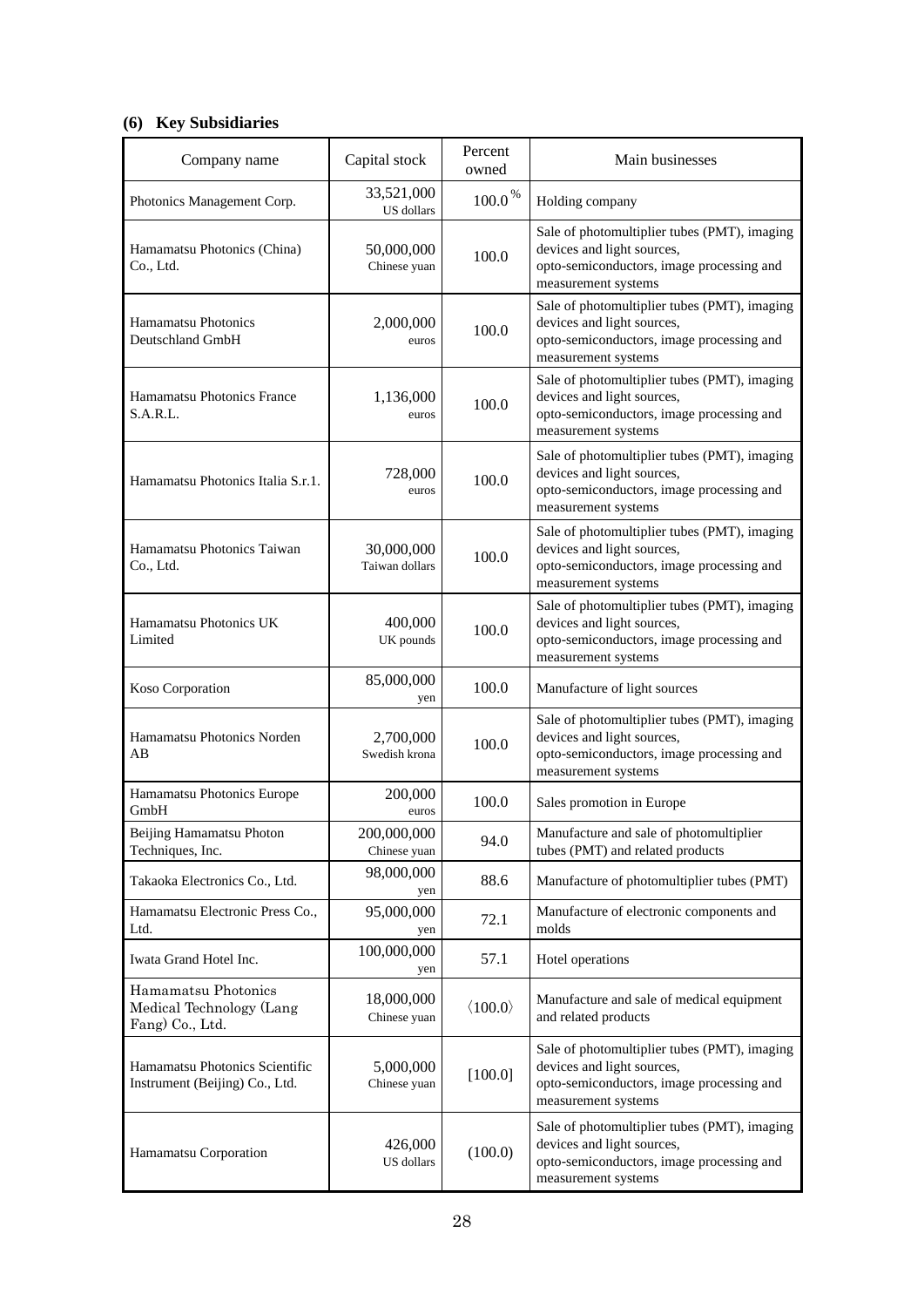| Hamamatsu Photonics Israel Ltd. | 100,000<br>Israeli shekel | $\langle\!\langle 100.0 \rangle\!\rangle$ | Sale of photomultiplier tubes (PMT), imaging<br>devices and light sources,<br>opto-semiconductors, image processing and<br>measurement systems |
|---------------------------------|---------------------------|-------------------------------------------|------------------------------------------------------------------------------------------------------------------------------------------------|
| Energetiq Technology, Inc.      | US dollar                 | (100.0)                                   | Manufacture and sale of light sources                                                                                                          |

Notes: 1. The figures in  $\langle \rangle$  for percent owned are the indirect ownership percentage held by Beijing Hamamatsu Photon Techniques, Inc.

- 2. The figures in  $\begin{bmatrix} 1 & 1 \end{bmatrix}$  for percent owned are the indirect ownership percentage held by Hamamatsu Photonics (China) Co., Ltd.
- 3. The figures in ( ) for percent owned are the indirect ownership percentage held by Photonics Management Corp.
- 4. To expand sales in Israel, in February 2019 the Company established Hamamatsu Photonics Israel Ltd. in Israel.
- 5. The figures in 《 》 for percent owned are the indirect ownership percentage held by Hamamatsu Photonics Deutschland GmbH.

### **(7) Main Office Locations & Factories (As of September 30, 2019)**

a. Hamamatsu Photonics K.K.

| Office name            | Location                   | Office name                          | Location                    |
|------------------------|----------------------------|--------------------------------------|-----------------------------|
| Headquarters           | Naka-ku, Hamamatsu City    | Sendai Sales Office                  | Aoba-ku, Sendai City        |
| Main Factory           | Higashi-ku, Hamamatsu City | Tsukuba Sales Office                 | Tsukuba City, Ibaraki Pref. |
| Mitsue Factory         | Iwata City, Shizuoka Pref. | <b>Tokyo Sales Office</b>            | Minato-ku, Tokyo            |
| Shingai Factory        | Minami-ku, Hamamatsu City  | Chubu Sales Office                   | Naka-ku, Hamamatsu City     |
| <b>Toyooka Factory</b> | Iwata City, Shizuoka Pref. | Osaka Sales Office                   | Chuo-ku, Osaka City         |
| Tenno Glass Works      | Higashi-ku, Hamamatsu City | Nishinihon Sales Office              | Hakata-ku, Fukuoka City     |
| <b>Joko Factory</b>    | Higashi-ku, Hamamatsu City | Central Research<br>Laboratory       | Hamakita-ku, Hamamatsu City |
| Miyakoda Factory       | Kita-ku, Hamamatsu City    | Tsukuba Research<br>Laboratory       | Tsukuba City, Ibaraki Pref. |
|                        |                            | Industries Development<br>Laboratory | Nishi-ku, Hamamatsu City    |

b. Subsidiaries

|          | Company Name                          | Location                   |
|----------|---------------------------------------|----------------------------|
|          | <b>Koso Corporation</b>               | Iwata City, Shizuoka Pref. |
| Japan    | Takaoka Electronics Co., Ltd.         | Naka-ku, Hamamatsu City    |
|          | Hamamatsu Electronic Press Co., Ltd.  | Iwata City, Shizuoka Pref. |
|          | Iwata Grand Hotel Inc.                | Iwata City, Shizuoka Pref. |
|          | Photonics Management Corp.            | <b>USA</b>                 |
|          | Hamamatsu Photonics (China) Co., Ltd. | China                      |
|          | Hamamatsu Photonics Deutschland GmbH  | Germany                    |
| Overseas | Hamamatsu Photonics France S.A.R.L.   | France                     |
|          | Hamamatsu Photonics Italia S.r.l.     | Italy                      |
|          | Hamamatsu Photonics Taiwan Co., Ltd.  | Taiwan                     |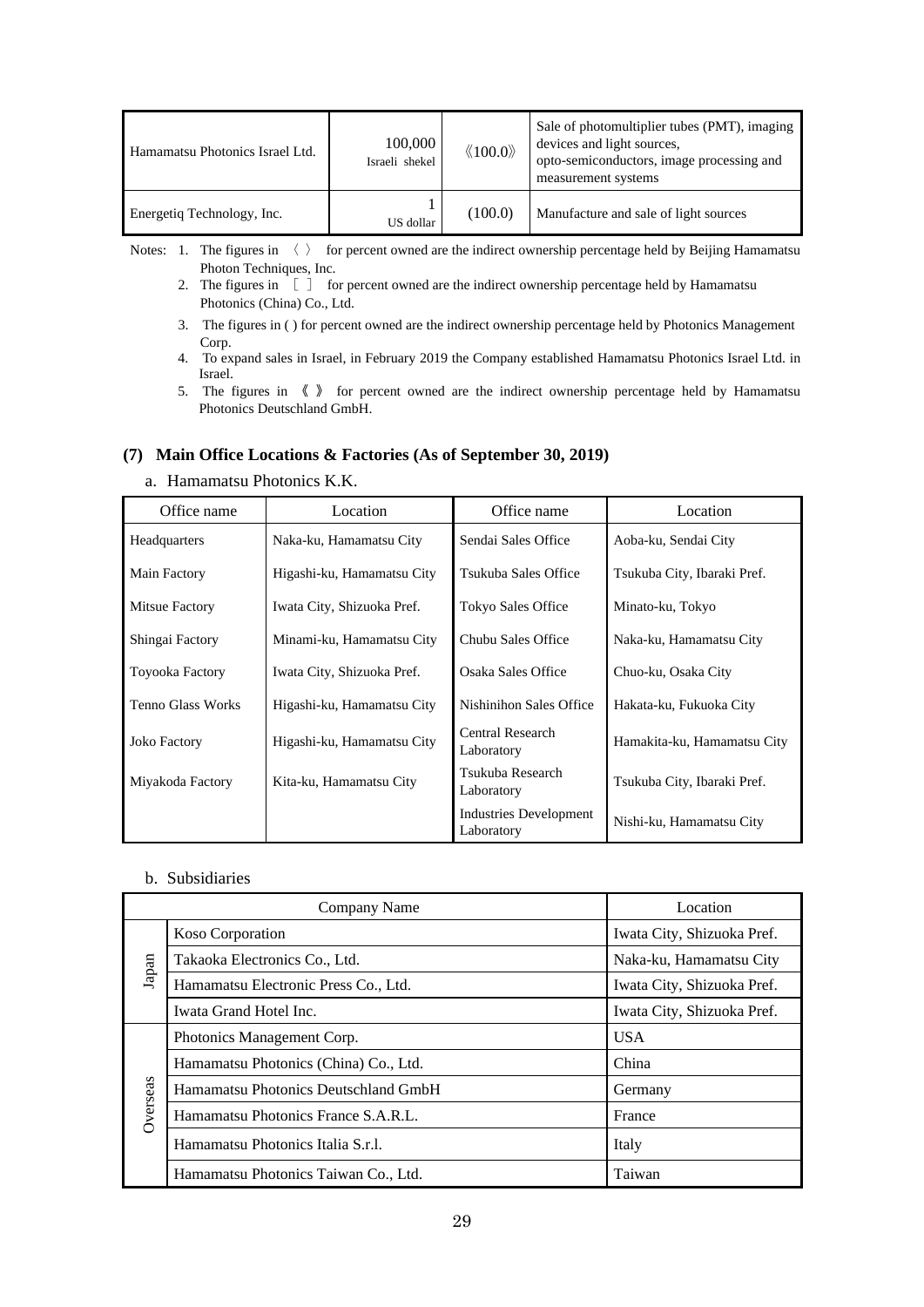| Hamamatsu Photonics UK Limited                                | U <sub>K</sub> |
|---------------------------------------------------------------|----------------|
| Hamamatsu Photonics Norden AB                                 | Sweden         |
| Hamamatsu Photonics Europe GmbH                               | Germany        |
| Beijing Hamamatsu Photon Techniques, Inc.                     | China          |
| Hamamatsu Photonics Medical Technology (Lang Fang) Co., Ltd.  | China          |
| Hamamatsu Photonics Scientific Instrument (Beijing) Co., Ltd. | China          |
| Hamamatsu Corporation                                         | <b>USA</b>     |
| Hamamatsu Photonics Israel Ltd.                               | <b>Israel</b>  |
| Energetiq Technology, Inc.                                    | <b>USA</b>     |

### **(8) Employees (As of September 30, 2019)**

| Business segment                    | No. of employees |                 |
|-------------------------------------|------------------|-----------------|
| Electron tube                       | 1,997            | $(+53)$         |
| Opto-semiconductor                  | 1,473            | $(+72)$         |
| Imaging and measurement instruments | 554              | $(+23)$         |
| <b>Other</b>                        | 360              | $(\triangle 2)$ |
| Corporate (shared)                  | 651              | $(+11)$         |
| Total                               | 5,035            | $(+157)$        |

Notes: 1. The number of employees is the numbers of full-time employees.

 2. Employees designated as "Corporate (shared)" are individuals affiliated with management departments who cannot be classified in a specific business segment.

### **(9) Main Banks and Amount of Borrowing (As of September 30, 2019)**

(Millions of Japanese Yen)

| <b>Bank</b>          | Amount |
|----------------------|--------|
| MUFG Bank, Ltd.      | 3,000  |
| Resona Bank, Limited | 2.462  |
| Shizuoka Bank, Ltd.  | 1.246  |

## **(10) Summary of Other Important Matters Concerning the Corporate Group**  Not applicable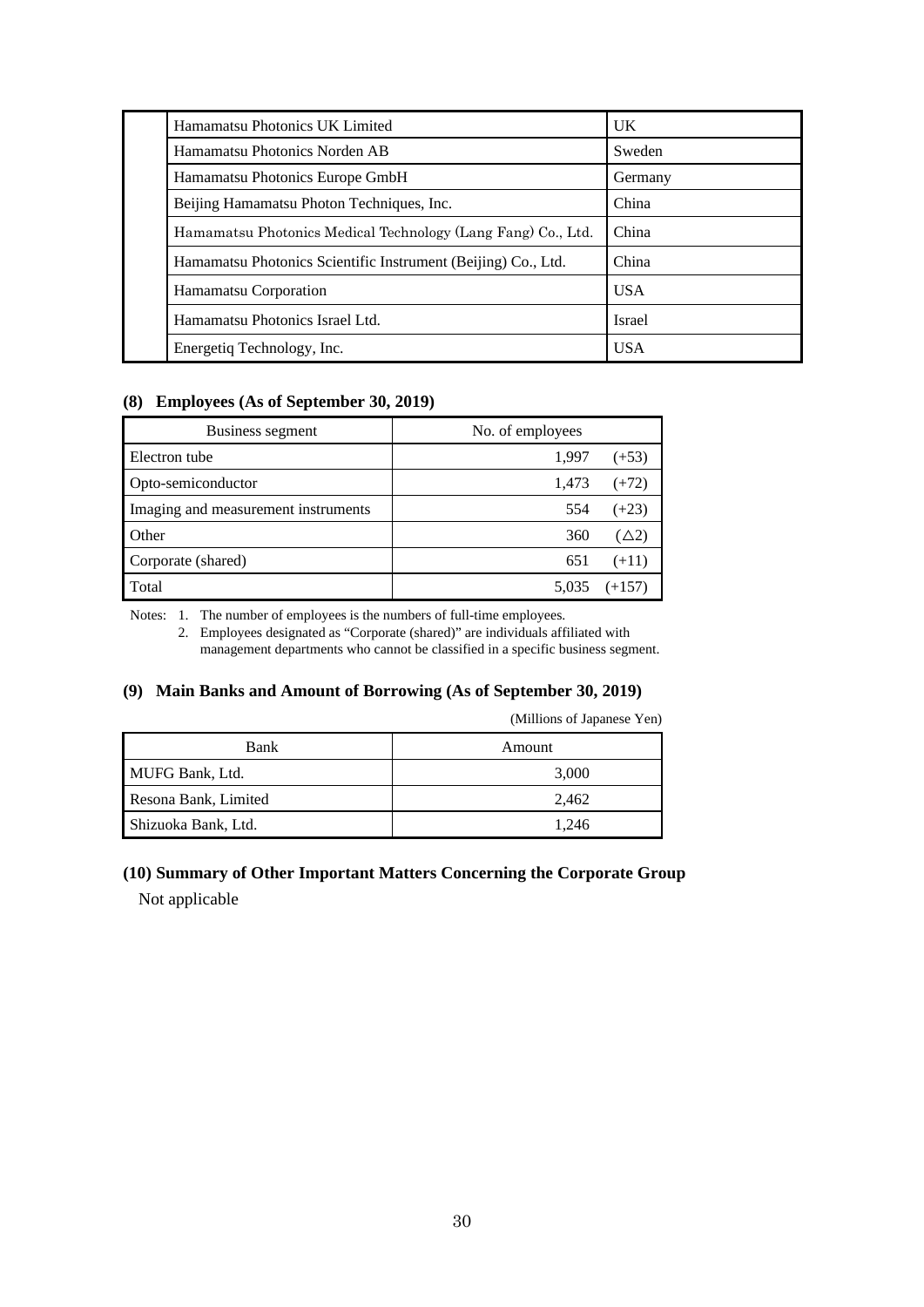### **2. Matters Concerning the Company's Stock (As of September 30, 2019)**

### **Common stock**

- a. Authorized: 500,000,000 shares
- b. Issued: 165,011,568 shares (including 9,945,363 shares of treasury shares)
- c. Number of shareholders: 22,263
- e. Major shareholders:

| Name of shareholder                                       | No. of shares | Percentage of<br>shareholding |
|-----------------------------------------------------------|---------------|-------------------------------|
| The Master Trust Bank of Japan, Ltd. (Trust Account)      | 11,846,700    | 7.6                           |
| <b>Toyota Motor Corporation</b>                           | 8,400,000     | 5.4                           |
| Japan Trustee Services Bank, Ltd. (Trust Account)         | 6,339,400     | 4.1                           |
| Japan Trustee Services Bank, Ltd. (Trust Account 9)       | 5,059,100     | 3.3                           |
| Hamamatsu Photonics K.K. employees                        | 4,684,114     | 3.0                           |
| The Nomura Trust and Banking Co., Ltd. (Investment Trust) | 3,404,700     | 2.2                           |
| <b>SSBTC Client Omnibus Account</b>                       | 2,966,791     | 1.9                           |
| JP Morgan Chase Bank 385632                               | 2,951,386     | 1.9                           |
| Japan Trustee Services Bank, Ltd. (Trust Account 5)       | 2,873,000     | 1.9                           |
| JP Morgan Chase Bank 380055                               | 2,699,120     | 1.7                           |

 Notes: 1. The Company holds 9,945,363 shares of treasury shares that is not included in the shares of the major shareholders shown above.

 2. The percentage of shareholding is calculated after excluding treasury shares. Fractional amounts of less than a single unit have been rounded.

### **3. Matters Concerning Company Stock Acquisition Rights**

Not applicable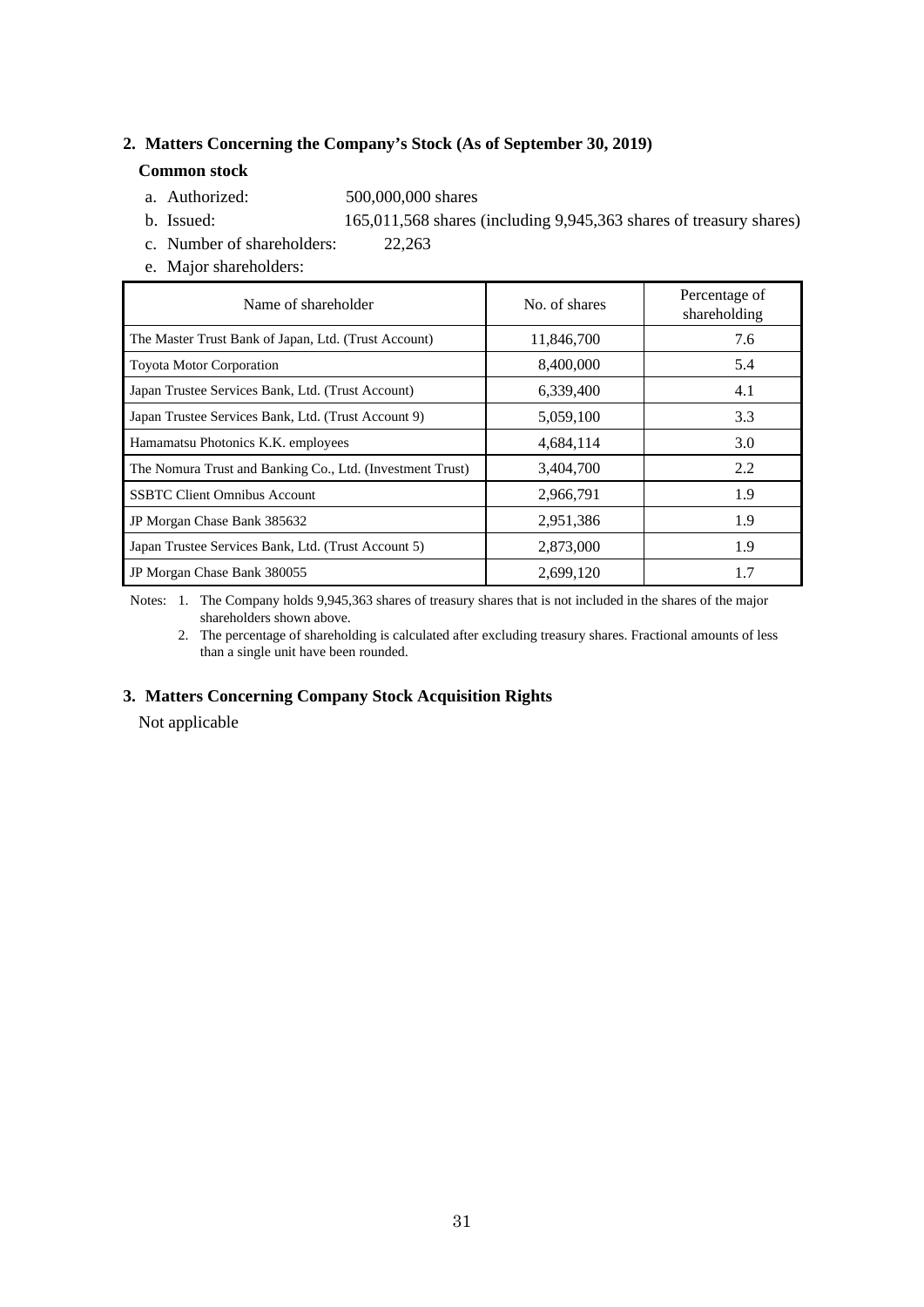# **4. Matters Concerning Company Directors**

# **(1) Directors and Audit & Supervisory Board Members (As of September 30, 2019)**

| Company<br>Position                                              | Name              | Responsibilities                                                           | <b>Significant Position Concurrently</b><br>Held                                                                                                                                                                                                                                                                                                                                                                                                                |
|------------------------------------------------------------------|-------------------|----------------------------------------------------------------------------|-----------------------------------------------------------------------------------------------------------------------------------------------------------------------------------------------------------------------------------------------------------------------------------------------------------------------------------------------------------------------------------------------------------------------------------------------------------------|
| Representative<br>Director<br>and<br>President                   | Akira Hiruma      |                                                                            | Director and President. Photonics<br>Management Corp.<br>Director, Hamamatsu Corporation<br>Chairman, Beijing Hamamatsu Photon<br>Techniques, Inc.<br>Chairman,<br>Hamamatsu<br>Photonics<br>(China) Co., Ltd.<br>Director and President,<br>Research<br>Foundation for Opto-Science<br>and<br>Technology<br>President,<br>Hamamatsu<br>Medical<br>Photonics Foundation<br>President, The Graduate School for<br>the Creation of New<br>Photonics<br>Industries |
| Representative<br>Director<br>and<br>Vice President              | Kenji Suzuki      | Division Director, Electron<br>Tube Division                               |                                                                                                                                                                                                                                                                                                                                                                                                                                                                 |
| Representative<br>Director<br>and<br>Senior Managing<br>Director | Koei Yamamoto     | Division Director, Solid State<br>Division and Laser Promotion<br>Division |                                                                                                                                                                                                                                                                                                                                                                                                                                                                 |
| Managing                                                         | Tsutomu Hara      | Director, Central Research<br>Laboratory                                   |                                                                                                                                                                                                                                                                                                                                                                                                                                                                 |
| Director                                                         | Kenji Yoshida     | Division Director,<br><b>Administration Headquarters</b>                   |                                                                                                                                                                                                                                                                                                                                                                                                                                                                 |
|                                                                  | Naofumi Toriyama  | Director,<br>Division<br><b>Business</b><br>Headquarters                   |                                                                                                                                                                                                                                                                                                                                                                                                                                                                 |
|                                                                  | Kazuhiko Mori     | General Manager, Accounting<br>Division                                    | Outside Director(Audit & Supervisory<br>Committee<br>Member),<br><b>ENSHU</b><br>Limited                                                                                                                                                                                                                                                                                                                                                                        |
| Director                                                         | Tadashi Maruno    | Division<br>Director,<br>System<br>Division                                | Director, Hamamatsu Corporation                                                                                                                                                                                                                                                                                                                                                                                                                                 |
|                                                                  | Takayuki Suzuki   | Deputy Division Director,<br>Solid State Division                          |                                                                                                                                                                                                                                                                                                                                                                                                                                                                 |
|                                                                  | Hisaki Kato       | Deputy Division Director,<br><b>Electron Tube Division</b>                 |                                                                                                                                                                                                                                                                                                                                                                                                                                                                 |
|                                                                  | Kashiko Kodate    |                                                                            | Professor Emeritus, Japan Women's<br>University                                                                                                                                                                                                                                                                                                                                                                                                                 |
| <b>Outside Director</b>                                          | Ken Koibuchi      |                                                                            | Field General Manager, Advanced<br>Safety System Field, Advanced R&D<br>and Engineering Company, Toyota<br>Motor Corporation                                                                                                                                                                                                                                                                                                                                    |
| Audit<br>&                                                       | Hiroshi Mizushima |                                                                            | $\equiv$                                                                                                                                                                                                                                                                                                                                                                                                                                                        |
| Supervisory<br>Board<br>Member<br>(Standing)                     | Akira Utsuyama    |                                                                            |                                                                                                                                                                                                                                                                                                                                                                                                                                                                 |
| Outside Audit &                                                  | Yuji Maki         |                                                                            | Consultant, Toyota Motor Corporation                                                                                                                                                                                                                                                                                                                                                                                                                            |
| Supervisory                                                      | Saburo Sano       |                                                                            | Outside Audit & Supervisory Board                                                                                                                                                                                                                                                                                                                                                                                                                               |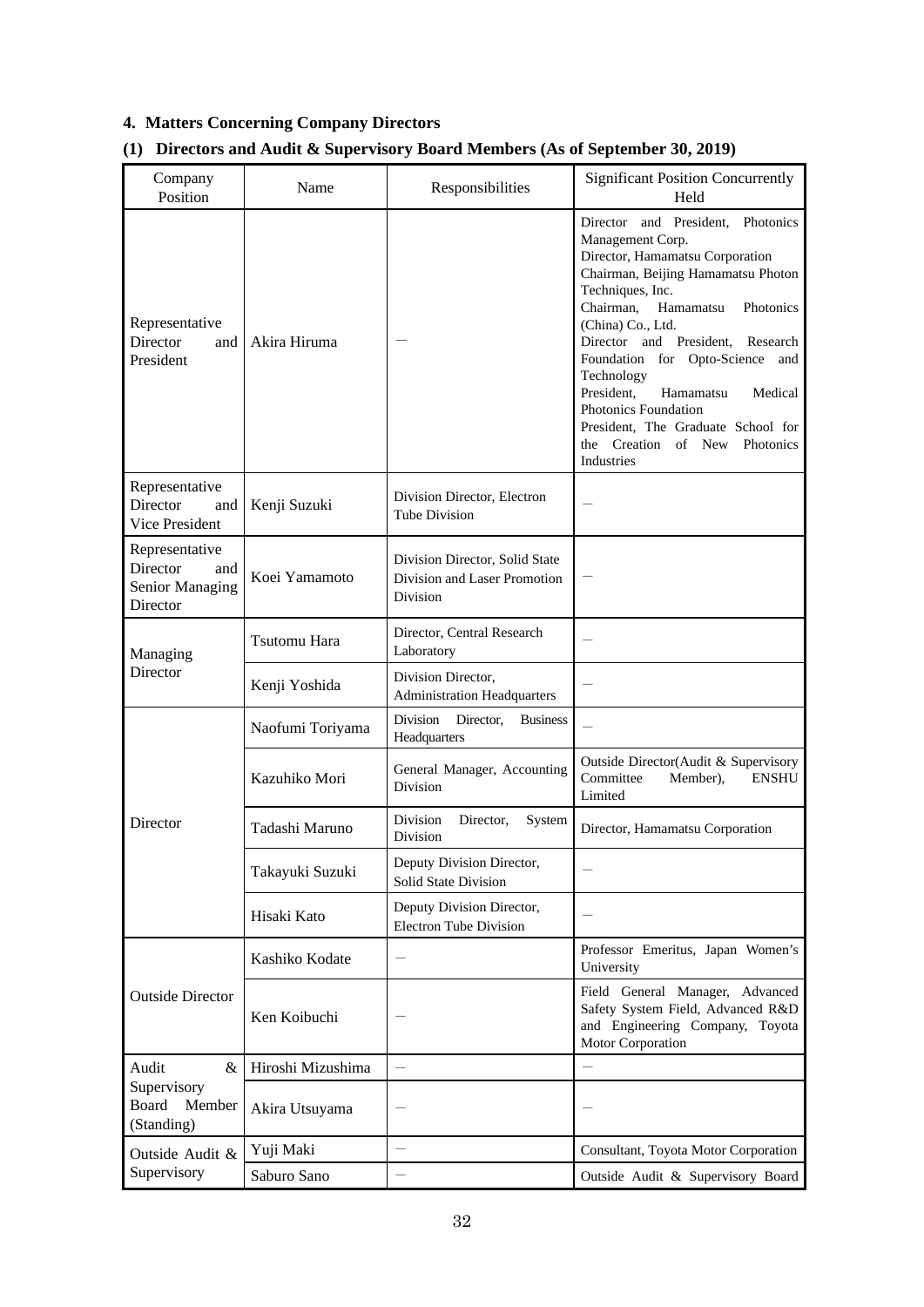| <b>Board Member</b> |  | Member.          | Mitsubishi | Precision |
|---------------------|--|------------------|------------|-----------|
|                     |  | Company, Limited |            |           |

Notes: 1. The Company has notified the Tokyo Stock Exchange of Outside Director Kashiko Kodate, Outside Director Ken Koibuchi, Outside Audit & Supervisory Board Member Yuji Maki and Outside Audit & Supervisory Board Member Saburo Sano as independent directors/auditors, as provided by the securities listing regulations of the Tokyo Stock Exchange.

- 2. At the close of the 71st Ordinary General Meeting of Shareholders held on December 20, 2018, Hisaki Kato was elected to and assumed the position of Director.
- 3. Representative Director and Vice President Junichi Takeuchi passed away on May 23, 2019.
- 4. At the Board of Directors meeting held on June 21, 2019, Kenji Suzuki was elected and appointed Representative Director and Vice President.
- 5. Changes to responsibilities of Directors during the fiscal year ended September 30, 2019 were as follows.

| Name             | Prior to change                                                                                            | After change                                       | Date of change  |
|------------------|------------------------------------------------------------------------------------------------------------|----------------------------------------------------|-----------------|
| Naofumi Toriyama | Deputy Division Director,<br><b>Business Headquarters</b><br>General Manager, Domestic<br>Sales Management | Division Director,<br><b>Business Headquarters</b> | October 1, 2018 |

- 6. Outside Audit & Supervisory Board member Saburo Sano has many years of experience at The Bank of Tokyo-Mitsubishi, Ltd. (now MUFG Bank, Ltd.) and Mitsubishi UFJ Financial Group, Inc., and has the appropriate degree of knowledge concerning financial affairs and accounting.
- 7. Toyota Motor Corporation is a major shareholder and owns 5.4% of the Company's total shares issued (excluding treasury shares). The Company has business transactions, including the sale and purchase of products, with Toyota Motor Corporation.
- 8. The Company has business transactions, including the sale and purchase of products, with Mitsubishi Precision Company, Limited.

### **(2) Remuneration and Other Amounts Paid to Directors and Audit & Supervisory Board Members**

a. Total remuneration and other benefits pertaining to the fiscal year ended September 30, 2019

| Classification                            | Number of compensated<br>individuals | Amount paid     | Summary                                                          |
|-------------------------------------------|--------------------------------------|-----------------|------------------------------------------------------------------|
| Director                                  | 13                                   | JPY 328 million | (2 Outside Directors JPY 14)<br>million)                         |
| Audit $\&$<br>Supervisory Board<br>Member | 4                                    | JPY 47 million  | $(2$ Outside Audit & Supervisory<br>Board Members JPY 8 million) |
| Total                                     | 17                                   | JPY 375 million | (4 Outside Officers JPY 23<br>million)                           |

Notes: 1. The amount of remuneration for Directors was established at a monthly amount of up to JPY 55 million (up to JPY 3 million for Outside Directors), excluding the salary payable in the capacity of employees, by a resolution of the 70th Ordinary General Meeting of Shareholders convened on December 22, 2017.

- 2. The amount of remuneration for Audit & Supervisory Board members was established at a monthly amount up to JPY 6 million by a resolution of the 65th Ordinary General Meeting of Shareholders convened on December 20, 2012.
- 3. Total remuneration paid to Directors does not include the employee salary portions paid to Directors serving concurrently as employees.
- 4. The number of compensated individuals shown above includes Junichi Takeuchi who passed away on May 23, 2019.
- b. Retirement benefits paid in the fiscal year ended September 30, 2019

Retirement benefits paid during the fiscal year ended September 30, 2019 based on a resolution of the 65th Ordinary General Meeting of Shareholders held on December 20, 2012 to pay final benefits following abolition of the retirement benefit plan were as follows. Director: 1 JPY 102 million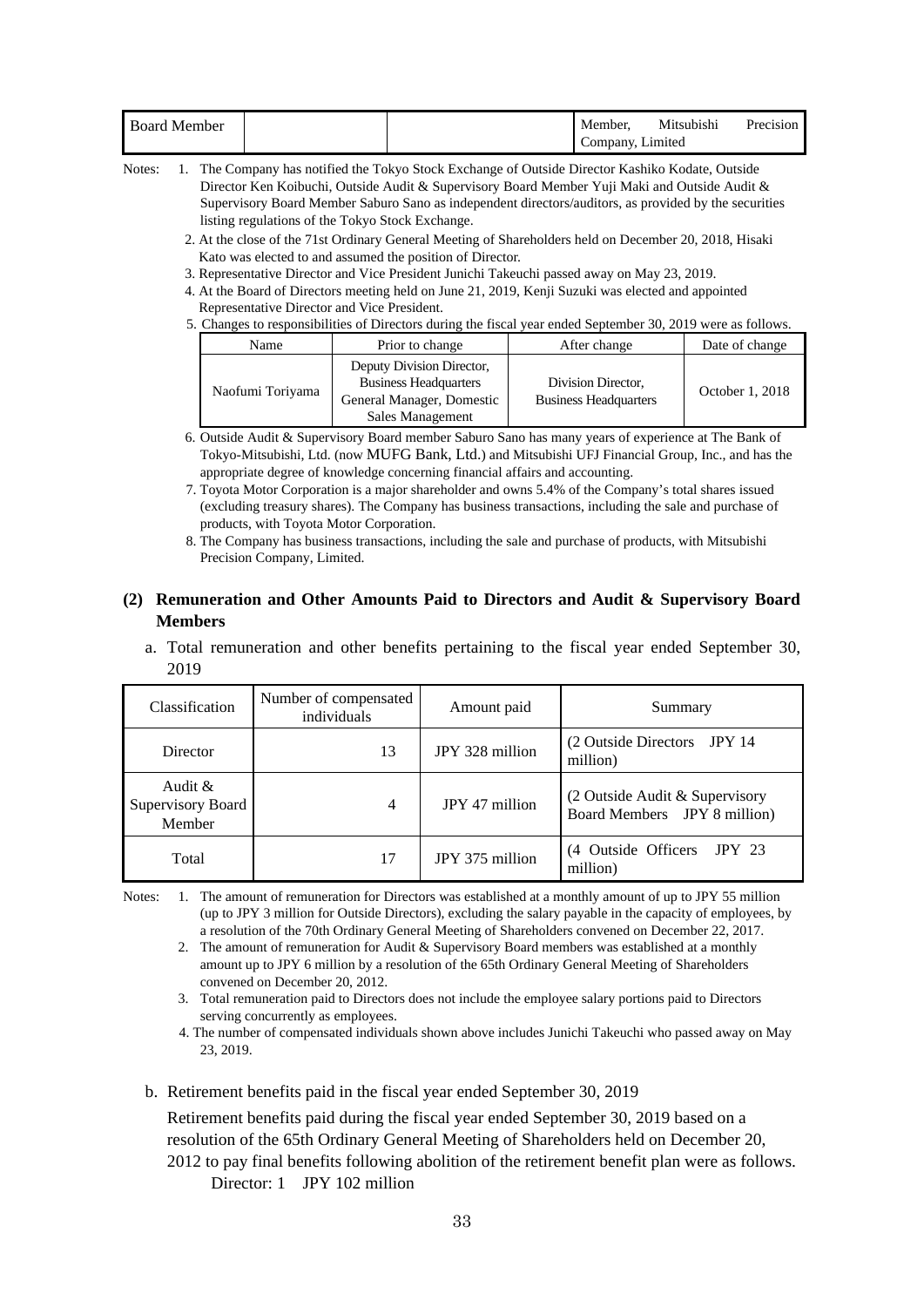(The amount shown above includes a transfer of the provision for officers' retirement benefits included in the total amount of officers' remuneration and other benefits disclosed in the Business Report for the prior fiscal year.)

### **(3) Outside Officers**

| a. Main activities |  |  |  |
|--------------------|--|--|--|
|--------------------|--|--|--|

| Company<br>Position                             | Name              | Main activities                                                                                                                                                                                                                          | Attendance                                                                                 |
|-------------------------------------------------|-------------------|------------------------------------------------------------------------------------------------------------------------------------------------------------------------------------------------------------------------------------------|--------------------------------------------------------------------------------------------|
| Outside                                         | Kashiko<br>Kodate | Contributes remarks and advice based on her<br>specialized knowledge as<br>extensive<br>a l<br>university professor and extensive experience<br>in corporate management.                                                                 | Board of Directors meetings<br>14/16(88%)                                                  |
| Director                                        | Ken<br>Koibuchi   | Contributes remarks and advice based on his<br>extensive experience and deep insights,<br>mainly in sectors such as<br>corporate<br>management.                                                                                          | Board of Directors meetings<br>14/16 (88%)                                                 |
| Outside<br>$\mathcal{R}_{\mathcal{L}}$<br>Audit | Yuji Maki         | Contributes remarks and advice based on his<br>practical experience and perspective in the<br>accounting division of a listed company.                                                                                                   | Board of Directors meetings<br>$16/16(100\%)$<br>Audit & Supervisory Board<br>$6/6(100\%)$ |
| Supervisory<br>Board<br>Member                  | Saburo Sano       | Takes advantage of his experience in the<br>banking industry to contribute remarks and<br>advice<br>all<br>aspects of<br><sub>on</sub><br>corporate<br>including<br>operations<br>management,<br>management and the financial accounting | Board of Directors meetings<br>14/16 (88%)<br>Audit & Supervisory Board                    |
|                                                 |                   | system.                                                                                                                                                                                                                                  | 5/6(83%)                                                                                   |

b. Summary of contents of agreements to limit liability

Based on the Articles of Incorporation, the Company has entered Agreement Limiting Liability between the Company and each Outside Director and Outside Audit & Supervisory Board Member regarding the obligations set in Article 423 paragraph (1) of the Companies Act, to limit their obligation to the minimum allowance set by Article 425 paragraph (1) of the Companies Act.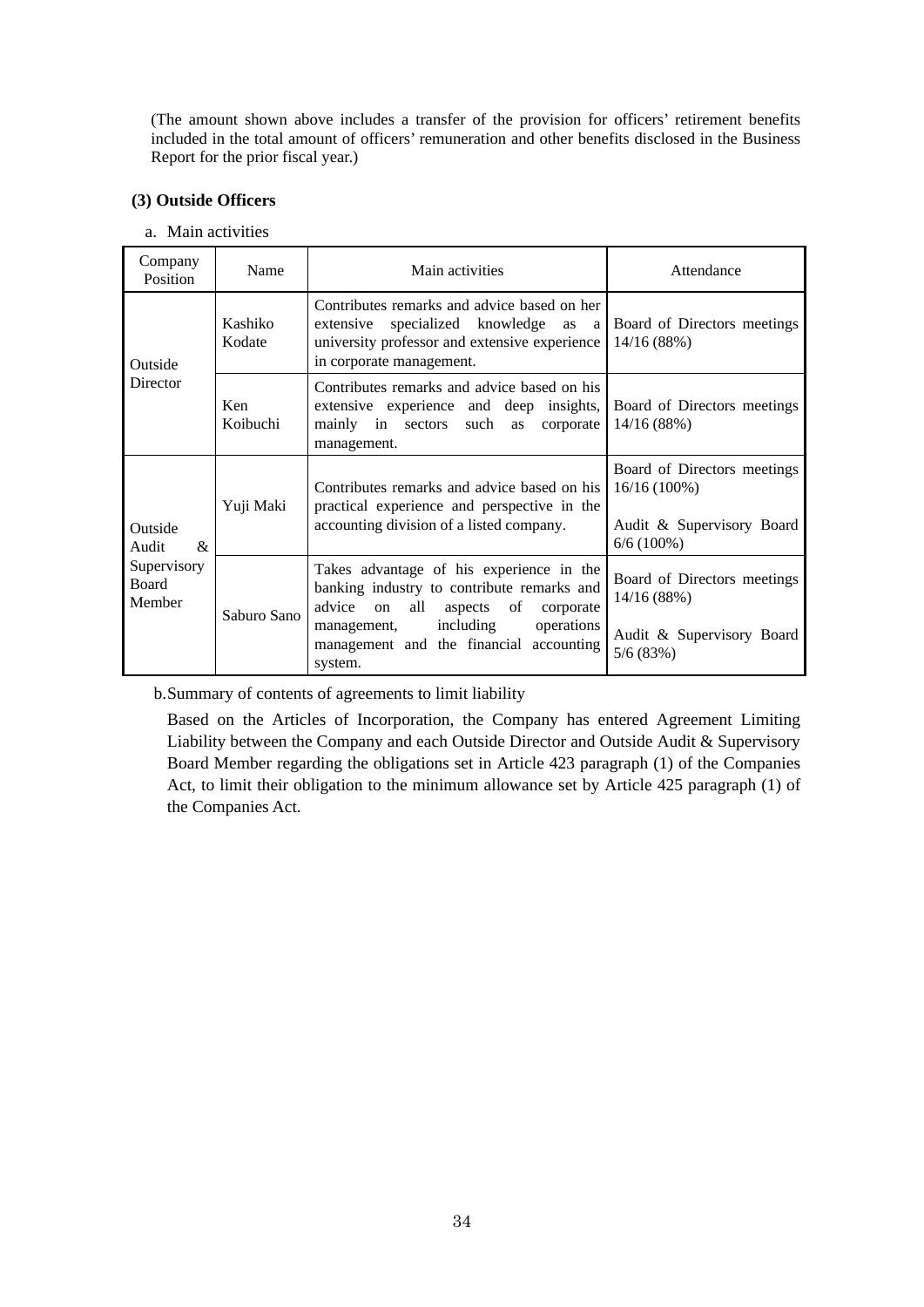### **5. Independent Auditor**

### **(1) Name of Independent Auditor**

Ernst & Young ShinNihon LLC

### **(2) Amount of Compensation and Other Benefits Paid to the Independent Auditor Pertaining to the Fiscal Year Ended September 30, 2019**

| Classification                                                                                                                                                          | Amount         |  |
|-------------------------------------------------------------------------------------------------------------------------------------------------------------------------|----------------|--|
| Amount of compensation and other fees related to activities prescribed in<br>Article 2 paragraph (1) of the Certified Public Accountants Act (Law No.<br>$103$ of 1948) | JPY 60 million |  |
| Total amount of cash and other financial interests the Company and its<br>subsidiary companies will pay to the Company's independent auditor                            | JPY 60 million |  |

Notes: 1.The amount of compensation and other benefits pertaining to the fiscal year ended September 30, 2019 is reported in these total amounts because the amounts of the audit fees etc. for audits based on the Companies Act and audits based on the Financial Instruments and Exchange Act are not classified separately and cannot be substantively classified in the audit agreement between the Company and its independent auditor.

 2. After performing the verification necessary to determine whether the details of the audit plan, status of performance of audit duties, grounds for calculation of estimated compensation and other matters pertaining to the independent auditor are appropriate, the Company's Audit & Supervisory Board has given its consent for the amount of compensation and other benefits paid to the independent auditor.

### **(3) Consolidated Subsidiary Audits**

The following important consolidated subsidiaries of the Company are subject to audits by certified public accountants or audit entities other than the Company's independent auditor (including individuals in other countries holding qualifications that correspond to these qualifications).

| <b>Corporation Name</b>               |  |  |
|---------------------------------------|--|--|
| Hamamatsu Corporation                 |  |  |
| Hamamatsu Photonics Deutschland GmbH  |  |  |
| Hamamatsu Photonics (China) Co., Ltd. |  |  |

### **(4) Company Policy Concerning Decisions to Dismiss or Not Reappoint the Independent Auditor**

The Company's Audit & Supervisory Board will dismiss the independent auditor by a resolution of the Audit & Supervisory Board based on the consensus of all Audit & Supervisory Board members if the independent auditor corresponds to any of the reasons provided in the sub-paragraphs of Article 340 paragraph  $(1)$  of the Companies Act. In this case, an Audit & Supervisory Board member selected by the Audit & Supervisory Board will report on the dismissal and the reason at the first Ordinary General Meeting of Shareholders convened after such dismissal.

In addition the situation described above, if it recognizes the independent auditor will have difficulty in appropriately accomplishing their duties, the Company's Audit & Supervisory Board will conduct a study based on the facts, and if it is judged dismissal or non-reappointment is reasonable the Audit and Supervisory Board will decide to make that intent a purpose of the Ordinary General Meeting of Shareholders.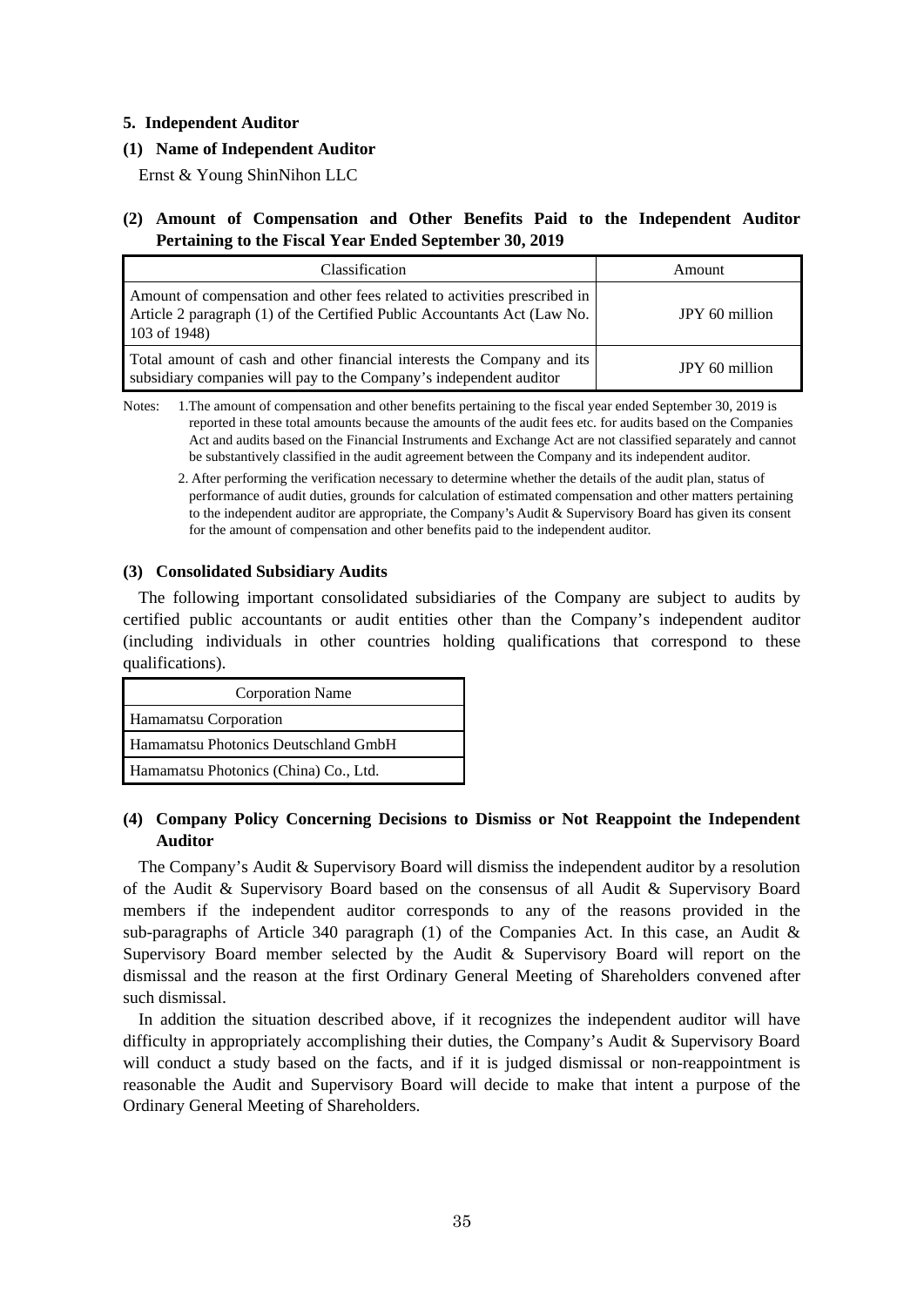### **6. Systems for ensuring proper business activities and operating status of said systems Systems for ensuring proper business activities**

### **A summary of matters resolved by the Board of Directors meeting is provided below.**

### **[Basic Policy on Company-wide Efforts for Corporate Management]**

- The Company's business is carried out based on the conduct of its employees. Therefore we will strive to foster each individual and create an organization that will grow and develop as a sound, trusted company.
- Each individual must study through their daily work, and foster a corporate culture to engage in absorption of new knowledge, correct communication of information and correct conduct, with a sense of responsibility, duty, and awareness.

### **(1) System to ensure the execution of the Board of Directors' duties complies with laws and regulations and the Articles of Incorporation**

The Company strives to clarify its basic approach concerning corporate ethics and compliance, and ensure all employees are well-acquainted with the Company's thinking.

The Company seeks to strengthen governance by regularly convening, in addition to the Board of Directors meeting, an Executive Committee chaired by the Representative Director and attended by the Directors, Audit & Supervisory Board Members and managers of the General Manager class and higher, which from time to time reports and studies issues.

### **(2) System for retaining and managing information concerning the execution of Directors' duties**

- 1. The Company prepares and retains minutes of the Board of Directors meetings, the Executive Committee, and other important meetings.
- 2. Information will be computerized and retained in an easy to inspect format.

#### **(3) Rules and other systems related to management of loss risks**

The Company will establish respective divisions responsible for risks related to information security, quality, environment, disasters, export control, etc., and these divisions prepare rules and guidelines concerning such risks, and conduct training and education.

### **(4) Systems to ensure the execution of Directors' duties is performed efficiently, and systems to ensure the execution of employees' duties complies with laws and regulations and the Articles of Incorporation**

- 1. The regular Board of Directors meeting is held once every month under the Board of Directors Meeting Rules, and fulfills responsibilities such as making decisions concerning important matters and monitoring the execution of operations. In addition, through formation of the Executive Manager System, the Company seeks to invigorate the Board of Directors meeting and accelerate communications by granting non-board members the right to attend (without voting rights) the Board of Directors meeting.
- 2. To accelerate the execution of operations and improve efficiency, and share information among the Directors and Executive Managers, an Executive Committee attended by managers of the General Manager class and higher, in addition to the Directors and Audit & Supervisory Board Members, is held regularly under the Executive Committee Provisions to conduct multifaceted studies of basic matters and important issues regarding the execution of operations and provide explanations and instructions to directly concerned parties. This committee also disseminates information to other employees through various other meetings.
- 3. The Company will prepare the organization regulations, division of duties provisions, and administrative authority provisions, and clarify responsibilities and authorities.
- 4. To understand budget execution status and operating results trends, the Company will establish a Budget Committee to study progress reports and actions to be taken.
- 5. The Company will conduct training to improve areas such as the safety and health of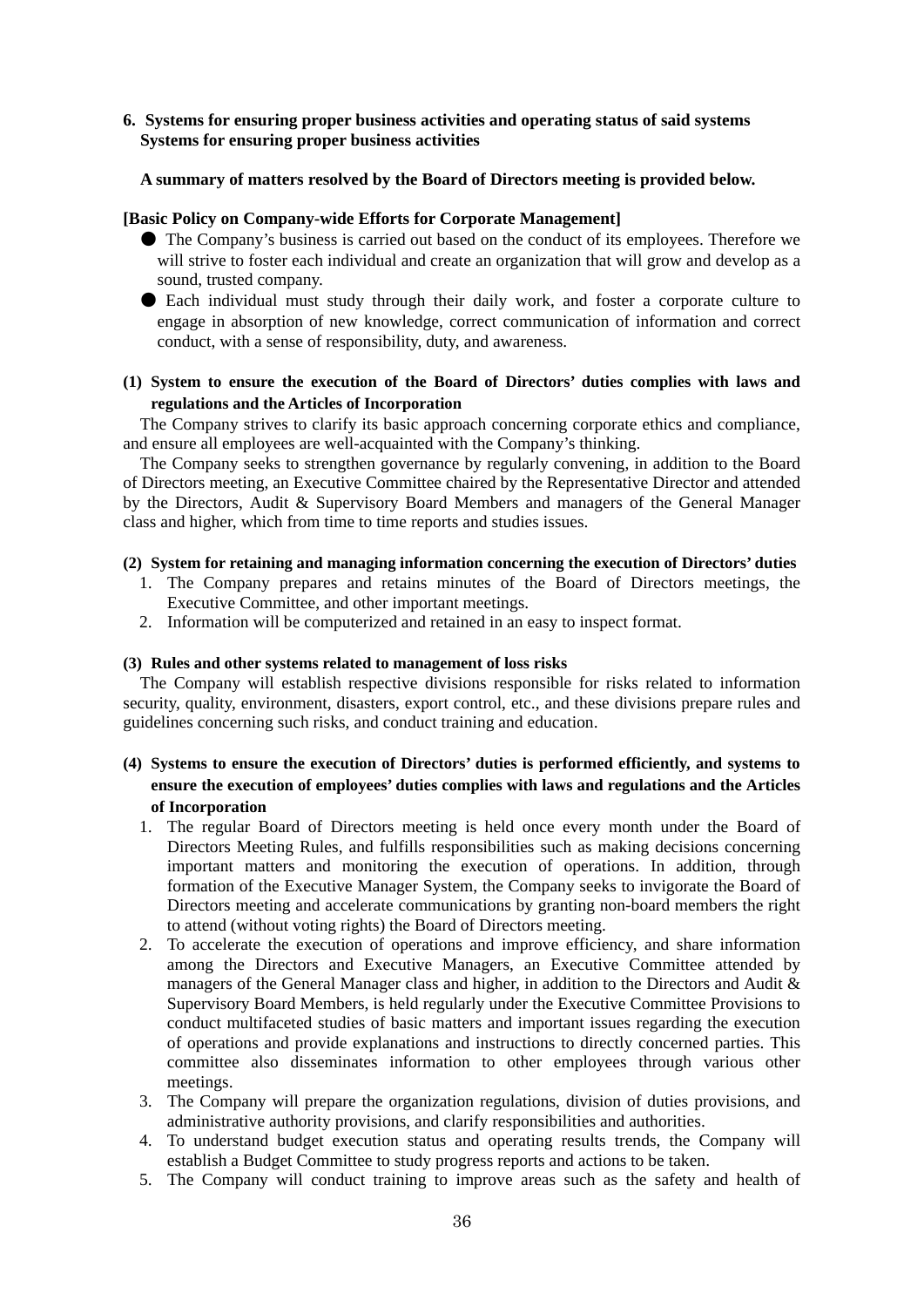employees and compliance awareness at the time when individuals join the Company and when individuals are appointed to management positions, and continually after that.

- 6. The Company will prepare a system for responding accurately, and on a timely basis, to disclosures of inside information.
- 7. The Company will prepare various guidelines based on the Personal Information Management Guidelines to address the management of personal information.
- 8. The Company will clarify the basic policy for eliminating anti-social forces, and thoroughly acquaint all employees with it.
- 9. Based on the Internal Controls and Audit Provisions, the Company will prepare the internal control systems necessary to ensure the appropriateness of financial reporting.

### **(5) Systems to ensure appropriate business operations in our Group (meaning the Company and consolidated subsidiaries)**

- 1. For domestic and foreign consolidated subsidiaries, the Company will establish a management division responsible for ensuring appropriate operations while respecting, as a rule, each company's autonomy. The Company will respond as follows based on the size and business of consolidated subsidiaries.
	- a) At domestic consolidated subsidiaries, the Company executes operations in accordance with the Company's policy and monitors the execution of operations by dispatching Directors or Executive Officers of the Company to serve as Directors of these subsidiaries. In addition, the Company strives to avoid risks by dispatching Directors or Executive Officers of the Company to serve as Audit & Supervisory Board Members.
	- b) In addition to a) above, at overseas consolidated subsidiaries, the Company periodically bring together responsible individuals of the overseas consolidated subsidiaries for reporting and conferring, to build a consensus about the management. In addition, the Company dispatches or seconds responsible individuals to subsidiaries in order to collect information as necessary.
- 2. Domestic and foreign consolidated subsidiaries shall regularly report on their operating results etc. to the Company, and if necessary the Company shall convene a liaison meeting to encourage communication, in order to promote cooperation within our Group.
- 3. The Company will address the risks at domestic and foreign consolidated subsidiaries by sharing risk information corresponding to size and business category, preparing and disseminating various provisions, and implementing training and education, with using the responsible division of the Company as a contact.
- 4. The Company will formulate a consolidated earnings plan while sharing information between the Company and consolidated subsidiaries.
- 5. The Company will make the Fundamental CSR Policy and the Corporate Code of Conduct known to consolidated subsidiaries, with the goal of improving compliance within our Group.
- **(6) Matters concerning employees to be appointed when the Audit & Supervisory Board Members have requested that employees be assigned to assist their duties**

If the Audit & Supervisory Board Members have requested staff to assist an audit, the Company will appoint individuals from among its employees based on the Audit & Supervisory Board request about the number and the abilities of staff.

### **(7) Matters concerning ensuring the independence of the employees in the preceding paragraph from the Directors and ensuring the effectiveness of instructions to said employees**

As dedicated staff to assist the Audit & Supervisory Board, the relevant employees must act solely in accordance with the standards set by the Audit & Supervisory Board, and must follow the Audit & Supervisory Board Members' instructions and orders. Furthermore, they are not to serve concurrently in an office related to the execution of operations or as employees in other divisions.

#### **(8) System for directors and employees of our Group to report to Audit & Supervisory Board**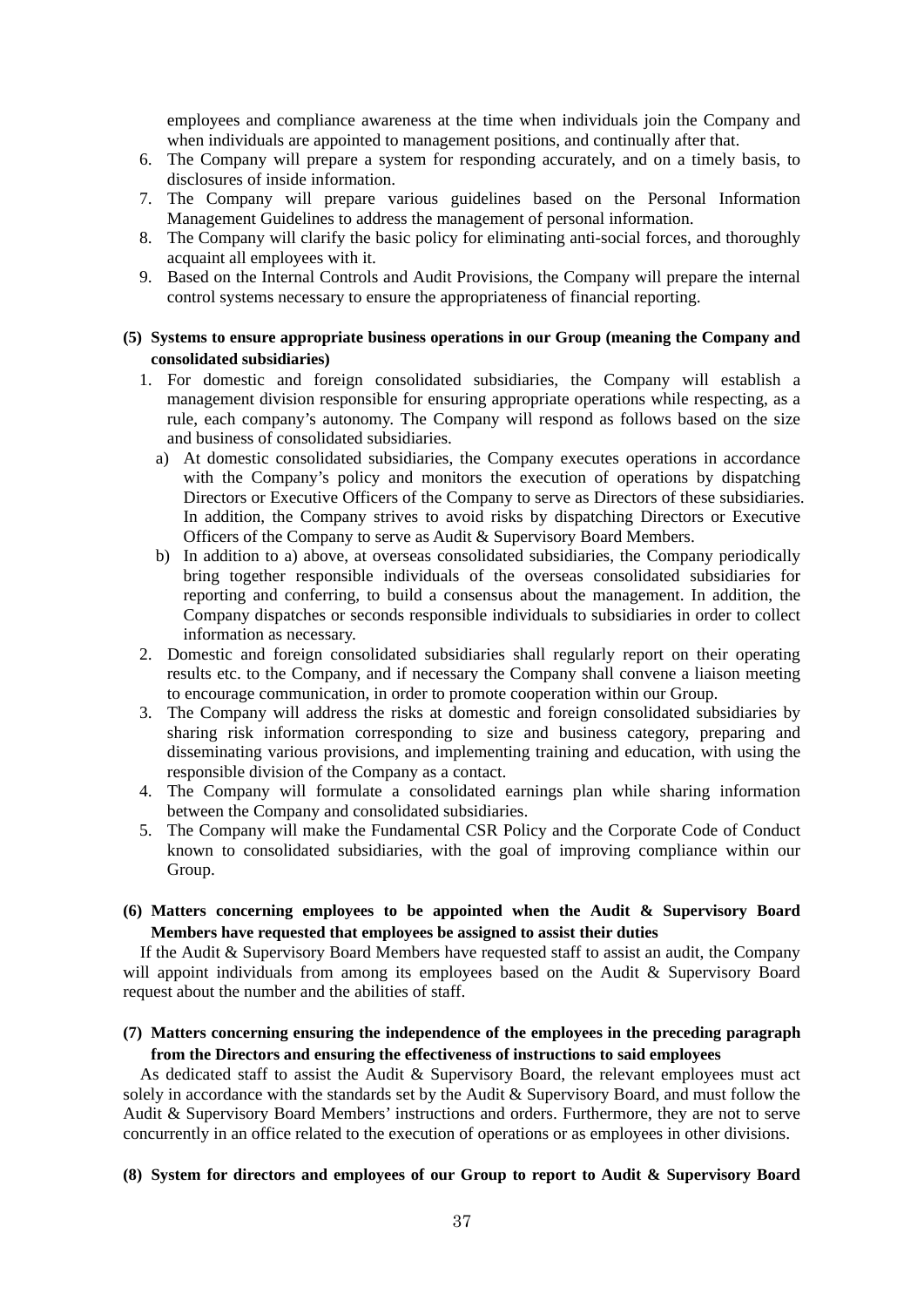#### **Members, and system concerning other reports to Audit & Supervisory Board Members**

When Directors and employees (including Directors, Audit & Supervisory Board Members, and employees of consolidated subsidiaries) are requested to report on matters concerning the execution of operations by Audit & Supervisory Board Members of the Company, they will make an appropriate report promptly.

Furthermore, as soon as they have discovered any facts that might cause a significant loss to our Group, including acts that will violate laws and regulations or the Company's Articles of Incorporation, they shall make a report immediately to an Audit & Supervisory Board Member, or to the Audit & Supervisory Board.

### **(9) System to ensure individuals who have made a report under the preceding paragraph are not subjected to disadvantageous treatment because they made said report**

The Company will not subject a Director or employee of our Group who made a report to an Audit & Supervisory Board Member to disadvantageous treatment because they made said report.

### **(10) Matters concerning the policy with respect to the procedure for advances or reimbursements of expenses incurred with respect to the execution of an Audit & Supervisory Board Member's duties or other processing of expenses or debts incurred with respect to the execution of said duties**

When an Audit & Supervisory Board Member has submitted a request for advance payment of expenses with respect to the execution of duties based on Article 388 of the Companies Act, the Company will process said expenses or debts promptly except when it has determined, based on discussions with the responsible division, that the expenses or debts with respect to the relevant payment request were not necessary for execution of said Audit & Supervisory Board Member's duties.

### **(11) Other systems to ensure that audits by Audit & Supervisory Board Member are conducted effectively**

The Company will ensure that the Audit & Supervisory Board Members will conduct effective audit activities for operating audits and accounting audits, based on a system of appropriate reports from parties such as the Independent Auditor, the Internal Audit & Control Division, the Internal Audit Division, subsidiaries' Directors and Audit & Supervisory Board Members and the audit assistance staff, as well as coordination and information sharing with them.

### A summary of the operation status of the systems for ensuring appropriate business operations is provided below.

#### Execution of Directors' duties

For the purpose of maintaining and improving the effectiveness of the Board of Directors, the Company has continually conducted evaluations of the Board of Directors in the form of questionnaire based on self-assessment by the Directors and Audit & Supervisory Board Members. Based on the results of these evaluations, the Company changes the steering policy of the Board of Directors as necessary. In addition, the Company has formulated a basic policy concerning corporate governance in which it identified the management philosophy, and has disclosed it on the Company's website to make known not only to the employees but also to various stakeholders. As part of our corporate governance activities, Directors and Audit & Supervisory Board Members are provided with officer training programs as appropriate. During this fiscal year, newly appointed Directors were offered opportunities to attend external seminars.

The Company has also made its basic thinking concerning corporate ethics and compliance, its Fundamental CSR Policy and its Corporate Code of Conduct known to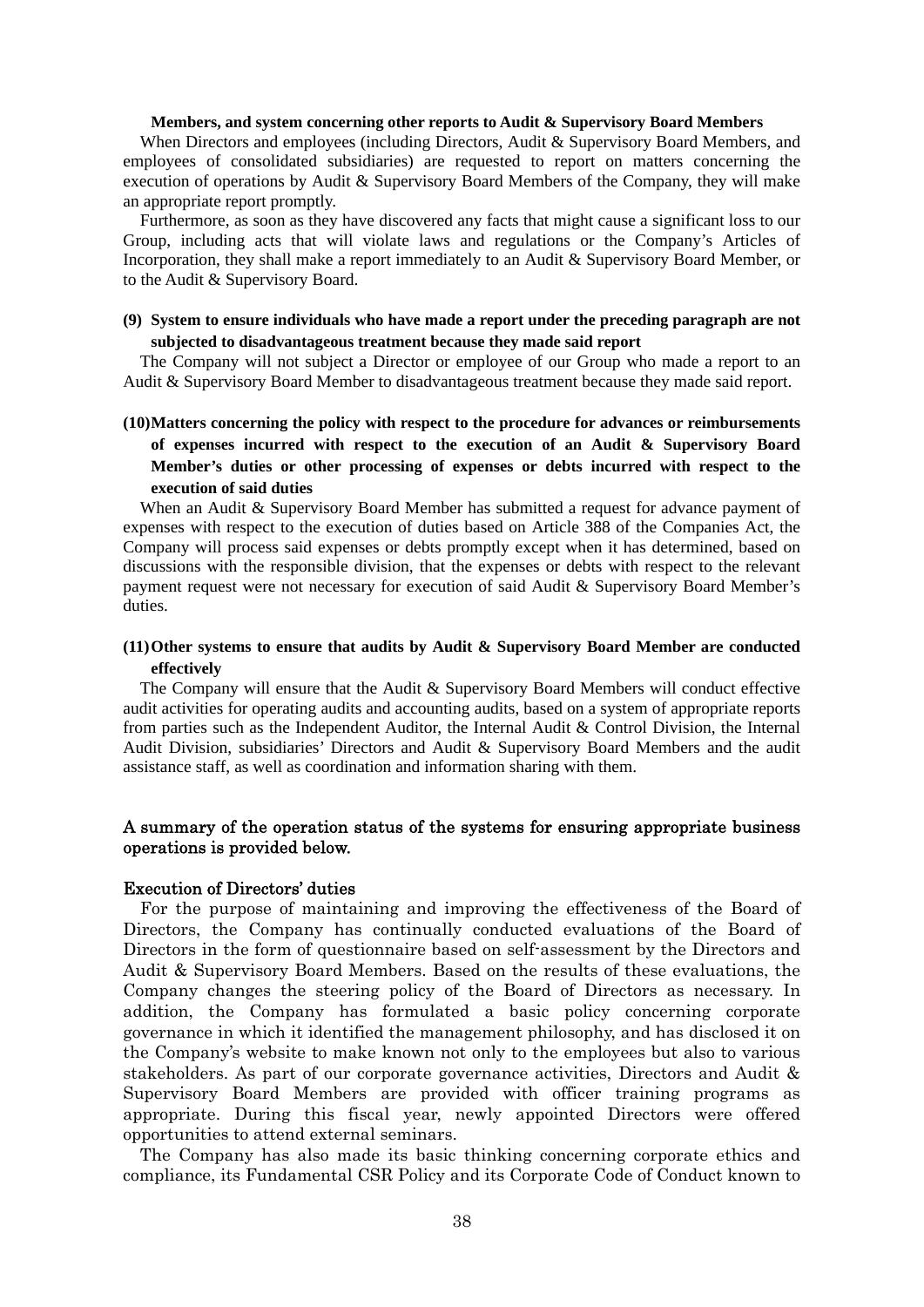employees by posting this information on its intranet website and through various educational efforts. In August 2017, the Company became a signatory to the UN Global Compact and declared its support for its 10 principles. The Company has been recognized under the 2019 Certified Health & Productivity Management Outstanding Organizations Recognition Program (large enterprise category) "White 500," renewing the previous certificate. The Company will continue to implement policies to enable all employees to balance work and family and to continue working actively on a long-term basis.

On the other hand, the Company holds an Executive Committee attended by managers of the General Manager class and higher, in addition to the Directors and Audit & Supervisory Board Members once every week under the Executive Committee Provisions to conduct multifaceted studies of basic matters and important issues regarding the execution of operations and from time to time prepares reports and studies on various issues. This committee prepares and retains all the Executive Directors Committee minutes.

#### Management of loss risk

The Company has formulated a business continuity plan, which it continuously revises through means such as training, to prepare for disasters such as earthquakes. It also has strengthened its risk management system for overseas business travel, including implementation of pre-departure orientation. Training with regard to other risks related to information security, quality, environment, disasters and export control, etc., is implemented by each responsible division.

#### Execution of employees' duties

The Company holds the Executive Committee once every week and communicates information through various discussions, including our Group's management policies and conformity with our corporate culture, to Executive Officers. In addition, the Company holds a meeting of its employees holding the managerial position regularly, where together with giving reports from the management side which seeks to deliver and share information in their own words.

The Company has also prepared rules and provided education to prevent research activity misconduct and the improper use of public research funds.

### Ensuring proper operations in our Group

To ensure the propriety of operations, including those of consolidated subsidiaries, the Company works to identify the administrative authority including those of consolidated subsidiaries, create risk management systems for our entire Group and achieve thorough compliance with laws and regulations. Furthermore, in addition to dispatching or seconding executives to consolidated subsidiaries, for domestic consolidated subsidiaries the Company exchanges information monthly if necessary, and for overseas consolidated subsidiaries implements meetings where all managers attend.

As a precautionary measure against any unreasonable demands by anti-social forces, a training session for preventing unreasonable demands was conducted for working-level staff. The Company and its consolidated subsidiaries have established appropriate management systems in order to ensure compliance with the General Data Protection Regulation (GDPR) which came into effect in 2018.

#### Systems to ensure audits and supervision are conducted effectively

To improve the effectiveness of audits by the Audit & Supervisory Board Members, if necessary the Company confers beforehand with the Audit & Supervisory Board Members concerning the contents of materials to be submitted to the Board of Directors meeting. Furthermore, to improve the effectiveness of audits and supervision by the Outside Directors and Outside Audit & Supervisory Board Members, the Company creates an opportunity to provide and explain the necessary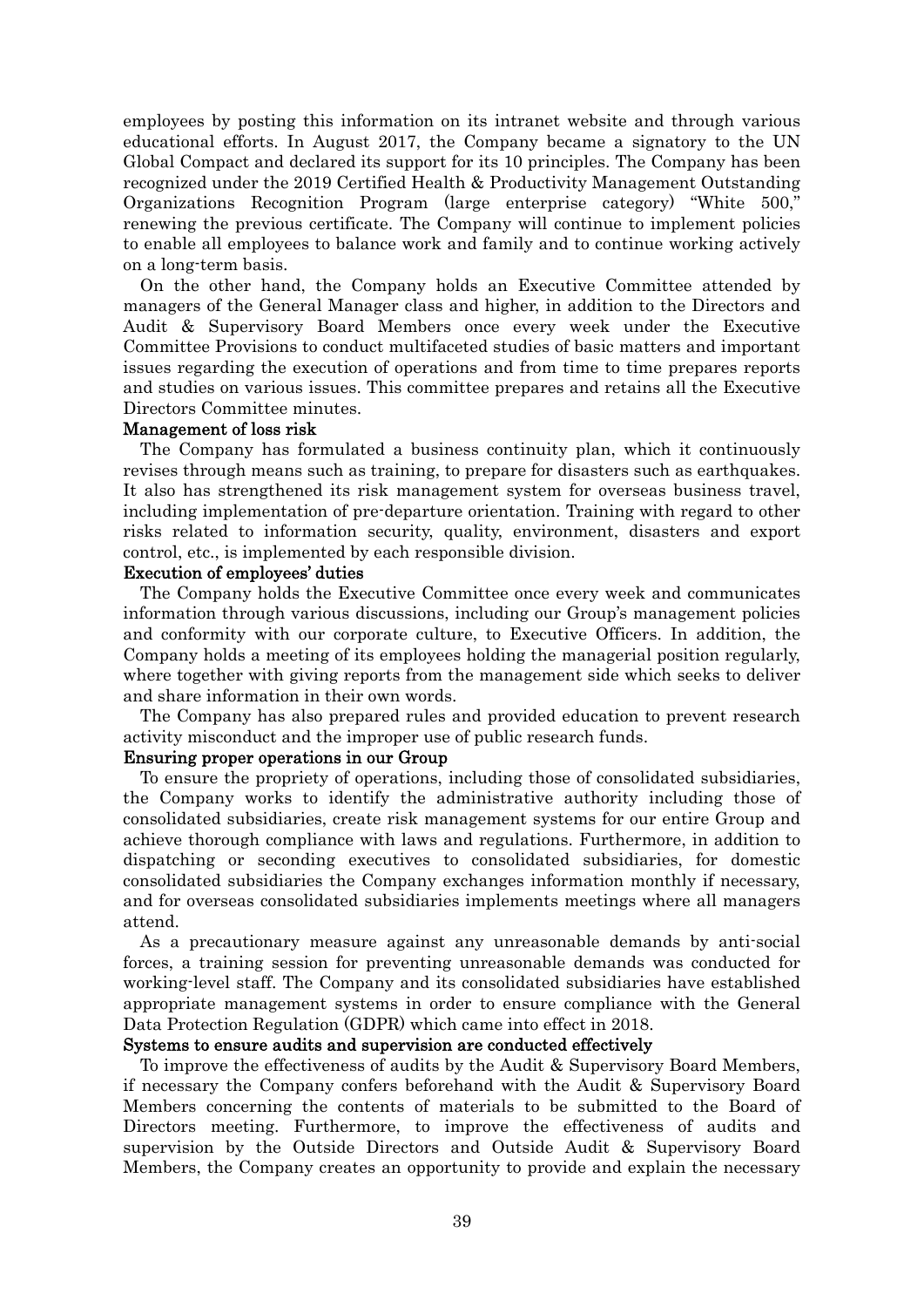information by sending beforehand the materials related to matters to be resolved at the regular Board of Directors meeting.

Note: The figures presented in this Business Report are rounded down to the nearest whole unit of presentation.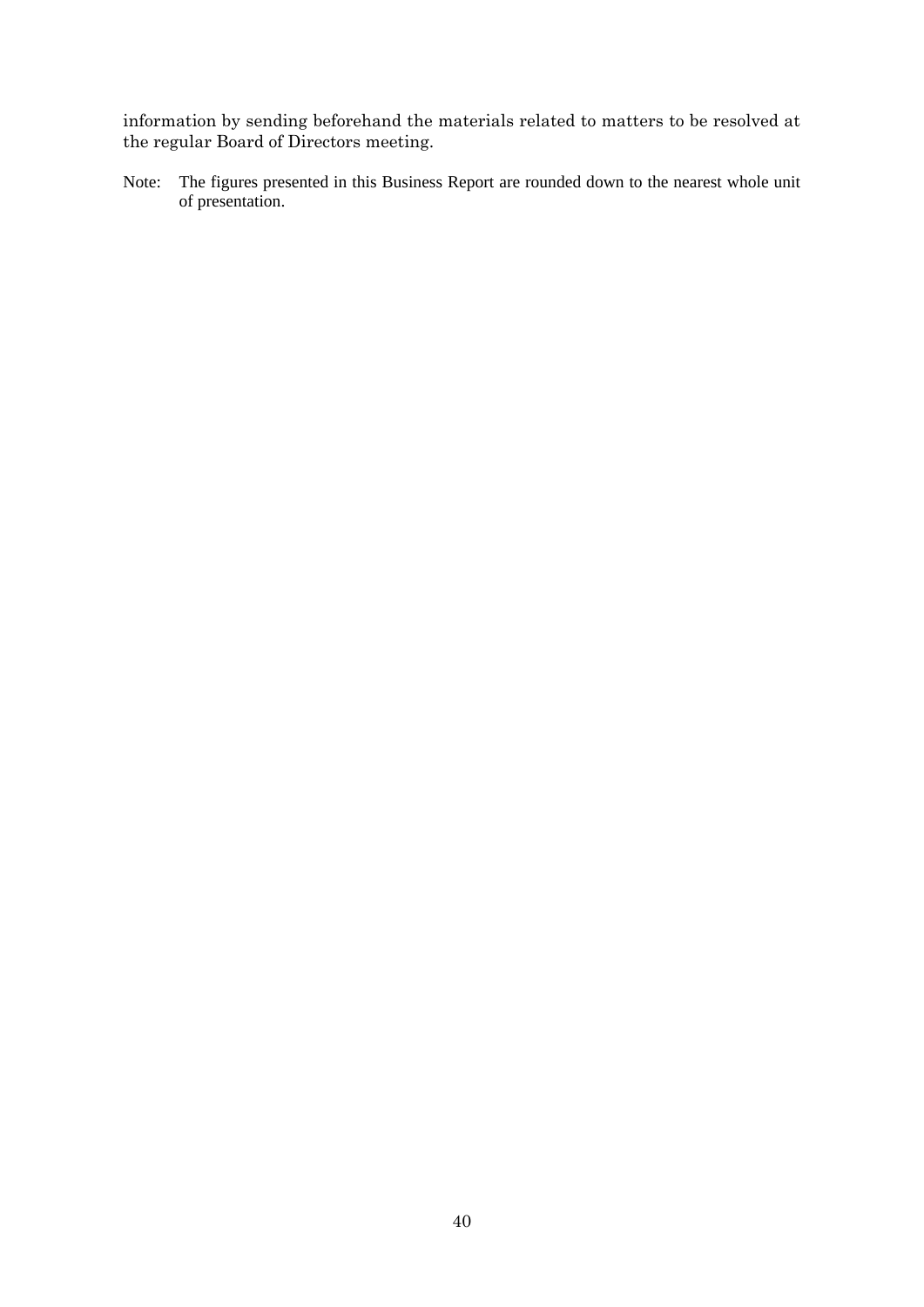# **Consolidated Balance Sheets**

(As of September 30, 2019)

(Millions of Japanese Yen)

| <b>Assets</b>                       |         | <b>Liabilities</b>                                         |          |  |
|-------------------------------------|---------|------------------------------------------------------------|----------|--|
| Item                                | Amount  | Item                                                       | Amount   |  |
| <b>Current assets</b>               | 159,909 | <b>Current liabilities</b>                                 | 39,429   |  |
| Cash and deposits                   | 78,414  | Notes and accounts payable-trade                           | 6,885    |  |
| Notes and accounts receivable-trade | 35,381  | Electronically recorded obligations-operating              | 5,771    |  |
| Securities                          | 3,646   | Short-term loans payable                                   | 1,454    |  |
| Merchandise and finished goods      | 9,730   | Current portion of long-term loans payable                 | 162      |  |
| Work in process                     | 19,184  | Income taxes payable                                       | 3,167    |  |
| Raw materials and supplies          | 8,614   | Provision for bonuses                                      | 4,768    |  |
| Other                               | 5,111   | Other                                                      | 17,220   |  |
| Allowance for doubtful accounts     | (174)   | <b>Non-current liabilities</b>                             | 16,617   |  |
| <b>Non-current assets</b>           | 99,785  | Long-term loans payable                                    | 6,349    |  |
| Property, plant and equipment       | 77,450  | Deferred tax liabilities                                   | 646      |  |
| Buildings and structures            | 35,861  | Reserve for loss on dissolution of employees' pension fund | 519      |  |
| Machinery, equipment and vehicles   | 11,714  | Net defined benefit liability                              | 7,878    |  |
| Tools, furniture and fixtures       | 4,467   | Other                                                      | 1,222    |  |
| Land                                | 16,910  | <b>Total liabilities</b>                                   | 56,046   |  |
| Leased assets                       | 230     | Net assets                                                 |          |  |
| Construction in progress            | 8,266   | Shareholders' equity                                       | 204,842  |  |
| <b>Intangible assets</b>            | 5,324   | Capital stock                                              | 34,928   |  |
| Customer relationships              | 2,226   | Capital surplus                                            | 34,672   |  |
| Other                               | 3,098   | Retained earnings                                          | 156,036  |  |
| <b>Investments and other assets</b> | 17,009  | Treasury shares                                            | (20,795) |  |
| Investment securities               | 3,123   | Accumulated other comprehensive income                     | (1,885)  |  |
| Real estate for investment          | 583     | Valuation difference on available-for-sale securities      | 744      |  |
| Deferred tax assets                 | 11,010  | Foreign currency translation adjustment                    | (1,877)  |  |
| Other                               | 2,310   | Remeasurements of defined benefit plans                    | (752)    |  |
| Allowance for doubtful accounts     | (19)    | 689<br>Non-controlling interests                           |          |  |
|                                     |         | <b>Total net assets</b>                                    | 203,647  |  |
| <b>Total assets</b>                 | 259,694 | <b>Total liabilities and net assets</b>                    | 259,694  |  |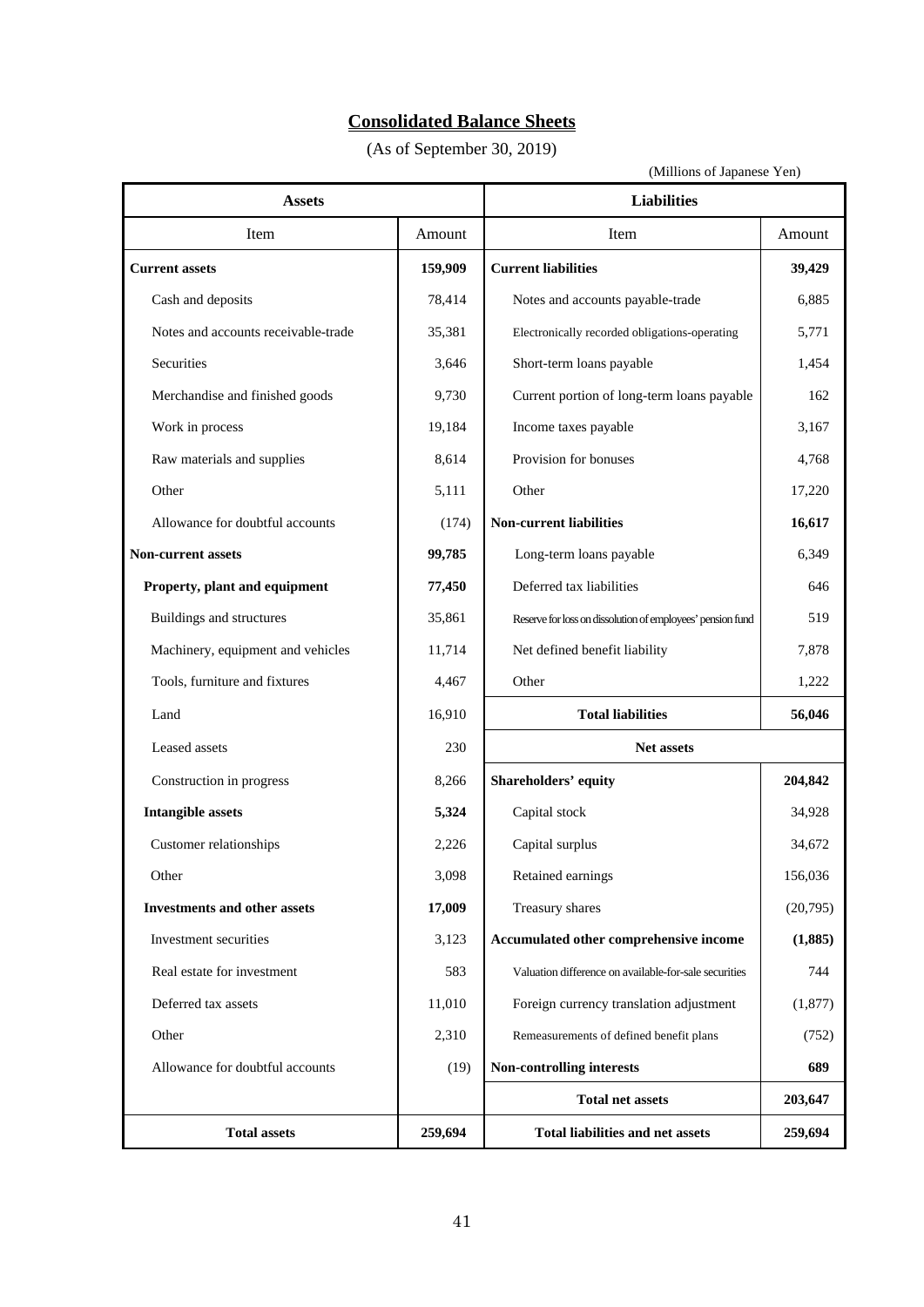# **Consolidated Statements of Income**

|  |  | (From October 1, 2018 through September 30, 2019) |  |
|--|--|---------------------------------------------------|--|
|  |  |                                                   |  |

| Item                                                             | Amount |         |
|------------------------------------------------------------------|--------|---------|
| Net sales                                                        |        | 145,912 |
| <b>Cost of sales</b>                                             |        | 71,916  |
| Gross profit                                                     |        | 73,996  |
| Selling, general and administrative expenses                     |        | 48,592  |
| <b>Operating profit</b>                                          |        | 25,403  |
| Non-operating income                                             |        |         |
| Interest income                                                  | 236    |         |
| Dividend income                                                  | 55     |         |
| Insurance income                                                 | 157    |         |
| Rent income on non-current assets                                | 79     |         |
| Rent of real estate for investment                               | 86     |         |
| Share of profit of entities accounted for using equity<br>method | 225    |         |
| Other                                                            | 479    | 1,319   |
| Non-operating expenses                                           |        |         |
| Interest expenses                                                | 55     |         |
| Rent expenses on real estates                                    | 137    |         |
| Foreign exchange losses                                          | 179    |         |
| Other                                                            | 72     | 445     |
| <b>Ordinary profit</b>                                           |        | 26,277  |
| <b>Extraordinary income</b>                                      |        |         |
| Gain on sales of non-current assets                              | 46     |         |
| Subsidy income                                                   | 113    | 159     |
| <b>Extraordinary loss</b>                                        |        |         |
| Loss on sales of non-current assets                              | 58     |         |
| Loss on retirement of non-current assets                         | 35     |         |
| Loss on reduction of non-current assets                          | 113    |         |
| Loss on valuation of investment securities                       | 9      | 217     |
| Profit before income taxes                                       |        | 26,220  |
| Income taxes-current                                             | 6,580  |         |
| Income taxes-deferred                                            | (347)  | 6,232   |
| Profit                                                           |        | 19,987  |
| Profit attributable to non-controlling interests                 |        | 69      |
| Profit attributable to owners of parent                          |        | 19,918  |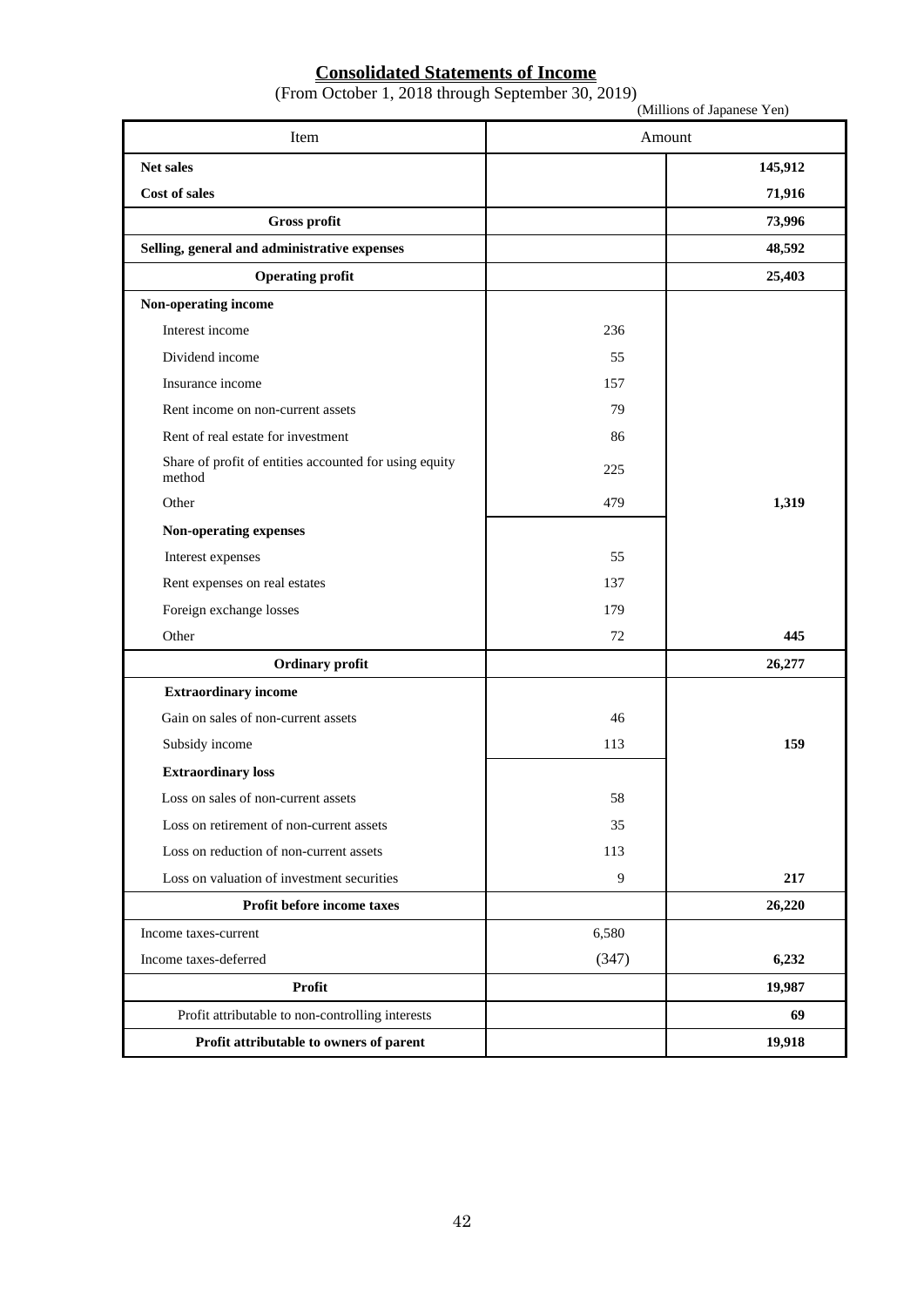# **Non-consolidated Balance Sheets**

(As of September 30, 2019)

(Millions of Japanese Yen)

| <b>Assets</b>                                         |              | <b>Liabilities</b>                                         |          |  |
|-------------------------------------------------------|--------------|------------------------------------------------------------|----------|--|
| <b>Item</b>                                           | Amount       | Item<br>Amount                                             |          |  |
| <b>Current assets</b>                                 | 123,075      | <b>Current liabilities</b>                                 | 30,683   |  |
| Cash and deposits                                     | 54,453       | Electronically recorded obligations - operating            | 5,771    |  |
| Notes receivable - trade                              | 5,452        | Accounts payable - trade                                   | 5,431    |  |
| Accounts receivable - trade                           | 27,080       | Lease obligations                                          | 82       |  |
| Securities                                            | 3,000        | Accounts payable - other                                   | 3,453    |  |
| Merchandise and finished goods                        | 3,105        | Accrued expenses                                           | 1,006    |  |
| Work in process                                       | 18,657       | Income taxes payable                                       | 2,604    |  |
| Raw materials and supplies                            | 7,761        | Advances received                                          | 22       |  |
| Accounts receivable - other                           | 3,168        | Deposits received                                          | 302      |  |
| Other                                                 | 429          | Provision for bonuses                                      | 4,140    |  |
| Allowance for doubtful accounts                       | (35)         | Electronically recorded obligations - facilities           | 5,511    |  |
| <b>Non-current assets</b>                             | 90,622       | Deposits received from employees                           | 2,350    |  |
| Property, plant and equipment                         | 68,425       | Other                                                      | 7        |  |
| <b>Buildings</b>                                      | 28,985       | <b>Non-current liabilities</b>                             | 13,444   |  |
| Structures                                            | 1,798        | Long-term loans payable                                    | 6,000    |  |
| Machinery and equipment                               | 10,921       | Lease obligations                                          | 132      |  |
| Vehicles                                              | 28           | Reserve for loss on dissolution of employees' pension fund | 519      |  |
| Tools, furniture and fixtures                         | 3,326        | Provision for retirement benefits                          | 6,329    |  |
| Land                                                  | 14,957       | Asset retirement obligations                               | 250      |  |
| Leased assets                                         | 193          | Other                                                      | 212      |  |
| Construction in progress                              | 8,213        | <b>Total liabilities</b><br>44,128                         |          |  |
| <b>Intangible assets</b>                              | 677          | Net assets                                                 |          |  |
| Patent right                                          | 96           | Shareholders' equity                                       | 168,824  |  |
| Software                                              | 560          | <b>Capital stock</b>                                       | 34,928   |  |
| Other                                                 | 20           | <b>Capital surplus</b>                                     | 34,636   |  |
| <b>Investments and other assets</b>                   | 21,518       | Legal capital surplus                                      | 34,636   |  |
| Investment securities                                 | 1,891        | <b>Retained earnings</b>                                   | 120,050  |  |
| Shares of subsidiaries and associates                 | 8,381        | Legal retained earnings                                    | 695      |  |
| Investments in capital                                | $\mathbf{1}$ | Other retained earnings                                    | 119,355  |  |
| Investments in capital of subsidiaries and associates | 1,414        | Reserve for special depreciation                           | 5        |  |
| Deferred tax assets                                   | 9,126        | Reserve for dividends                                      | 6,500    |  |
| Real estate for investment                            | 283          | General reserve                                            | 91,600   |  |
| Other                                                 | 439          | Retained earnings brought forward                          | 21,249   |  |
| Allowance for doubtful accounts                       | (19)         | <b>Treasury shares</b>                                     | (20,791) |  |
|                                                       |              | Valuation and translation adjustments<br>744               |          |  |
|                                                       |              | Valuation difference on available-for-sale securities      | 744      |  |
|                                                       |              | <b>Total net assets</b>                                    | 169,569  |  |
| <b>Total assets</b>                                   | 213,697      | Total liabilities and net assets                           | 213,697  |  |